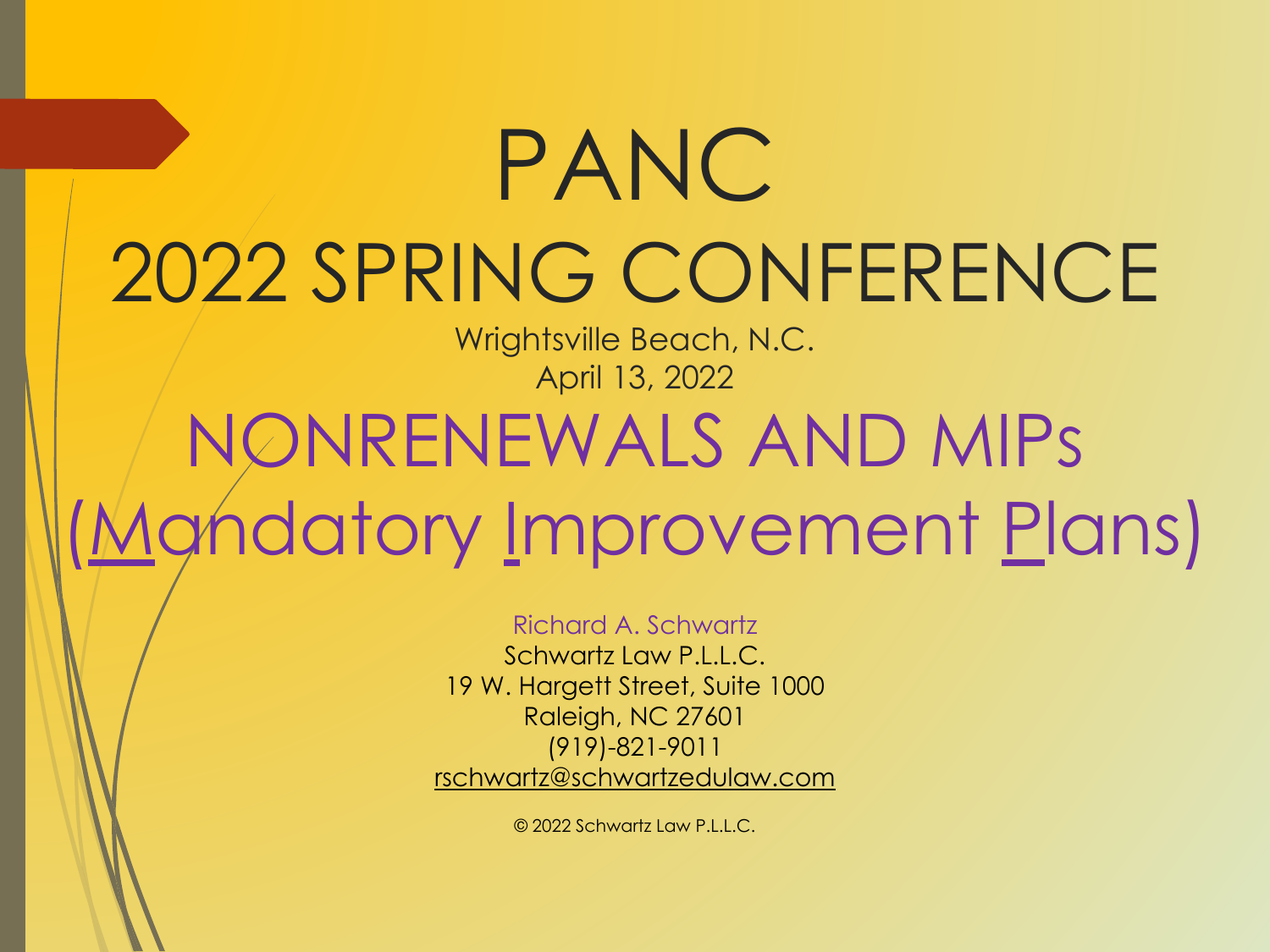Do these topics (nonrenewals and MIPs) belong together?

> 1. Maybe 2. Sometimes 3. It depends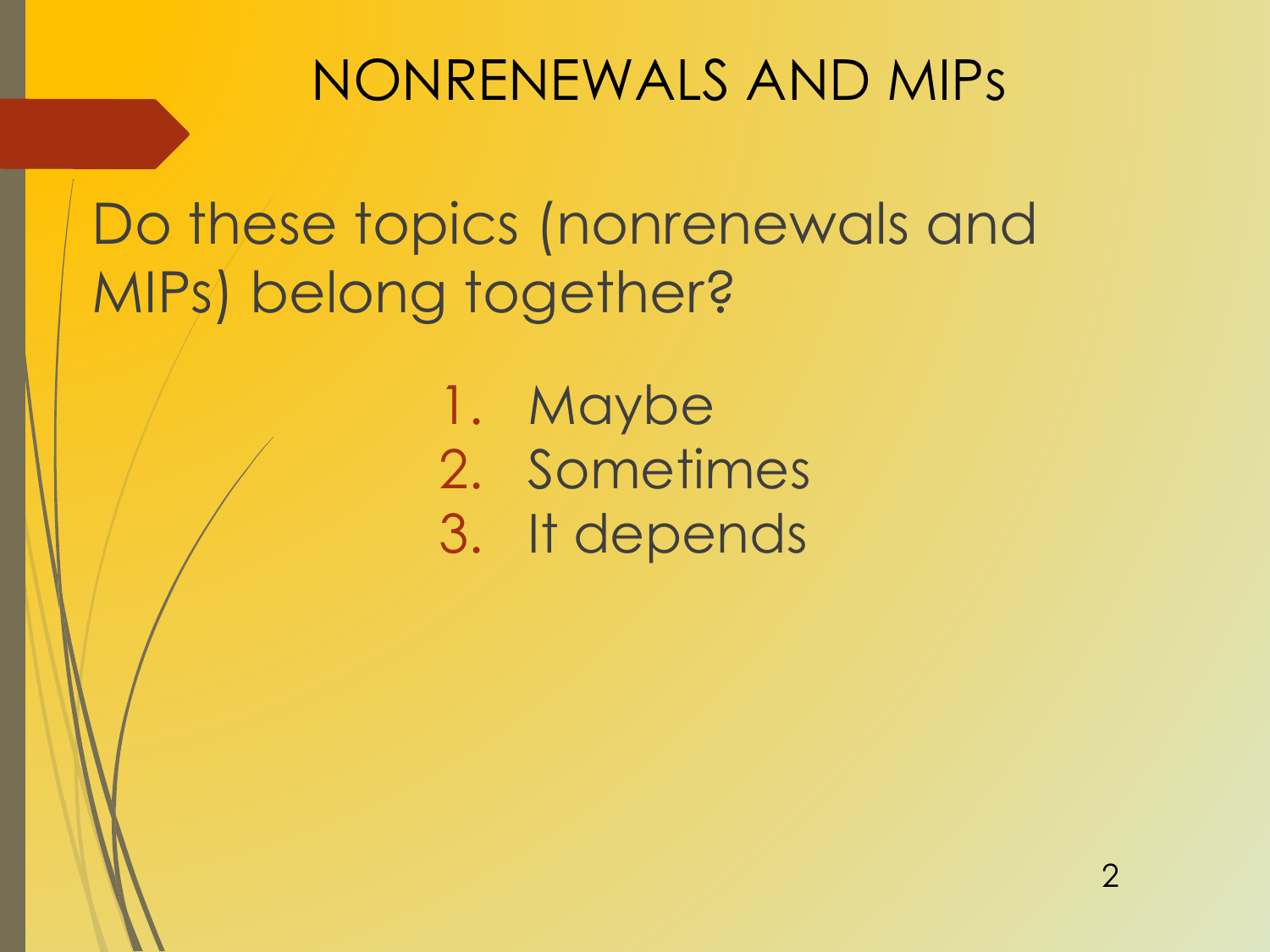What are we talking about?

- 1. Nonrenewals and MIPs?
- 2. Nonrenewals or MIPs?
- 3. Nonrenewals?
- 4. MPS?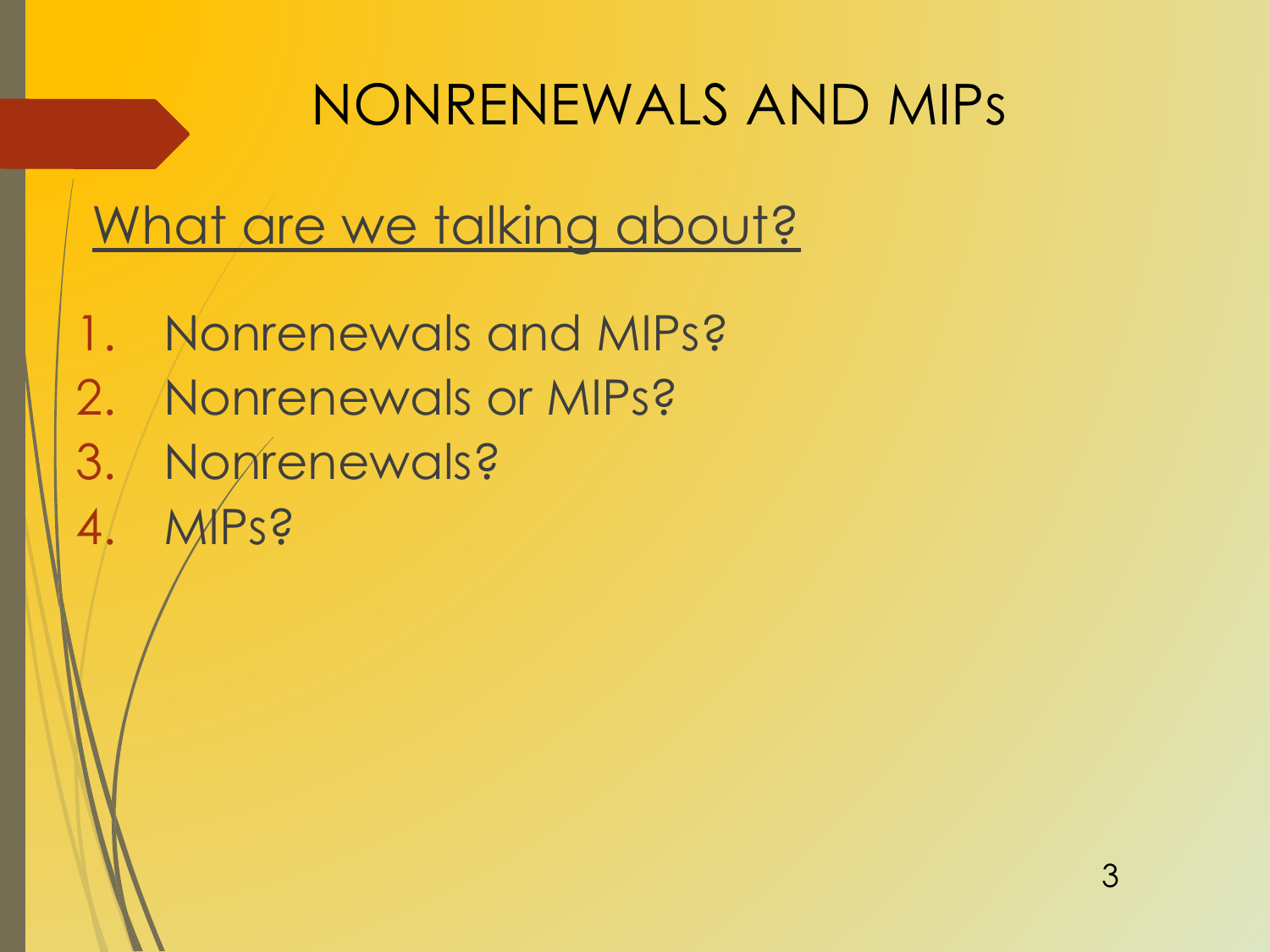### What are we talking about?

- Law on Nonrenewals
- Law on MIPs
- Practical choices and considerations
- Decision-making
- Board expectations
- Use of resources
- Alternatives to MIPs
- Alternatives to Non-renewals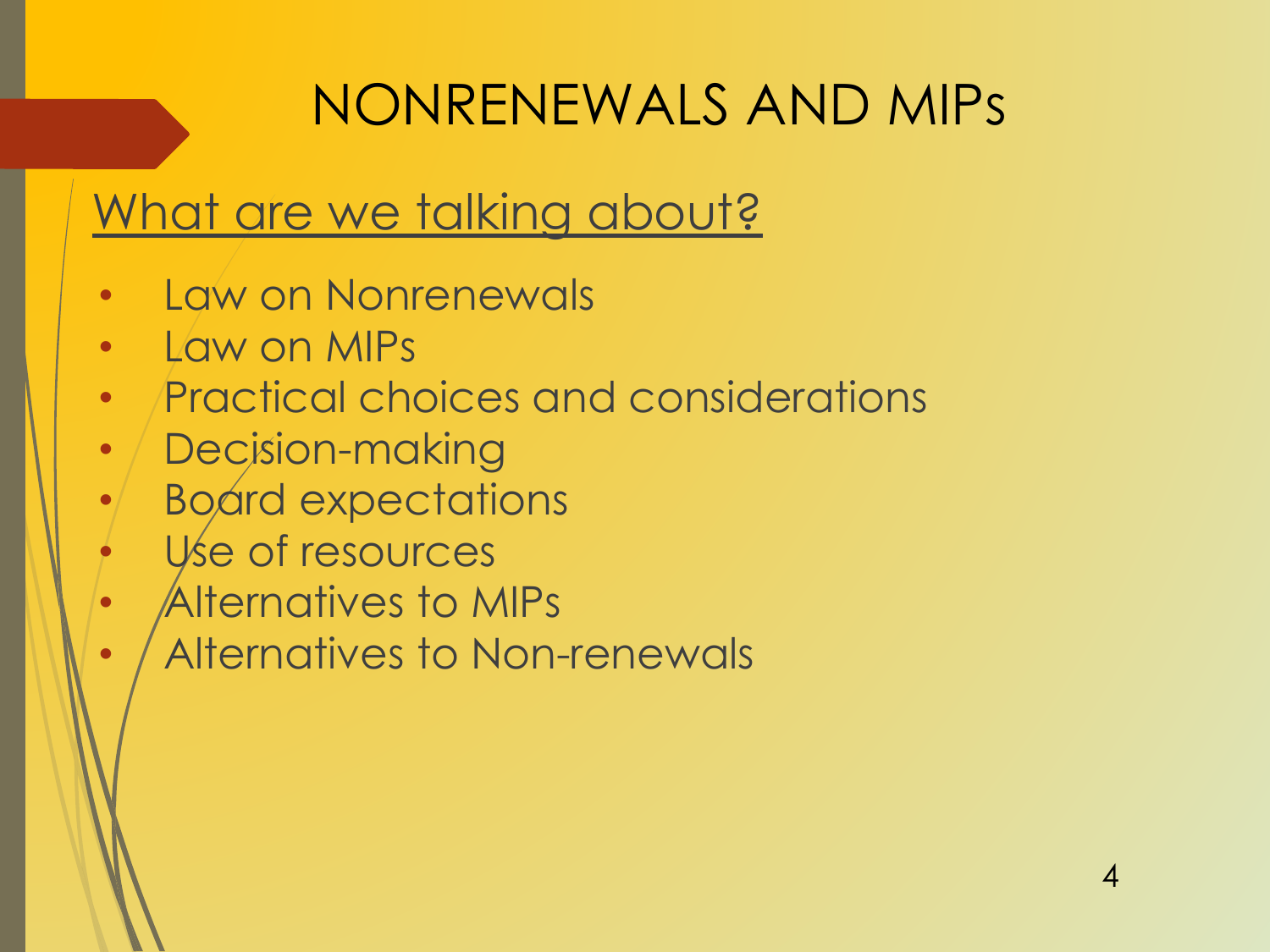#### Issues and concerns

- A MIP is a lot of work.
- Why MIP if you can nonrenew?
	- Give teacher (including other instructional support personnel) opportunity and support to improve.  $\triangle$ But, why not use growth plan?
- MIP/is "final chance."
- Legal presumption and consequences with a MIP.
- $\chi$  an you replace with a better teacher?
- What does the school board expect?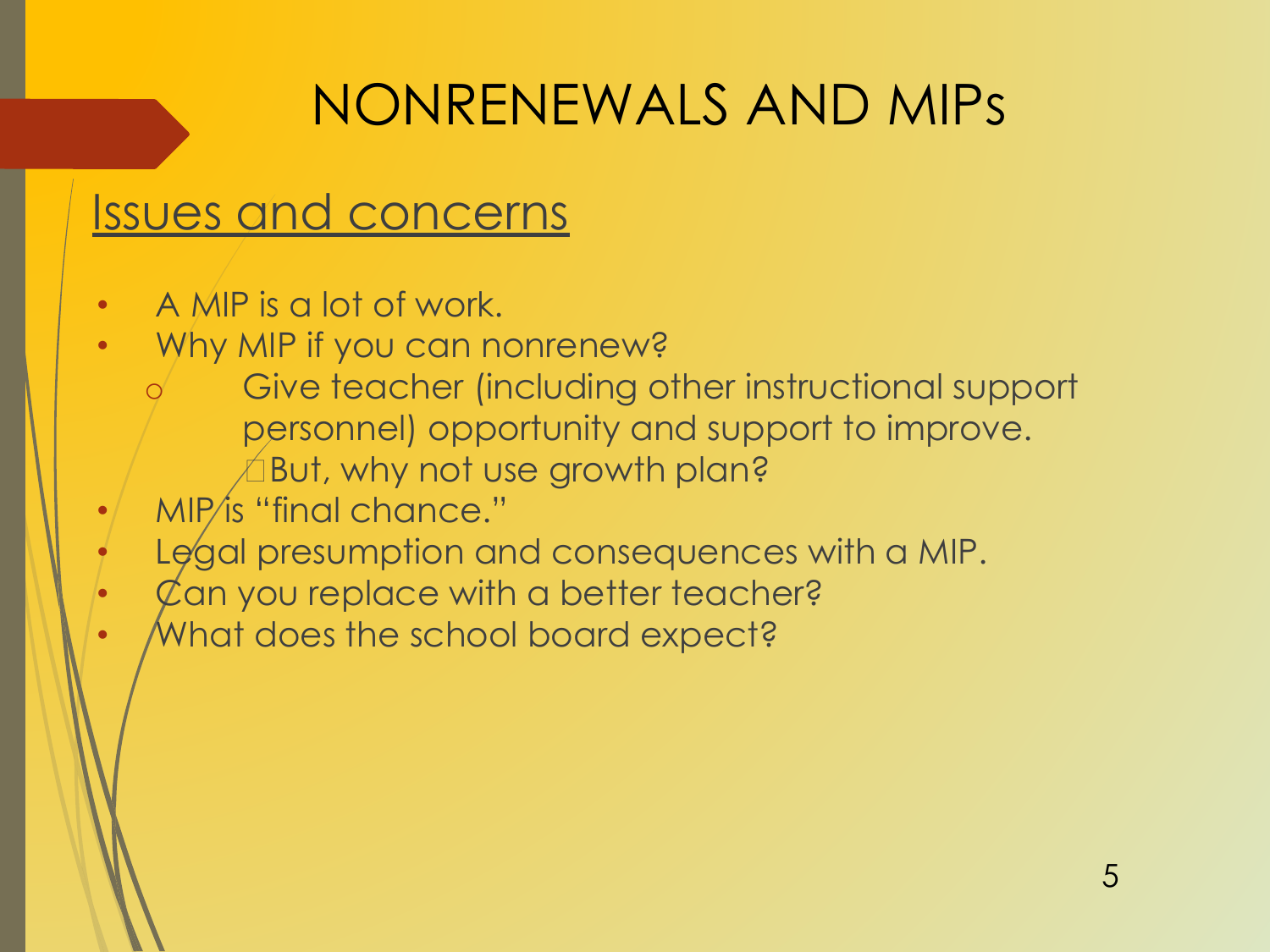### Issues and concerns

- Who are you dealing with?
- Low performing school or not?
- What are the employee's problems?
- What are your circumstances/needs?
- What does your Board want/expect?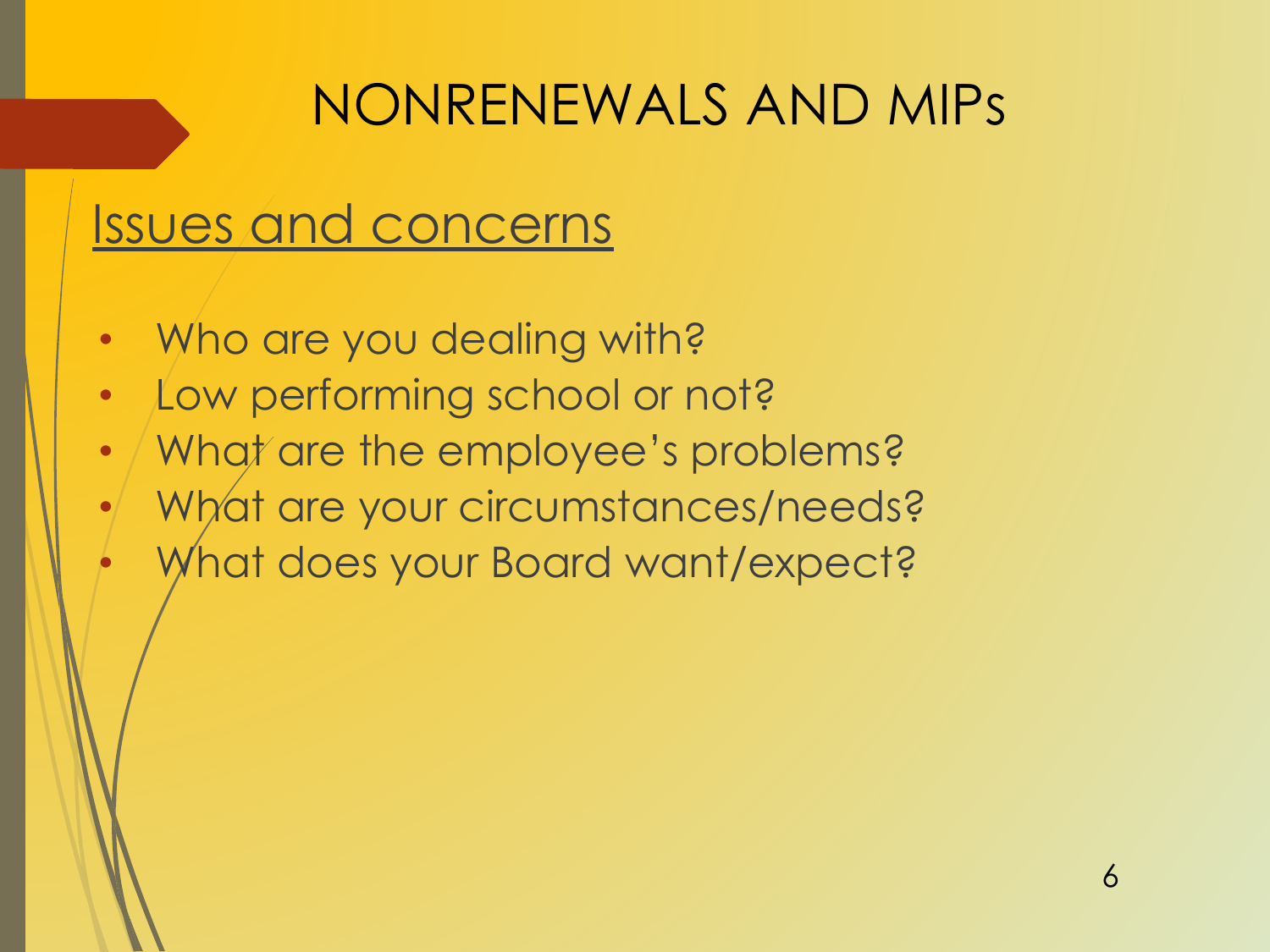#### Issues and concerns

- Dealing with administrators, teachers, and instructional support personnel.
- No MIP for non-instructional or classified personnel (unless local board policy requires it).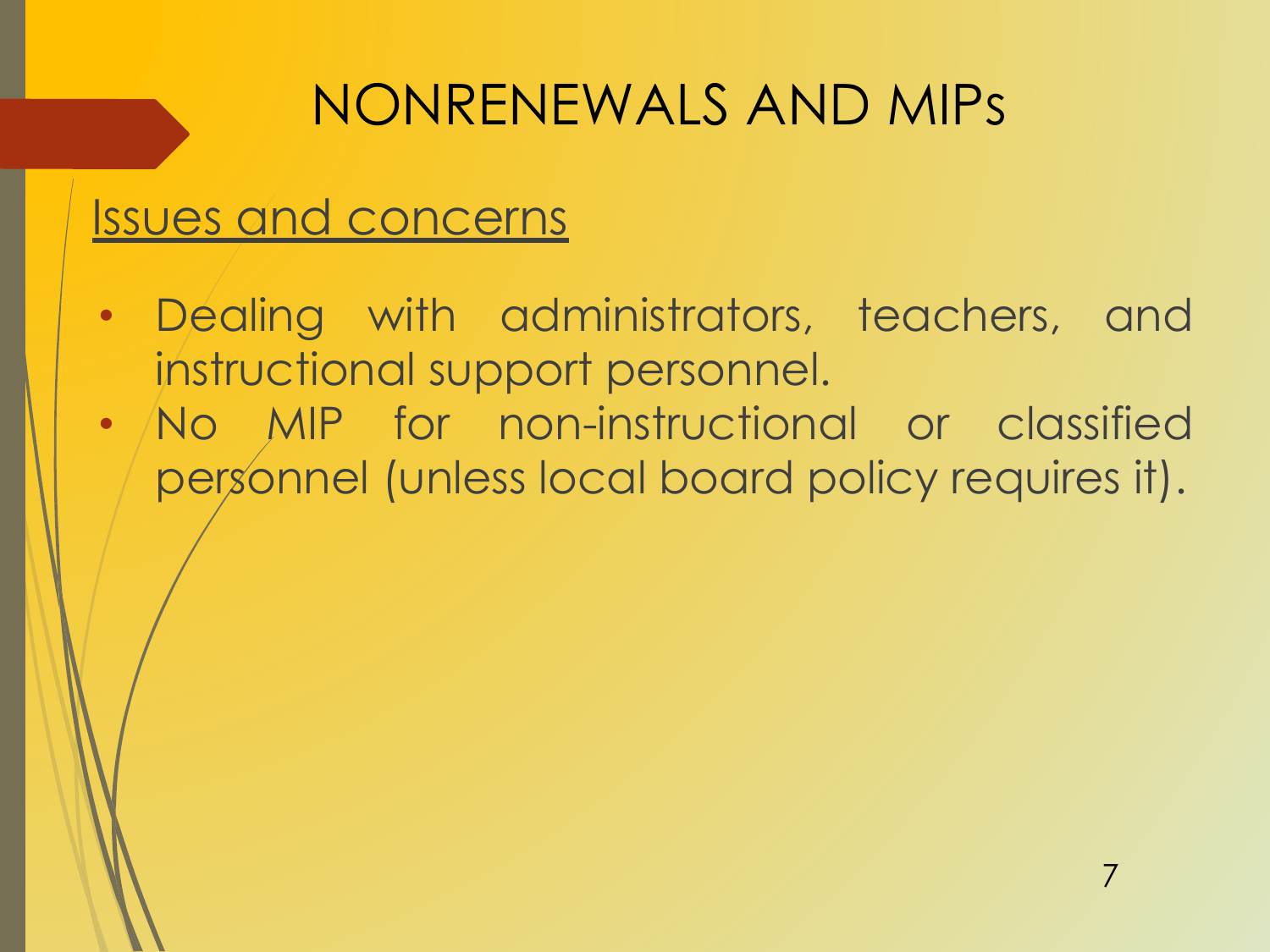### **Teachers**

- Career Teacher (§115C-325) CAN'T be nonrenewed.
- Probationary Teacher? NO! We haven't had them since 2013! WAKE UP!!
- / Contract Teacher (§115C-325.3)
	- o 1 year contract for first 3 years
	- o After first 3 years: eligible for:
		- 1 year
			- or
		- 2 year
			- or
		- ❖ 4 year
	- o Board policy may require first 3 years to be consecutive (or not)
	- o Board policy may set standards for multi-year contracts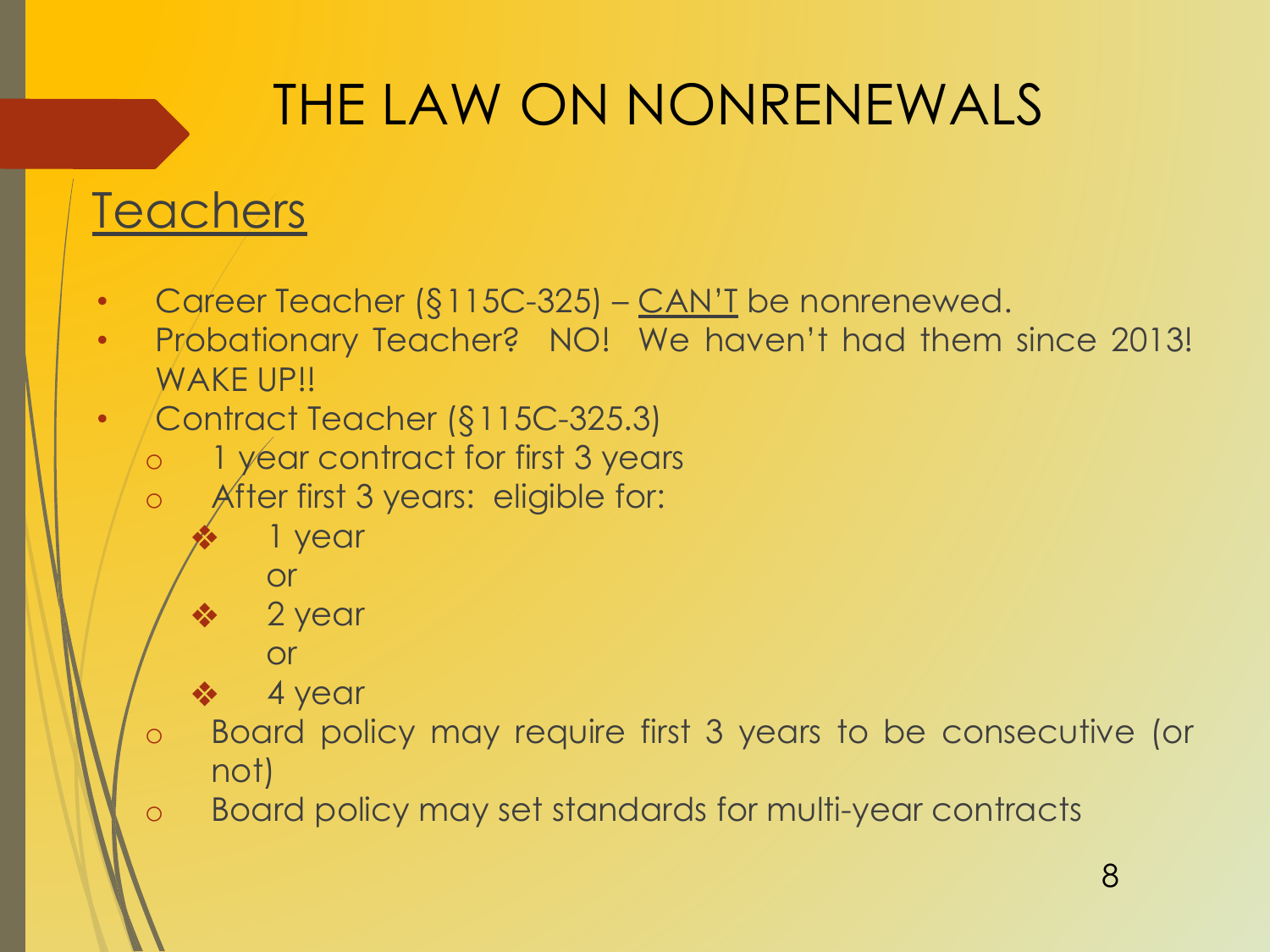### Contract Teachers – Renewals and **Nonrenewals**

- Superintendent recommends renewed contracts and length of contract term only if teacher has shown effectiveness as demonstrated by proficiency on evaluation.
- BOE may:
	- Approve Superintendent's recommendation,
	- Decide not to renew, or
	- o Decide to offer renewal for a different term than Superintendent recommends
	- $\circ$  §115C-325.3(b)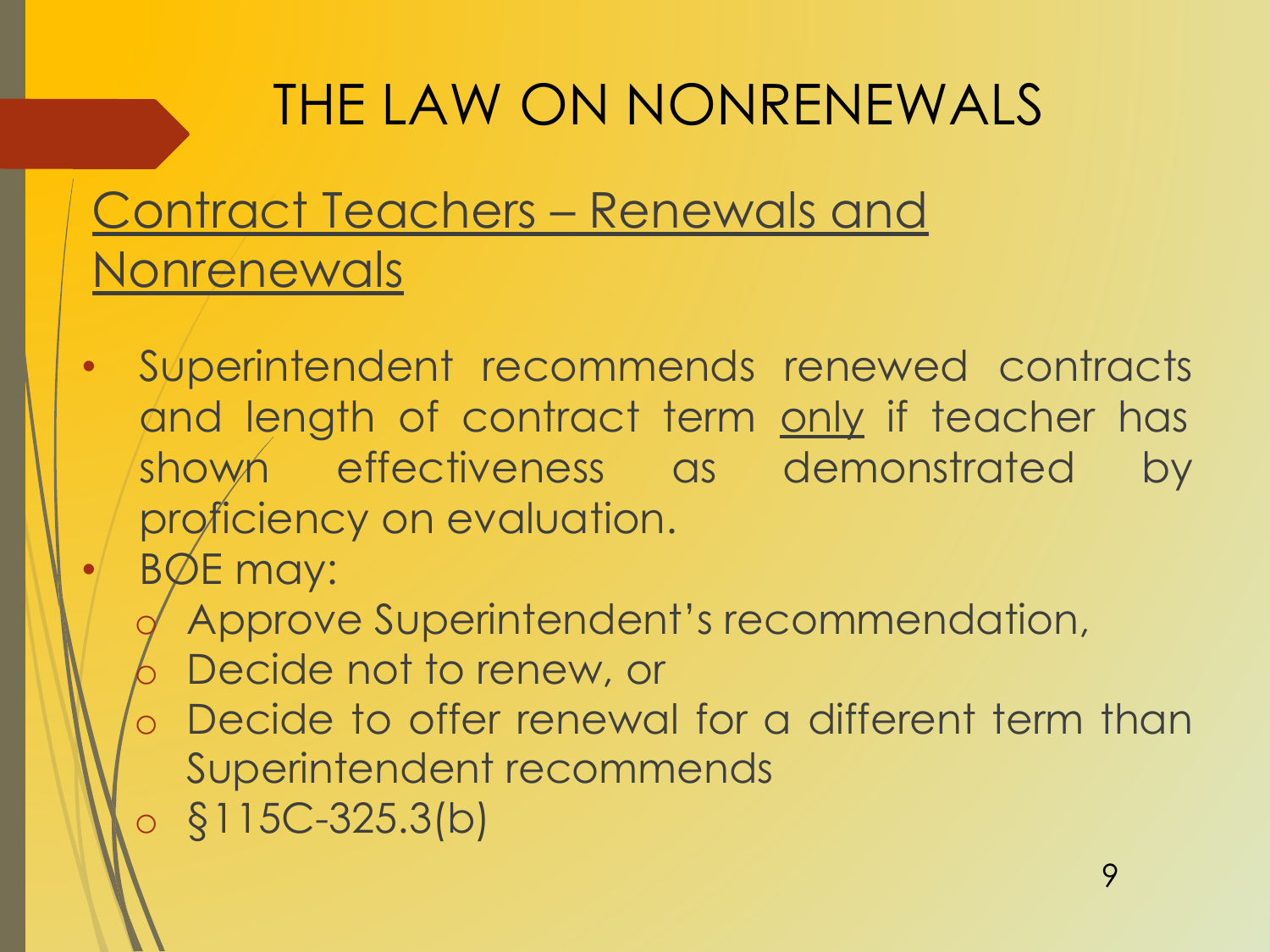THE LAW ON NONRENEWALS Contract Teachers – Renewals and **Nonrenewals** 

If Superintendent decides not to recommend a renewed contract, does the Board vote to nonrenew?

#### NO!

Superintendent must give written notice of his or her decision to the teacher by June 1. The contract then simply expires on its own at the end of the contract term. §115C-325.3(d).

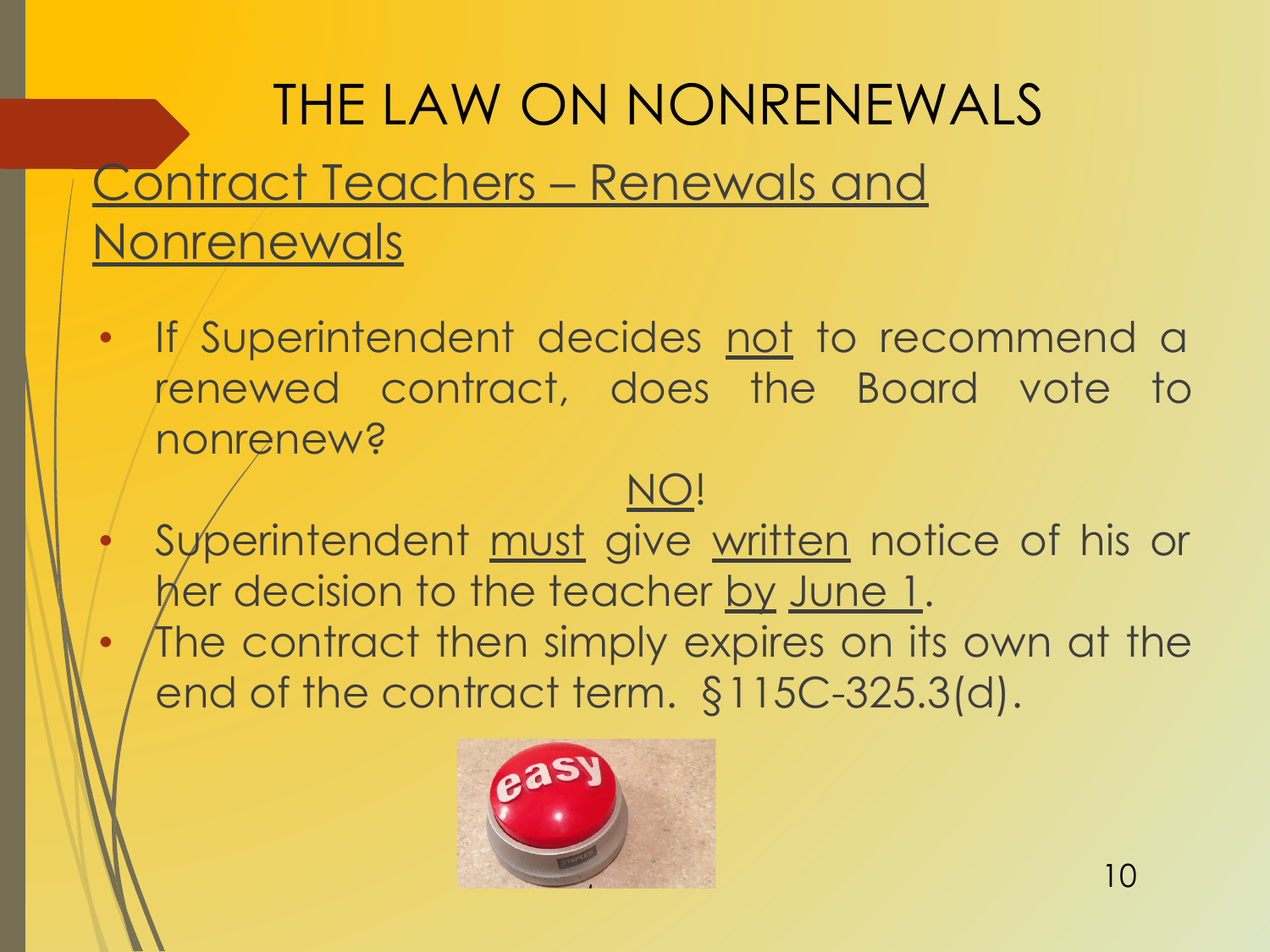### Contract Teachers – Renewals and **Nonrenewals**

#### BUT WAIT…THERE'S MORE!

- $\sqrt{\frac{1}{2}115C}$ -325.3(e) Teacher has the "right" "to petition the board" for a nonrenewal hearing.
- BOE has complete discretion whether (or not) to grant a héaring.
- Check local board policy on this!
- BOE shall notify the petitioning teacher of its decision whether to grant hearing.
- If hearing is granted, it must be conducted pursuant to §115C-45(c)

(cont.)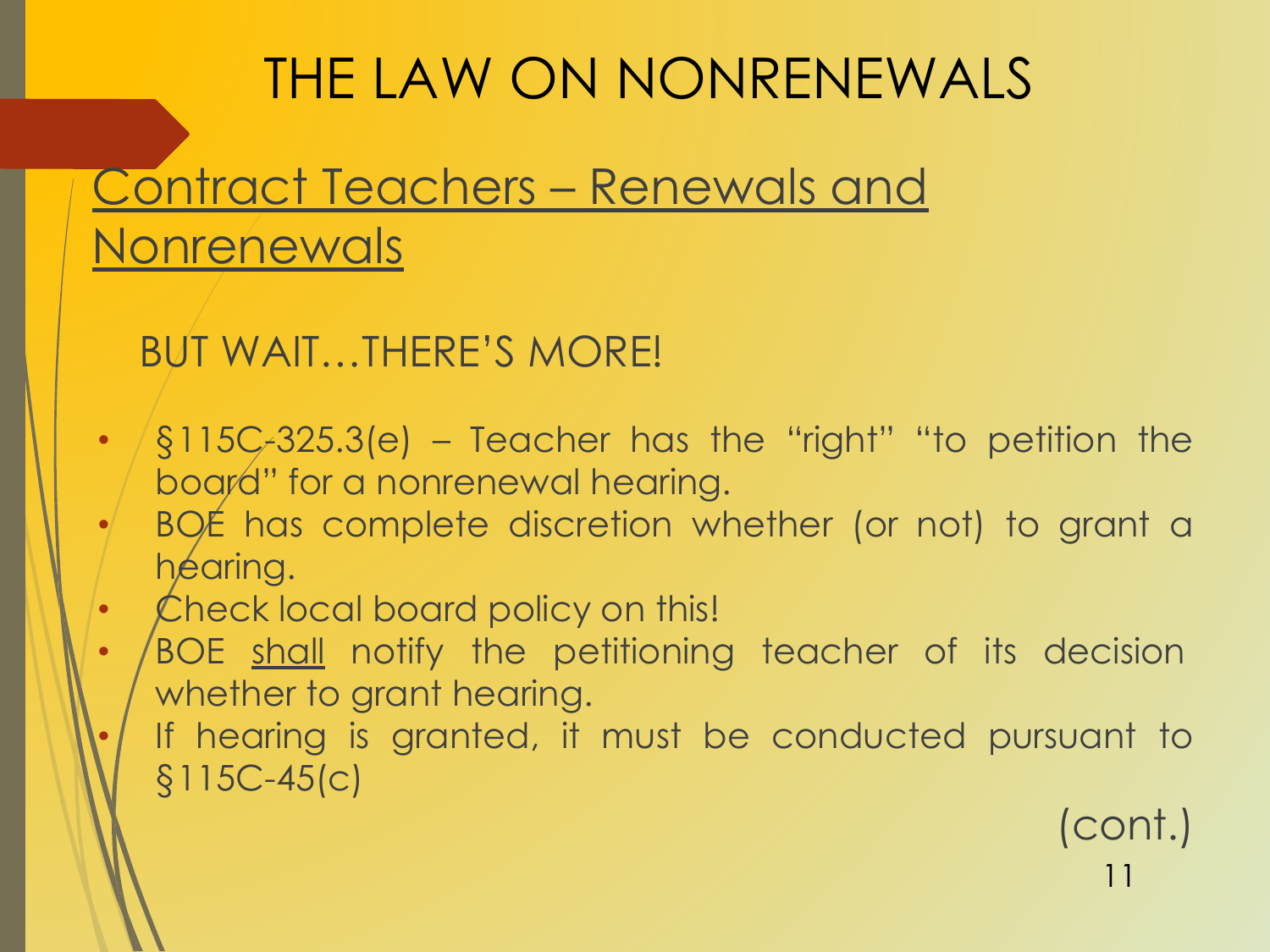### Contract Teachers – Renewals and **Nonrenewals**

### BUT WAIT…THERE'S MORE!

- / BOE shall notify teacher of its decision to nonrenew by June 15 or, if a hearing is granted, within 10 days after hearing (or later date agreed to in writing by Superintendent and teacher).
- BOE decision to nonrenew can't be: arbitrary, capricious, discriminatory, personal, political, or on any basis prohibited by State or Federal law.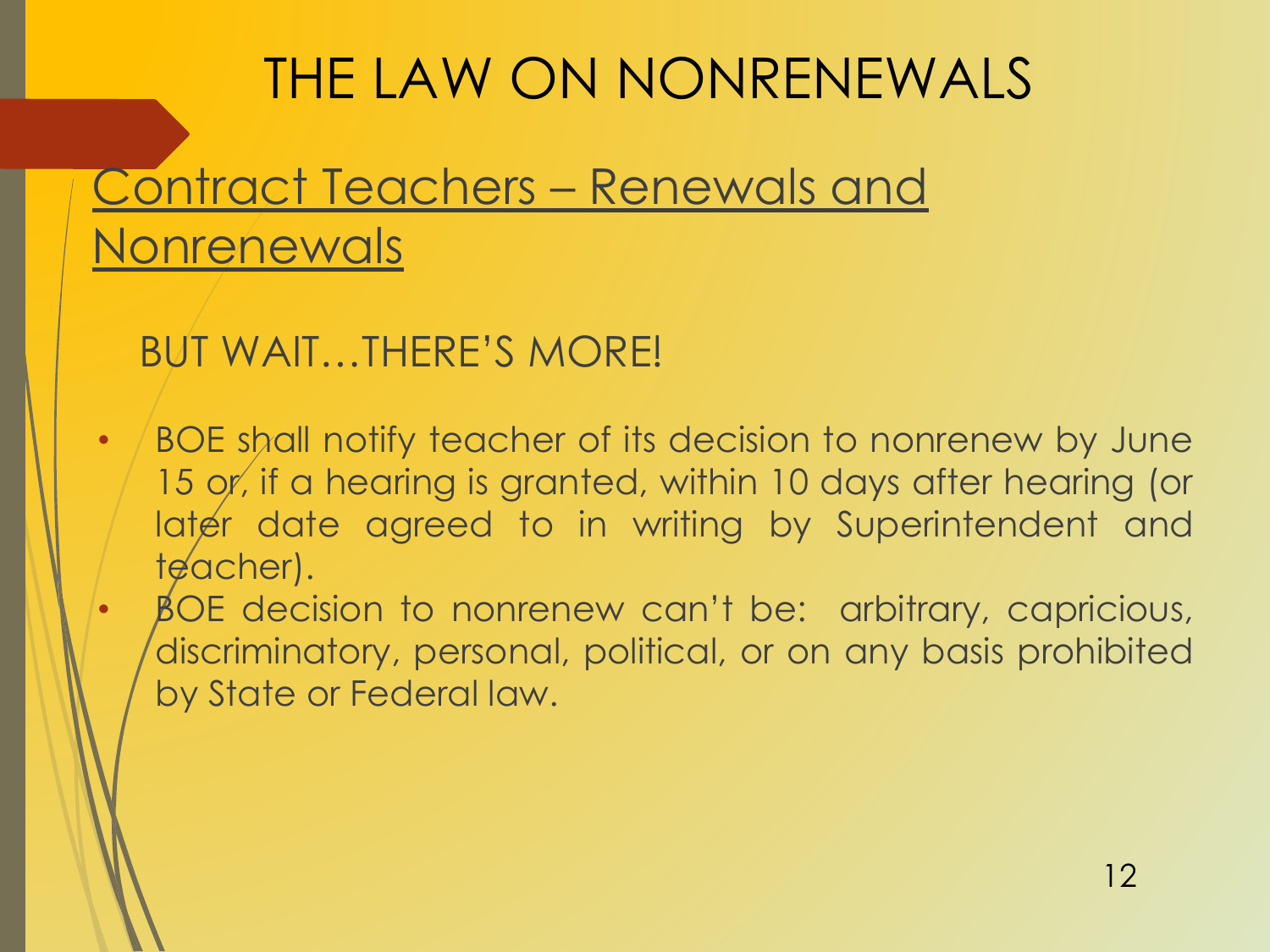## THE LAW ON NONRENEWALS Contract Teachers – Renewals and **Nonrenewals**

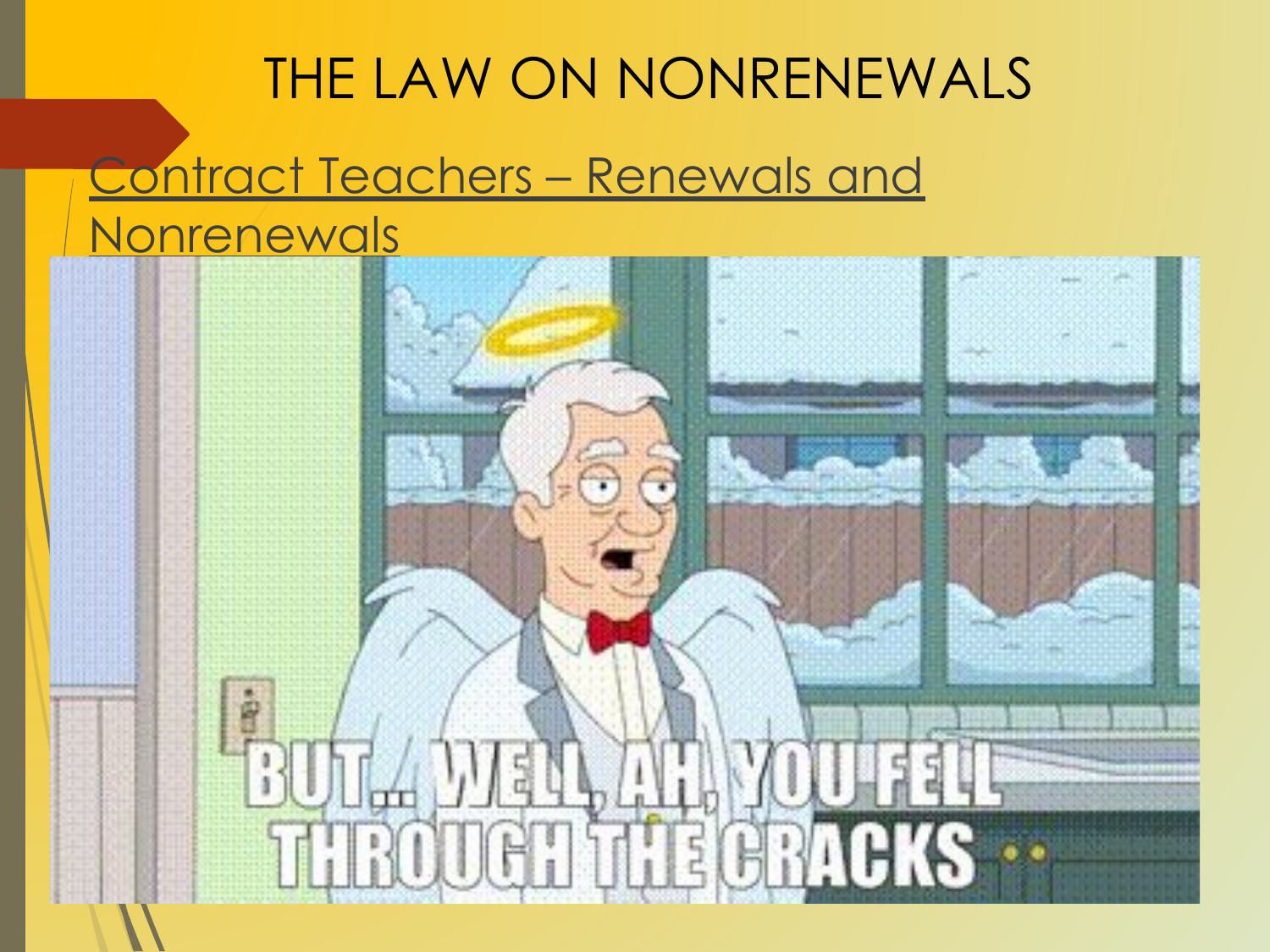- §115C-287.1 requires contracts for certain administrators (Principal, AP, Supervisor, Director) o Whose major function includes direct or indirect supervision of teaching or any part of the instructional program
- Other administrators are not covered by this law. Check local board policy to see who is covered. • Check your administrator contract language.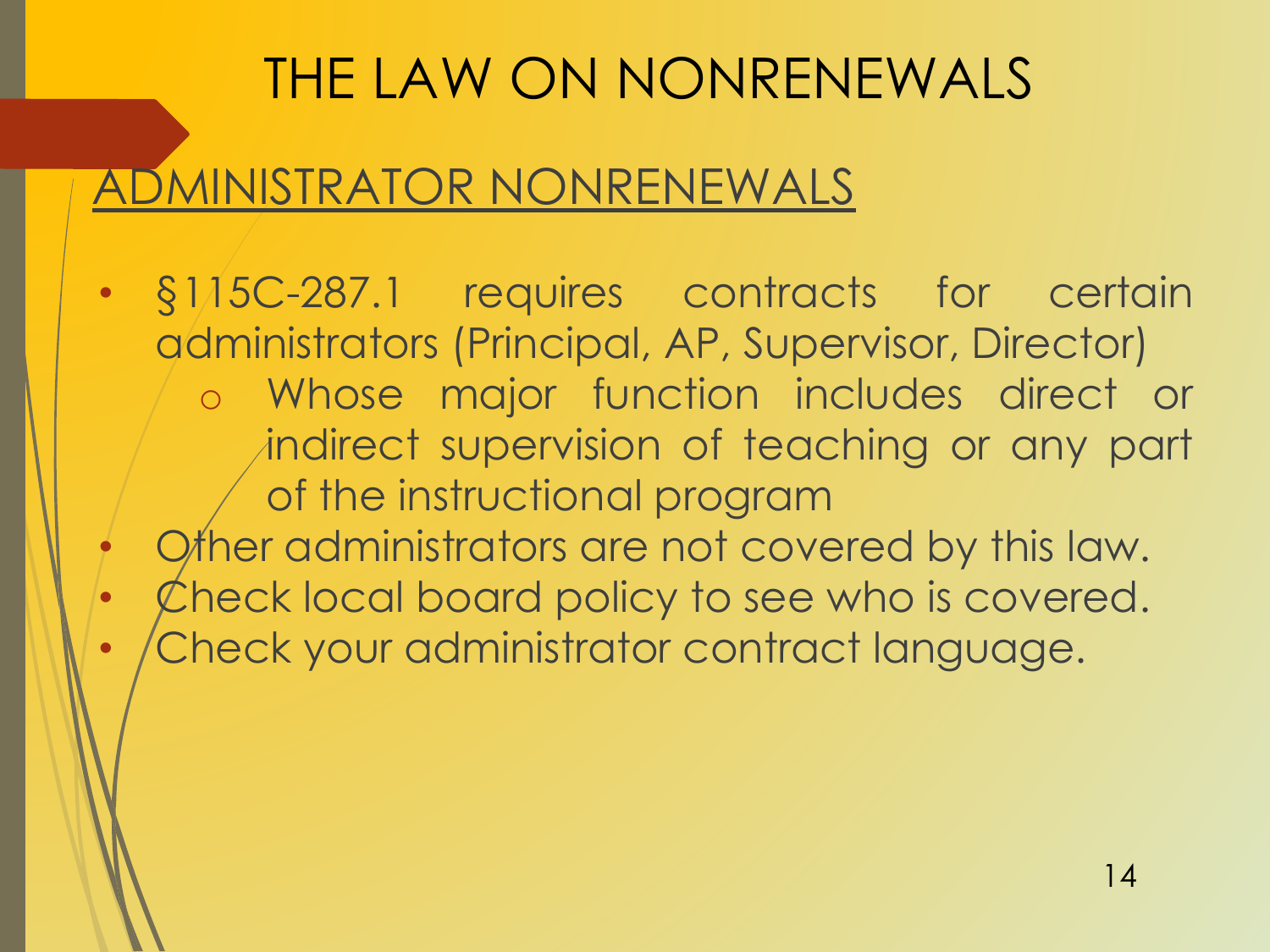- §115C-287.1 governs nonrenewal of administrators who are covered by that section.
- Rolling annual renewals are not allowed.
- BOE must vote to renew or extend an administrator's contract. §115C-287.1(b).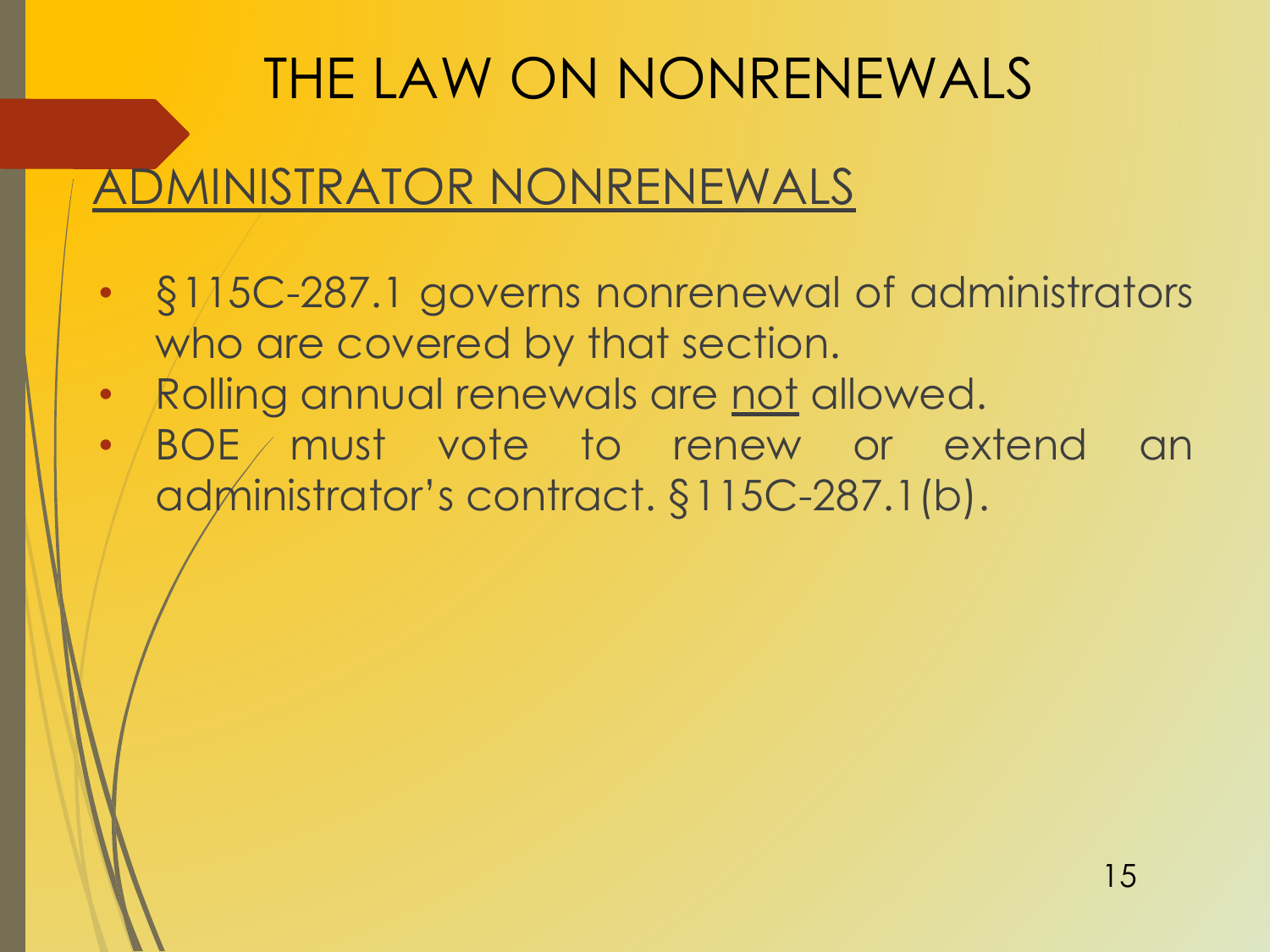- Superintendent may recommend a renewed or extended contract to BOE.
- BOE may approve the recommendation or decide not to renew or extend the contract.  $\cdot$  §115C-287.1(d).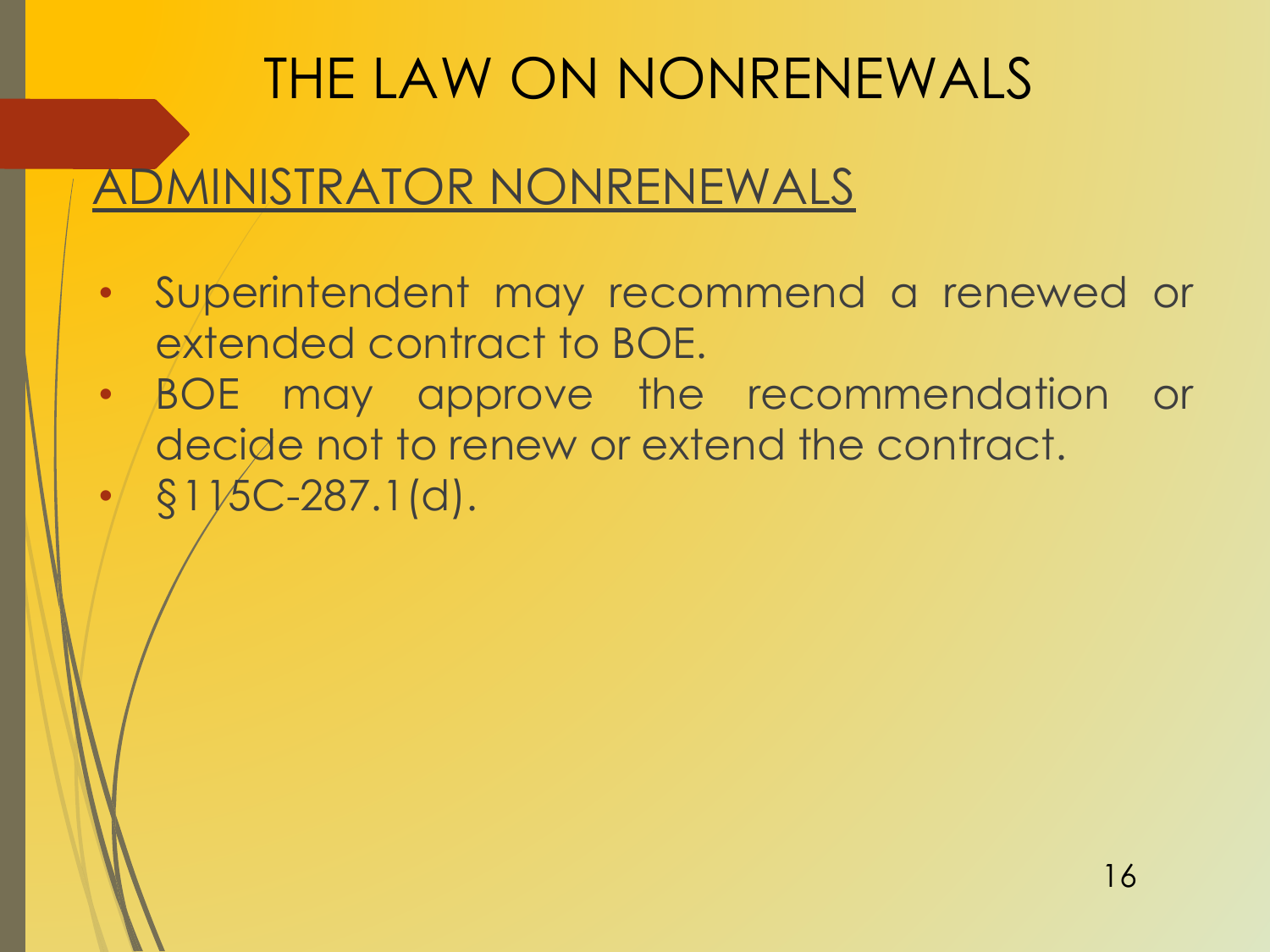- If Superintendent decides not to recommend a renewed contract, does the Board vote whether to nonrenew? NO!
- Superintendent must give written notice of his or her decision by May 1.
- The Superintendent's reasons may not be: arbitrary, capricious, discriminatory, personal, political, or prohibited by State or Federal law.
- No action by the BOE or further notice to the administrator is needed and the contract simply expires at the end of its term. §115C-287.1(d).

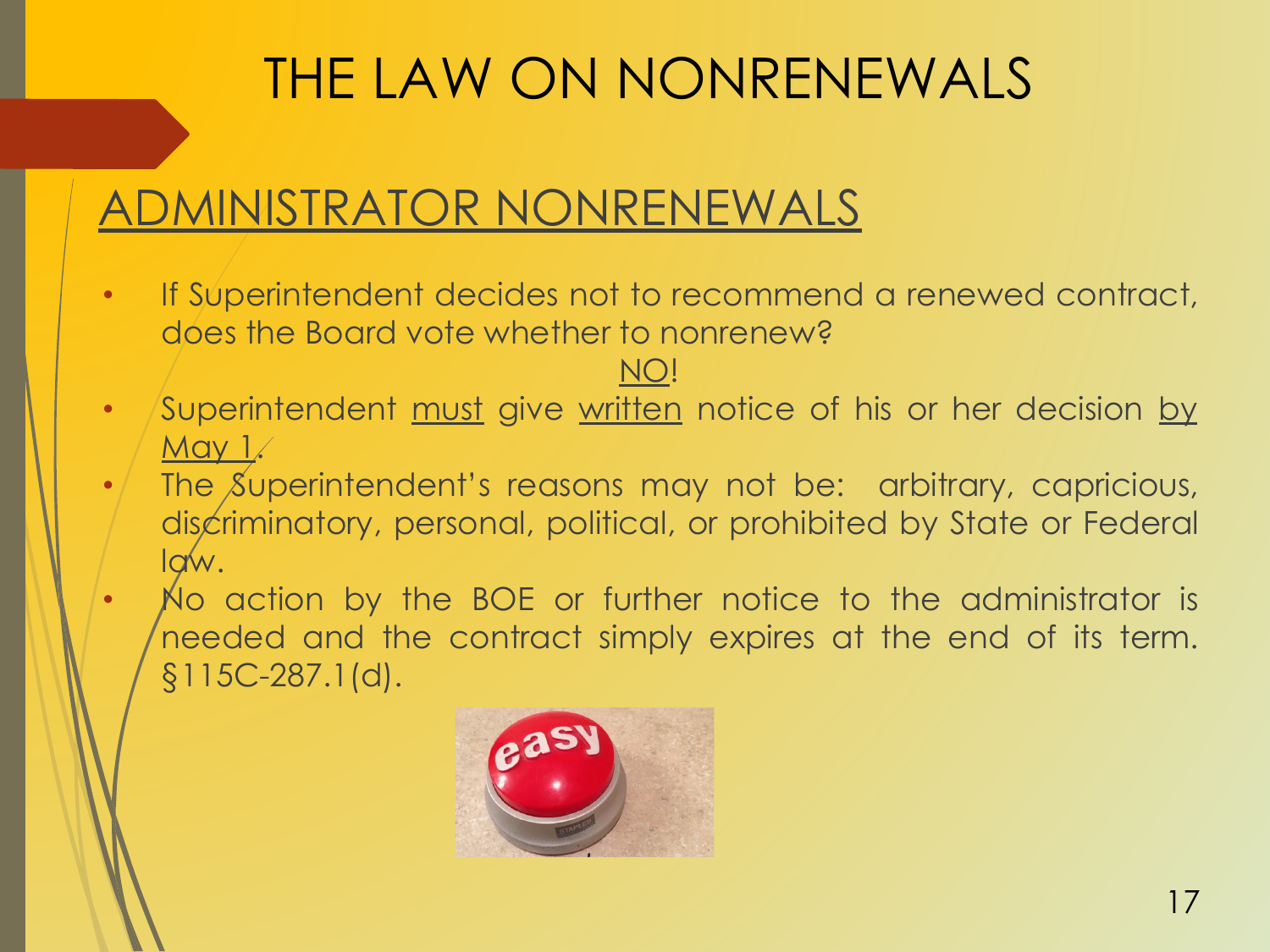### ADMINISTRATOR NONRENEWALS

#### UNLESS…

- If the administrator files with the Superintendent a written request for a hearing within 10 days of receipt of the Superintendent's notice, the BOE shall conduct a hearing pursuant to §115C-45(c).
- Administrator has a right to a hearing if request is timely filed.
- Failure to file a timely request results in a waiver of the right to hearing.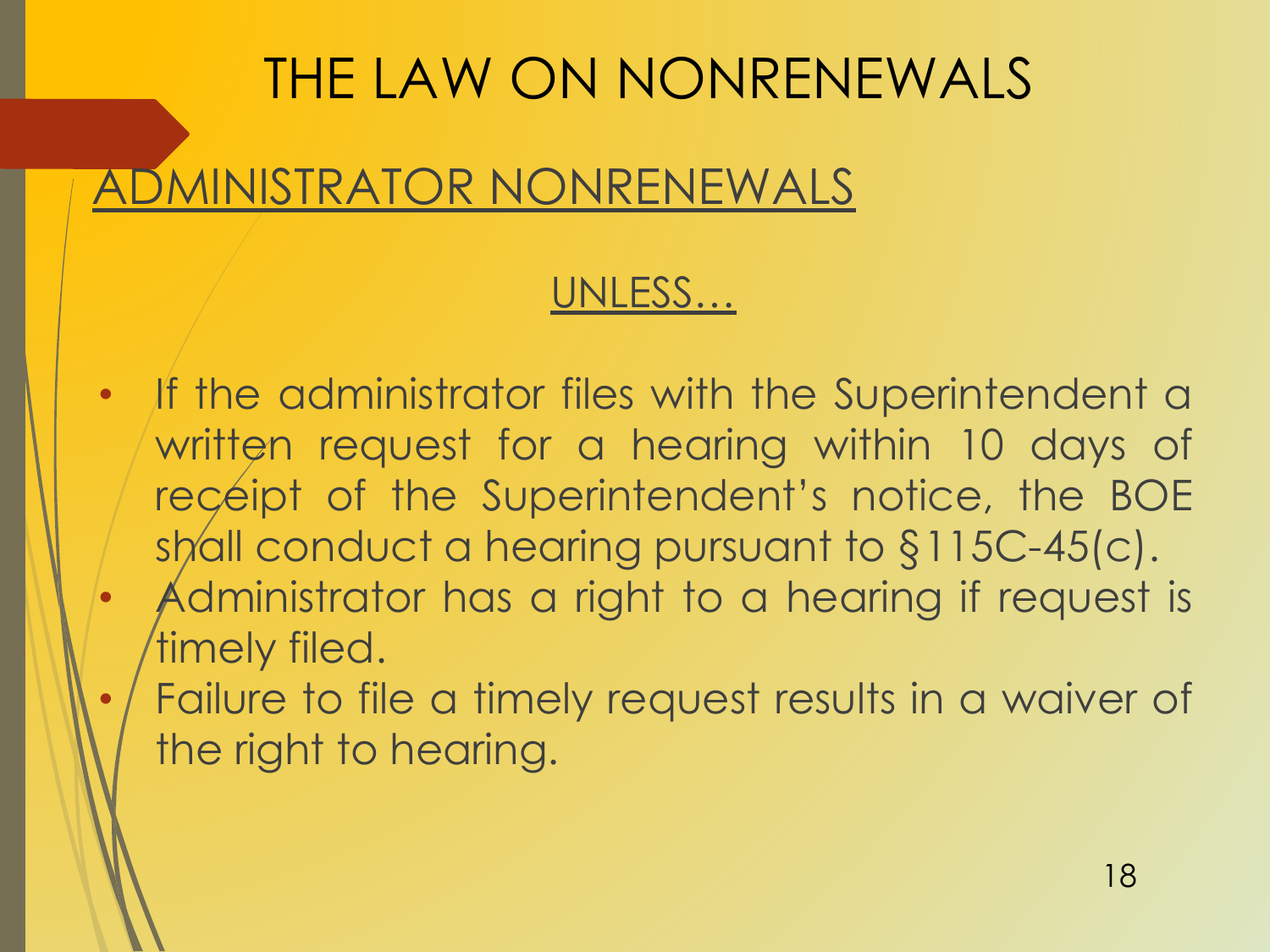- After hearing, BOE must make final decision on renewal/nonrenewal.
- IF BOE decides not to renew contract, it shall notify administrator by June 1 of final year of contract. BOE decision may be for <u>any</u> cause that is not: arbitrary, capricious, discriminatory, personal, political, or prohibited by State or Federal law. • §115C-287.1(d).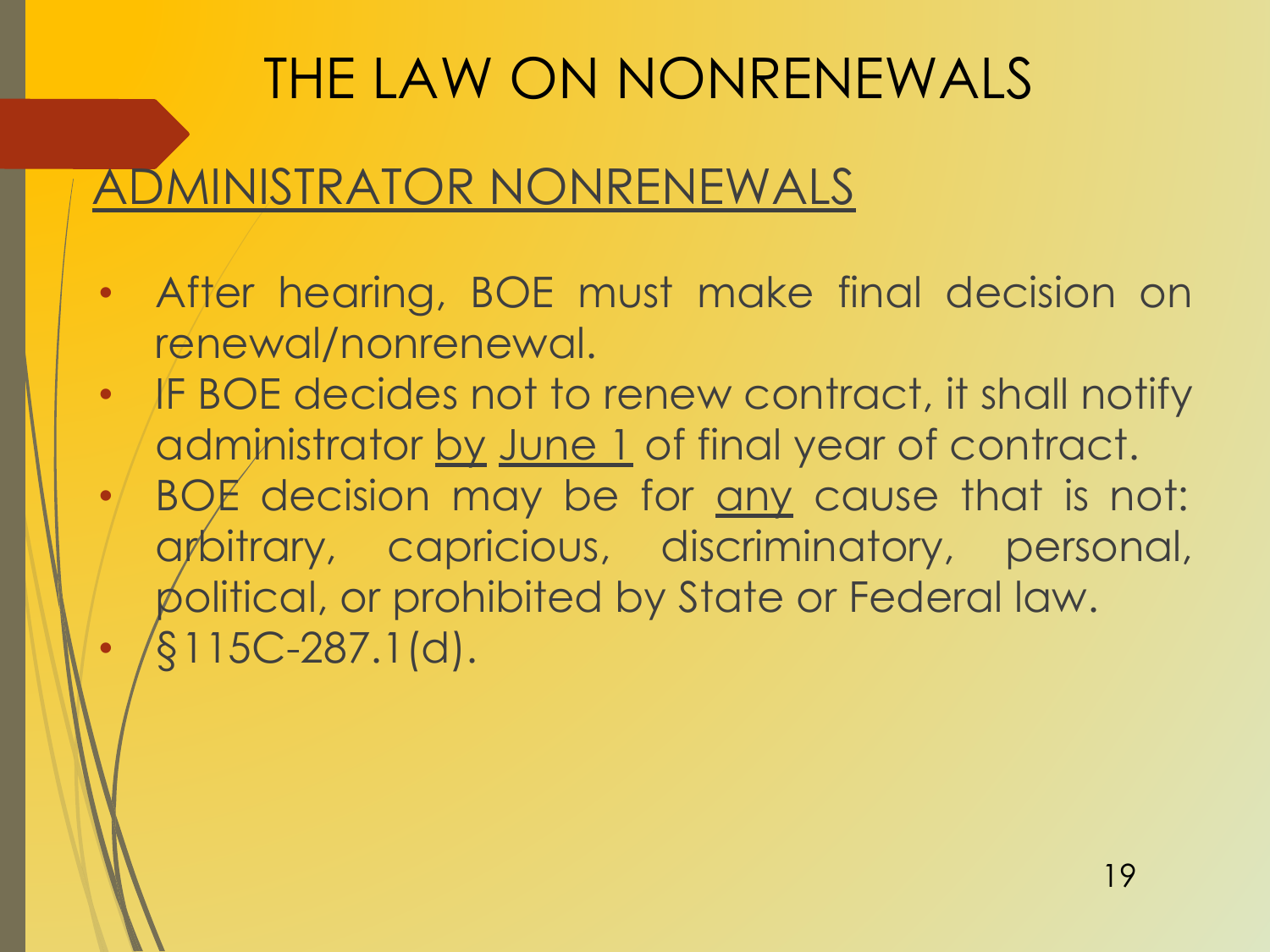- If the nonrenewed administrator held career status as a teacher in your school system immediately prior to becoming an administrator, with no subsequent break in service (excepting such breaks as military leave, maternity leave, etc.) then they retain career status as a teacher.
	- $20$ • Unless, the school administrator voluntarily relinquished that career status to become an administrator, or unless you go through dismissal/demotion under the tenure law (§115C-325). • §115C-287.1(f1)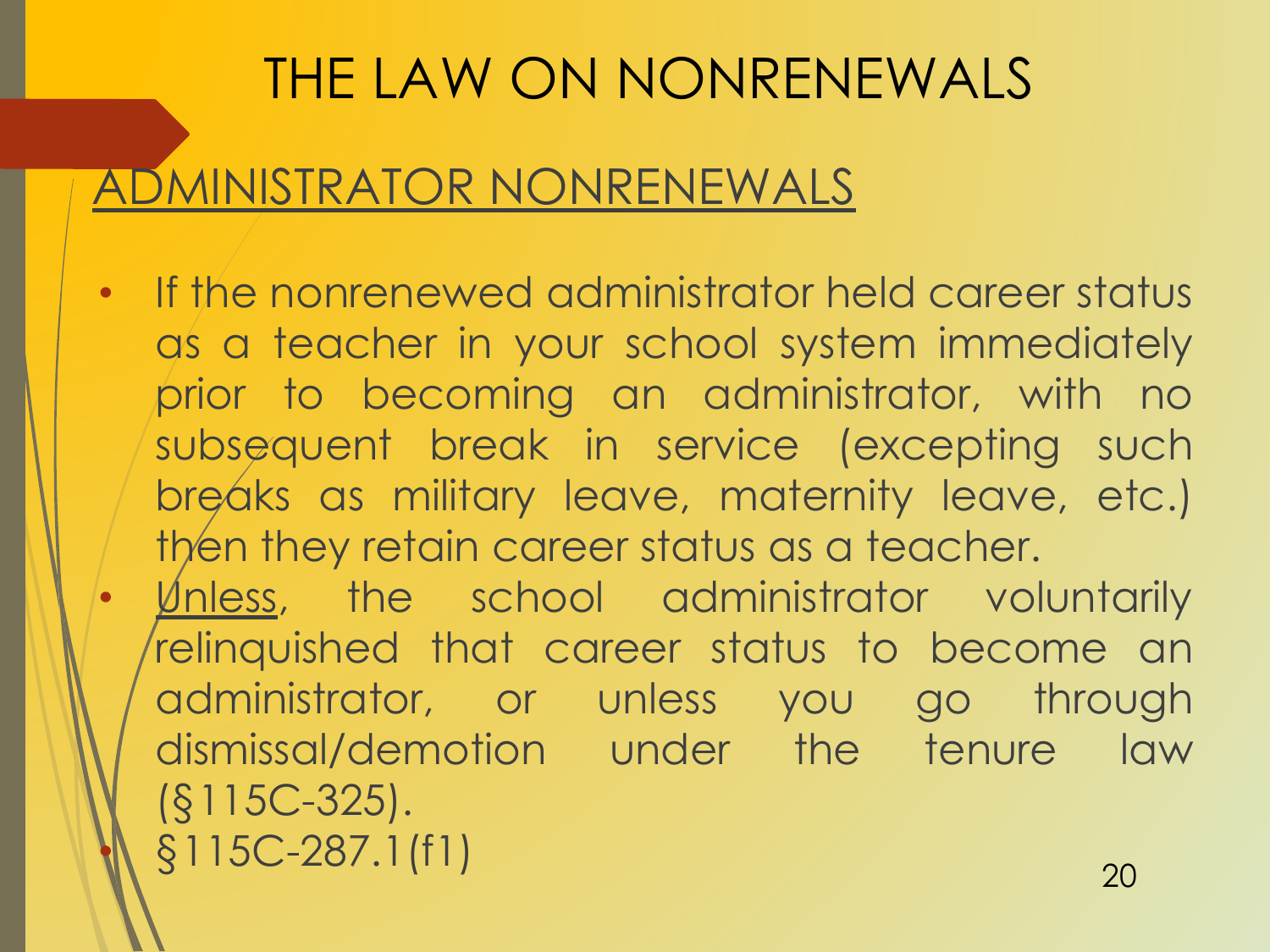### ADMINISTRATOR NONRENEWALS

#### STILL MORE!

- What if the Personnel Office screws up yet again?!?
- If Superintendent or BOE fails to notify administrator by June 1 of final year that they will not be offered a new contract, then what happens?
- /Provide written notice to the administrator that they will be nonrenewed
	- Administrator is entitled to 30 days of employment or pay from the date they are notified. • §115C-287.1(f)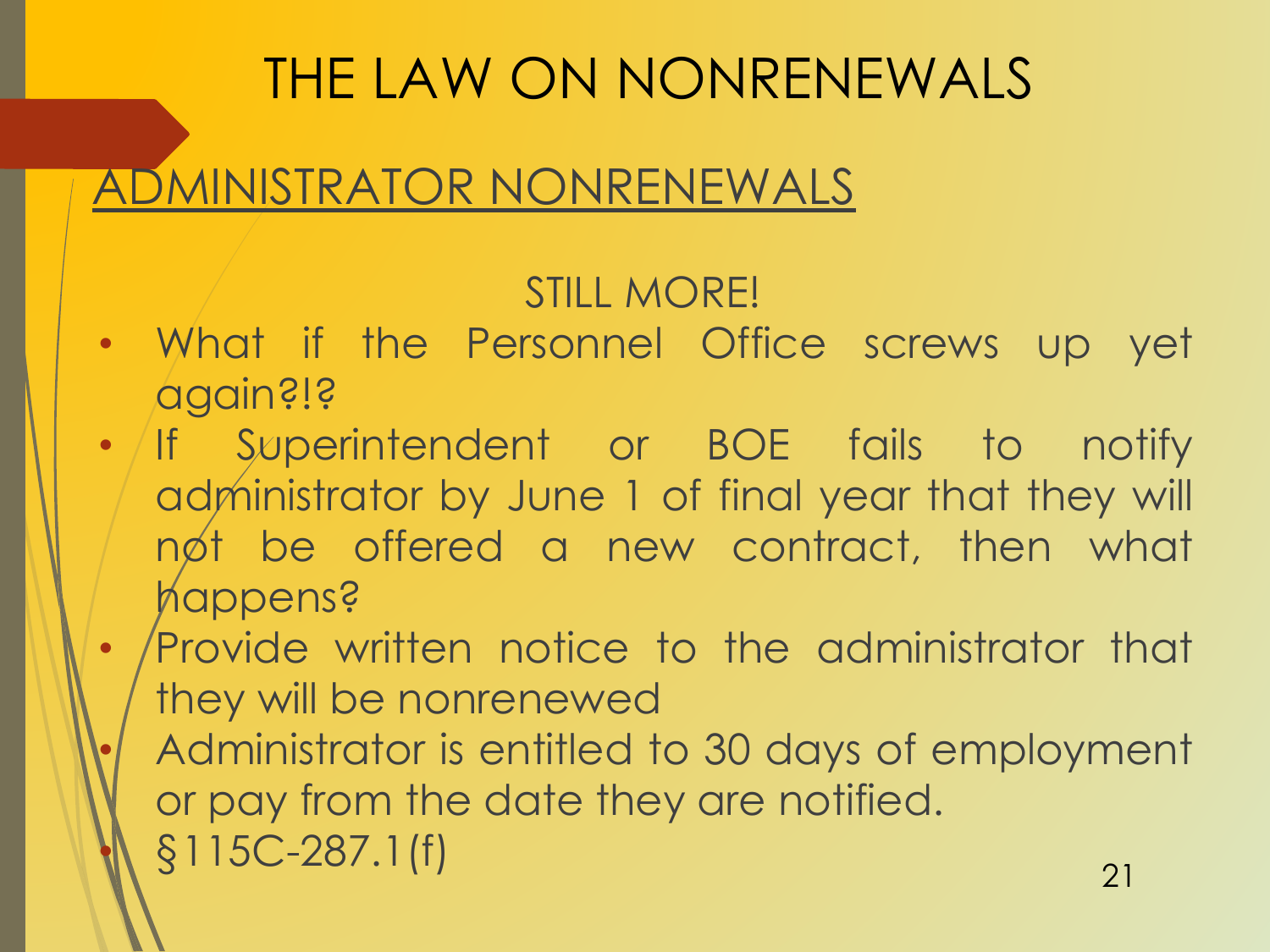- Special provisions for provisional assistant principals. §115C-287.1(h).
- Nothing requires the local BOE to extend or renew the contract of an administrator who holds a provisional AP license.
	- If SBE does not extend the provisional AP license of one who held career teacher status in your district, AP retains that status unless they relinquished it or unless dismissed or demoted under tenure law(§115C-325).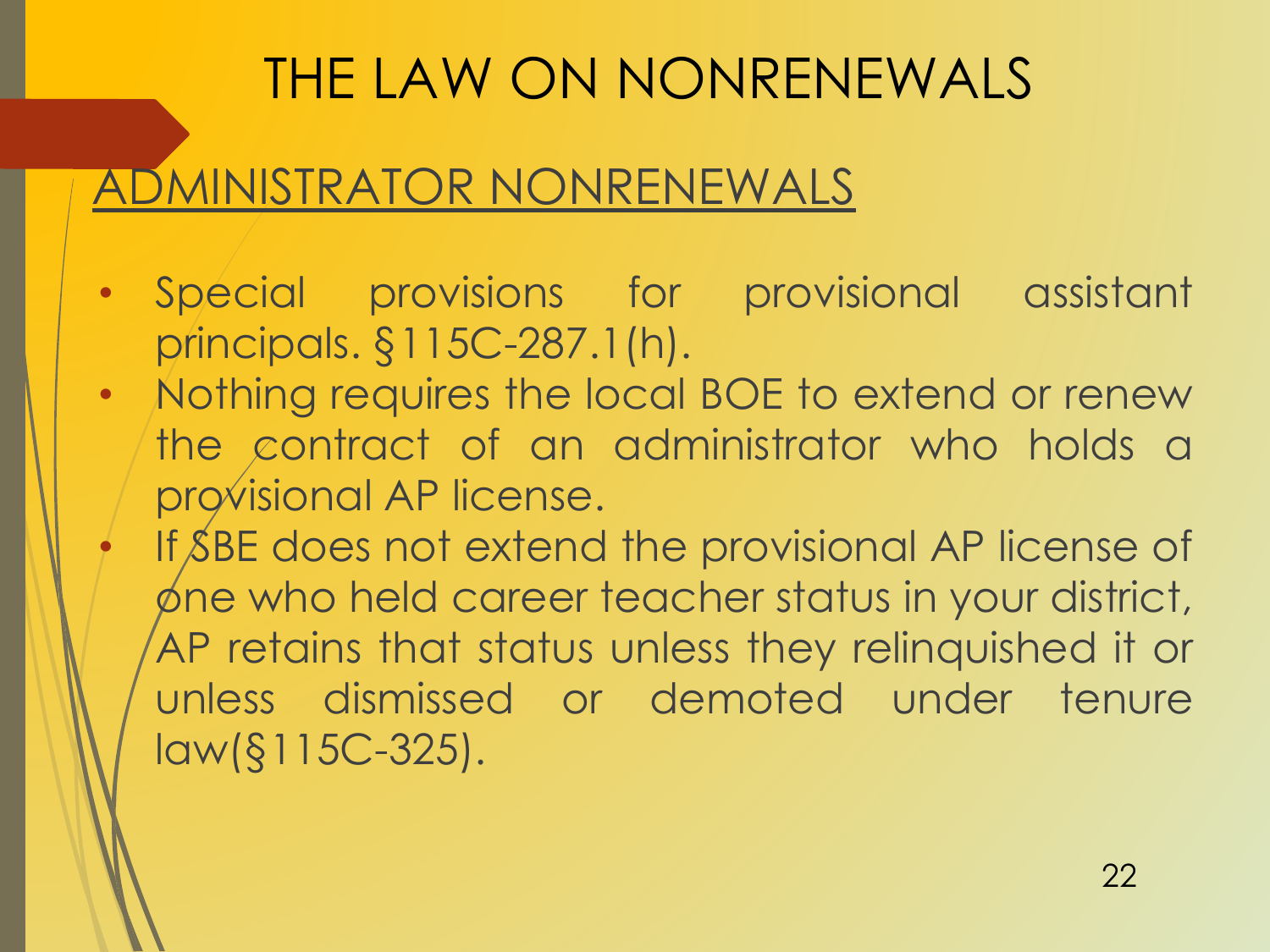### OTHER ADMINISTRATORS

- There are no specific laws dealing with nonrenewals of these "other" administrators:
	- o Superintendent
	- o Asst. or Assoc. Superintendent
		- Administrators not included in §115C-287.1 (i.e., those whose major function does not involve the instructional program).
	- But, be sure to check:
		- o Board policy
		- o Contract provisions that may establish nonrenewal notices.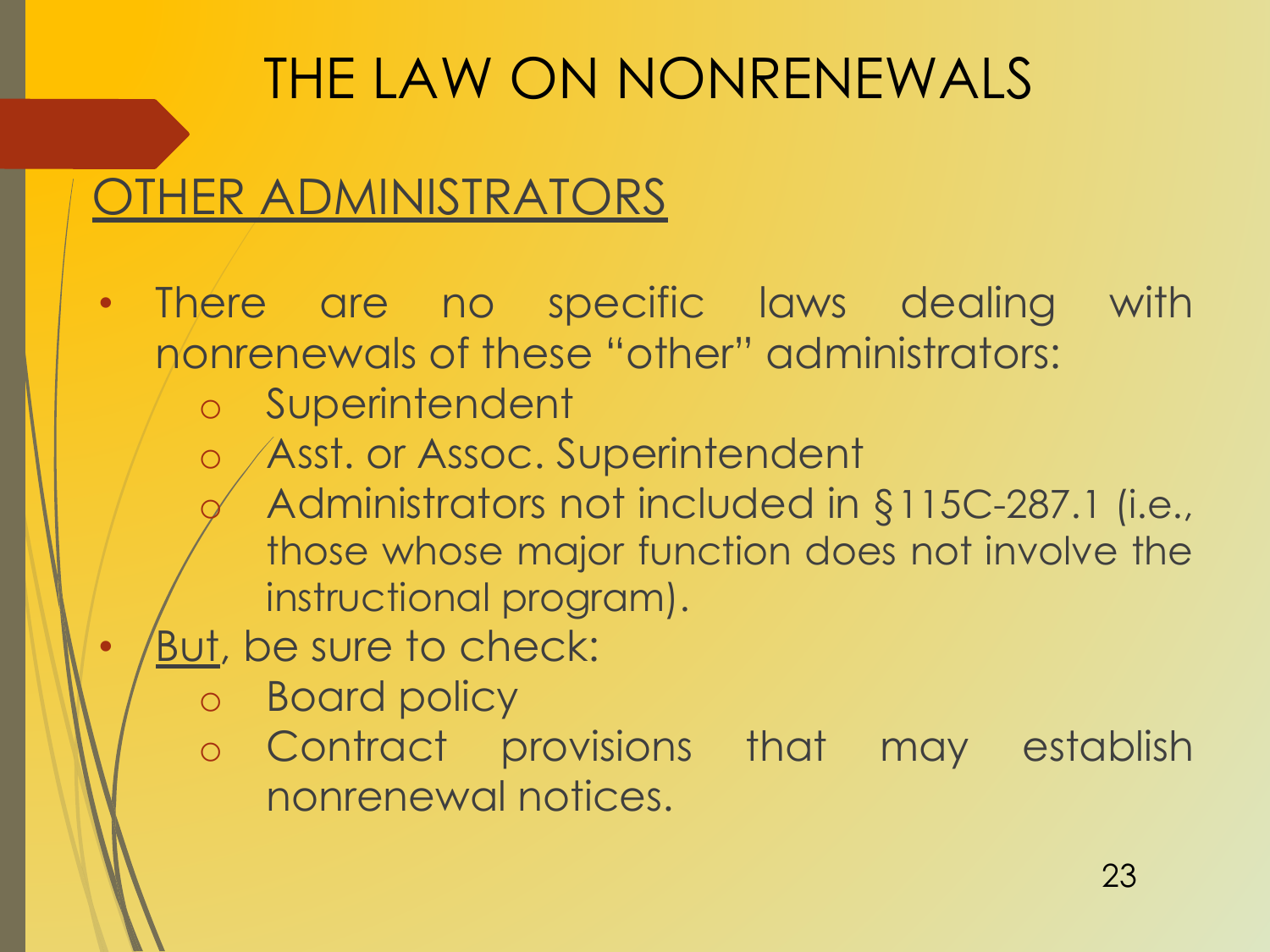- BOE does not have to state its reasons for granting/denying a teacher's request for discretionary hearing.
- BOE should be aware that granting discretionary hearings can lead to legal challenges for subsequent denials of discretionary hearings.
	- A board hearing is conducted pursuant to G.S.  $1/5C-45(c)$ , which allows (but does not require) the board to appoint a panel of 2 or more members to hear and decide the matter for and on behalf of the board.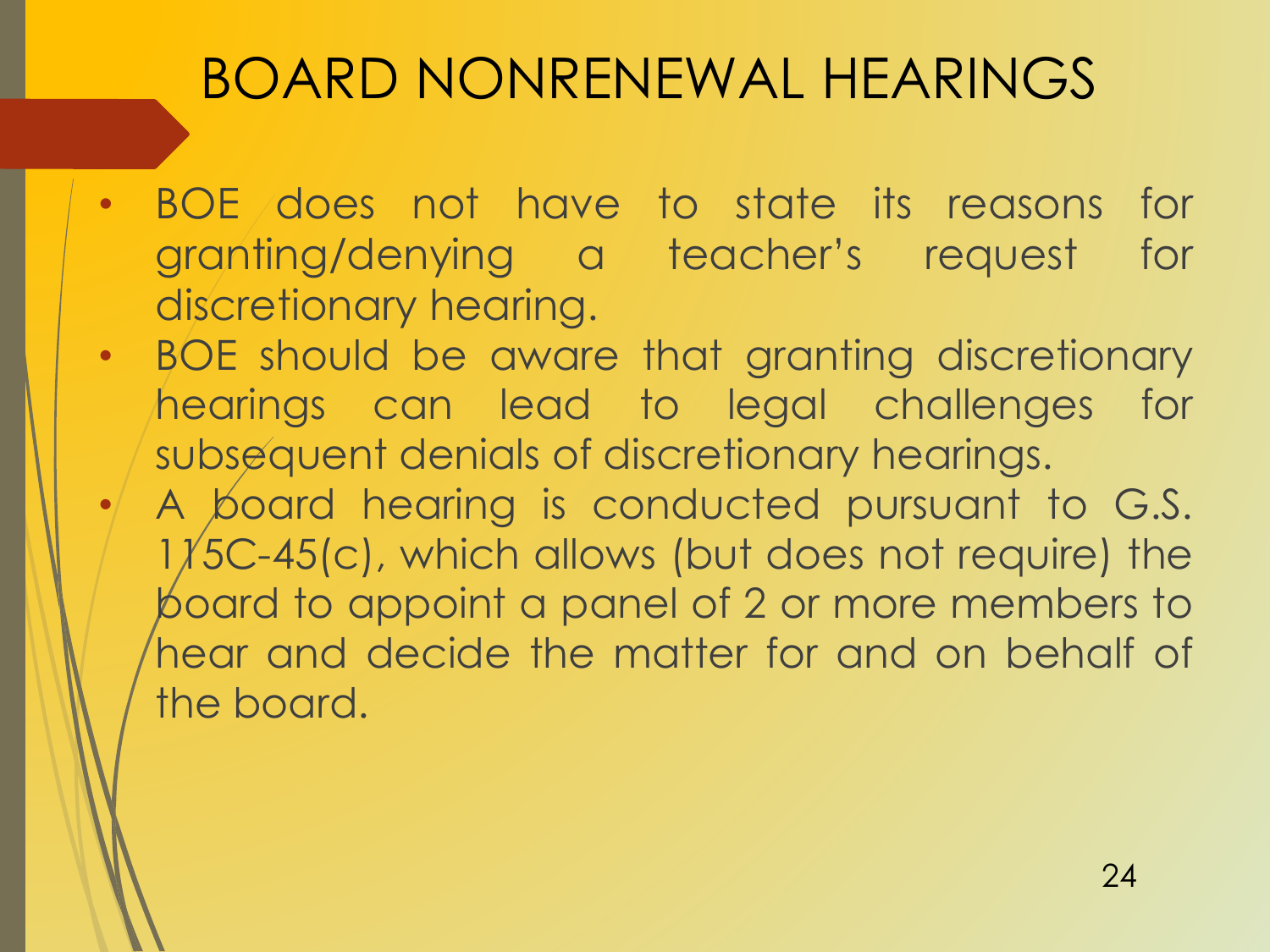- Because there is not a vested property interest at stake, procedural requirements for due process may be relatively minimal.
- Board may, by policy or simply by notice, structure hearings under G.S. §115C-45(c) in any way it deems appropriate, so long as it meets the minimal requirements of: notice, a record, and impartiality.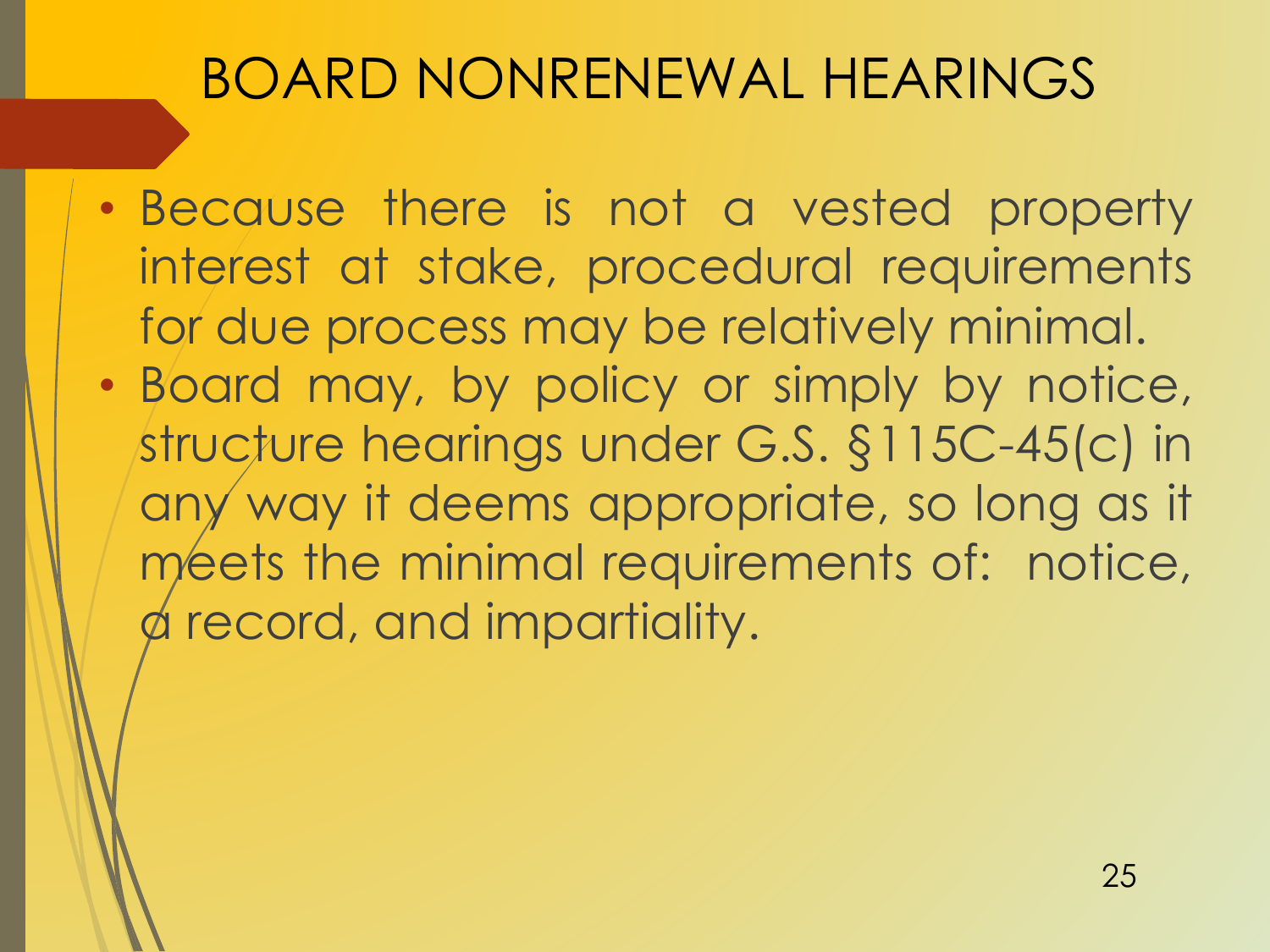• A board hearing under G.S. §115C-45(c) requires, at a minimum, that: o Proper notice is given to all parties. o A record of the hearing is properly entered in the Board's records. o That Board members act impartially to provide a fair hearing.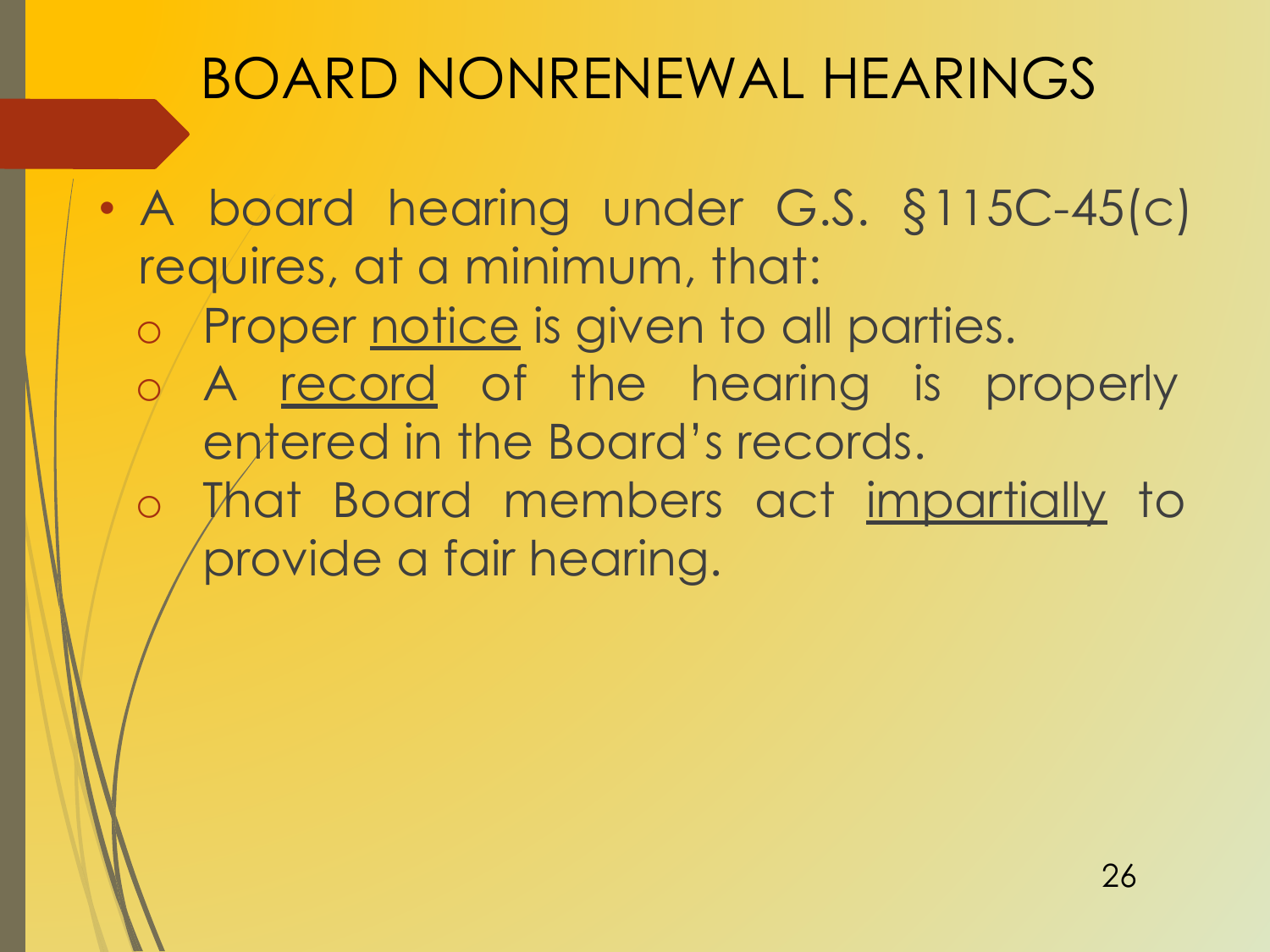- Check your Board policies to see if they already prescribe procedures for a Board-level hearing under G.S. §115C-45(c).
- Consider whether to adopt such a policy, even though it is not required by law.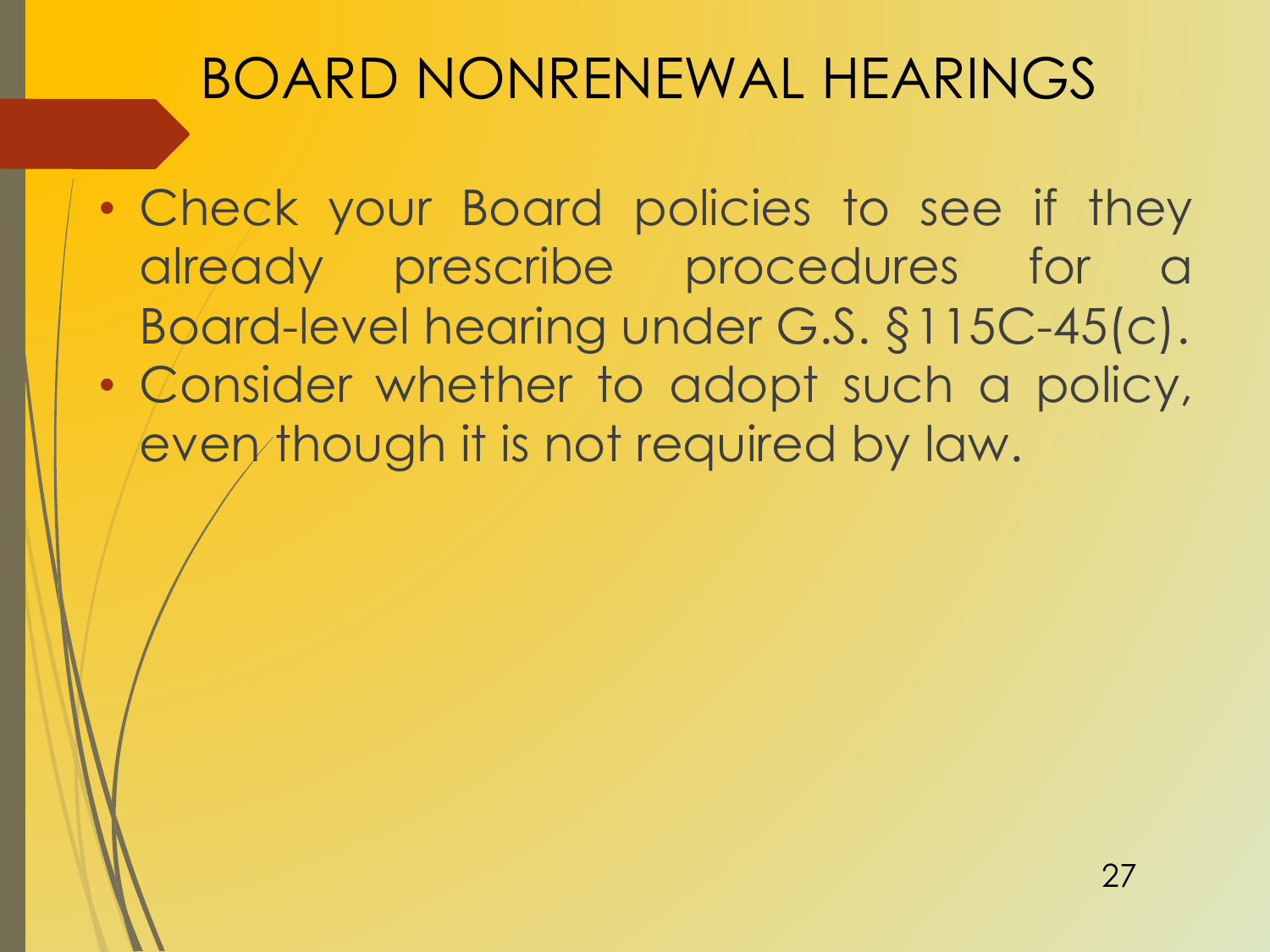- Superintendent is not required to give any reasons for decision not to recommend renewed contract. BUT, BOE may want to know.
- Advise the teacher that nonrenewal notice will become part of their file and that they may be asked whether they have ever received one on future employment applications. Counsel the teacher to resign.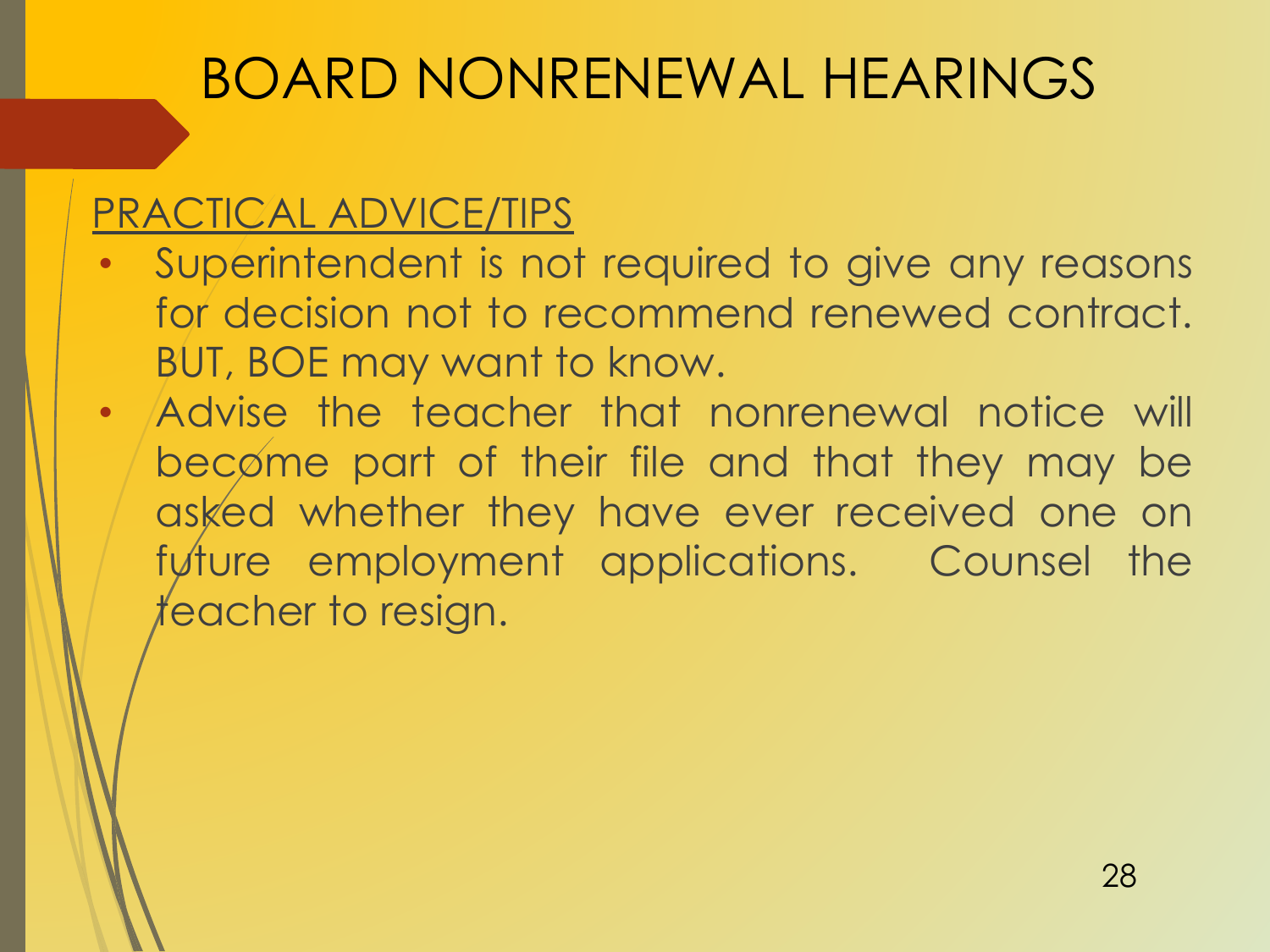- Resignations are always better than hearings.
- If you may be headed to a hearing, BE PREPARED, IN ADVANCE.
- <u>DON'T</u> wait until D-day to call the lawyer.
- Know the legal requirements and follow them. Meet with teacher before Superintendent issues nonrenewal notice.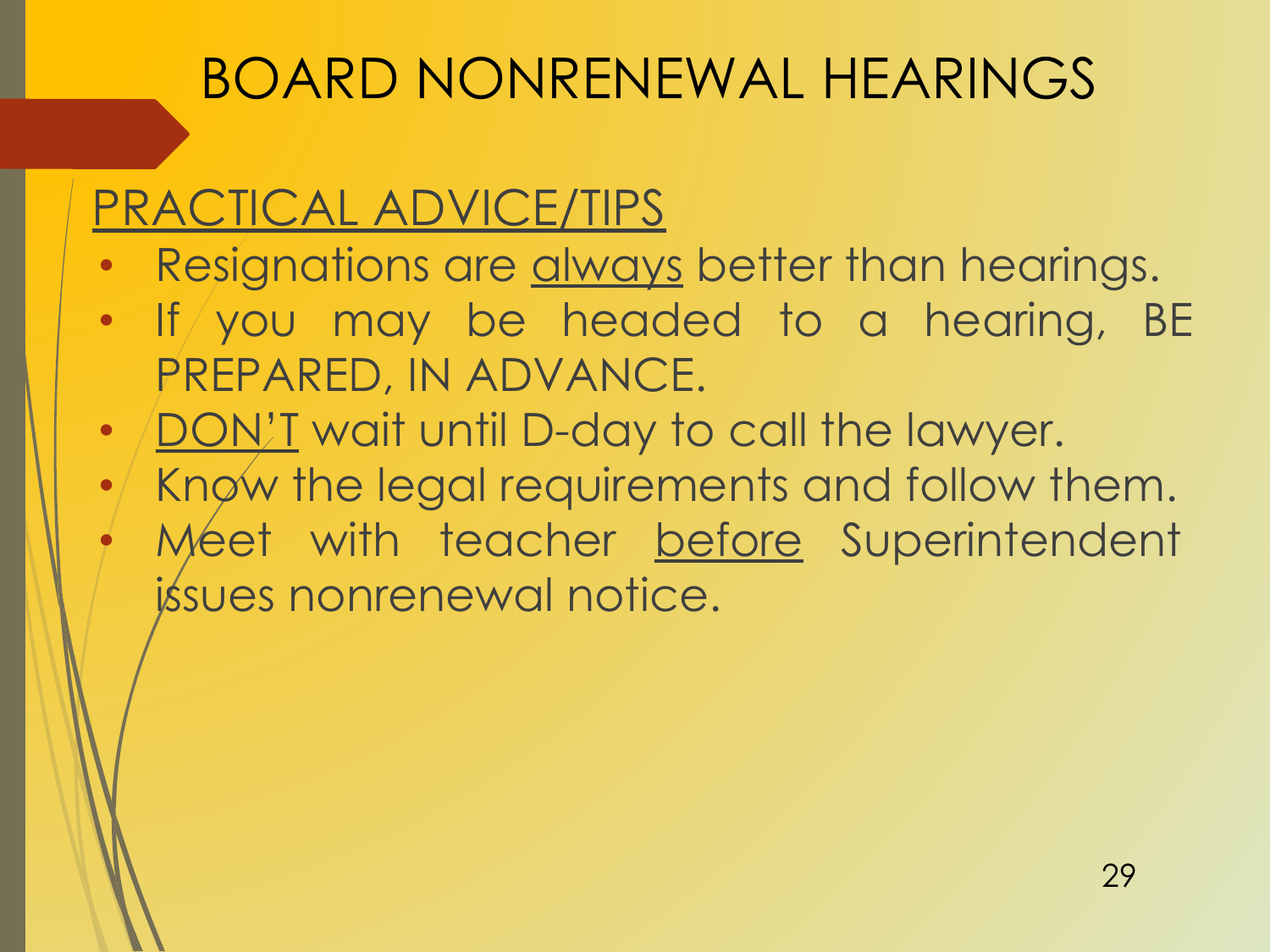- If the Board grants a hearing, make sure the Superintendent is prepared to support the decision not to recommend a renewed contract with reasons/information/documentation that:
	- o Are legally adequate.
	- o / Are properly documented.
	- o / Meet the Board's policy standard. Will pass Board members' "fairness" expectations.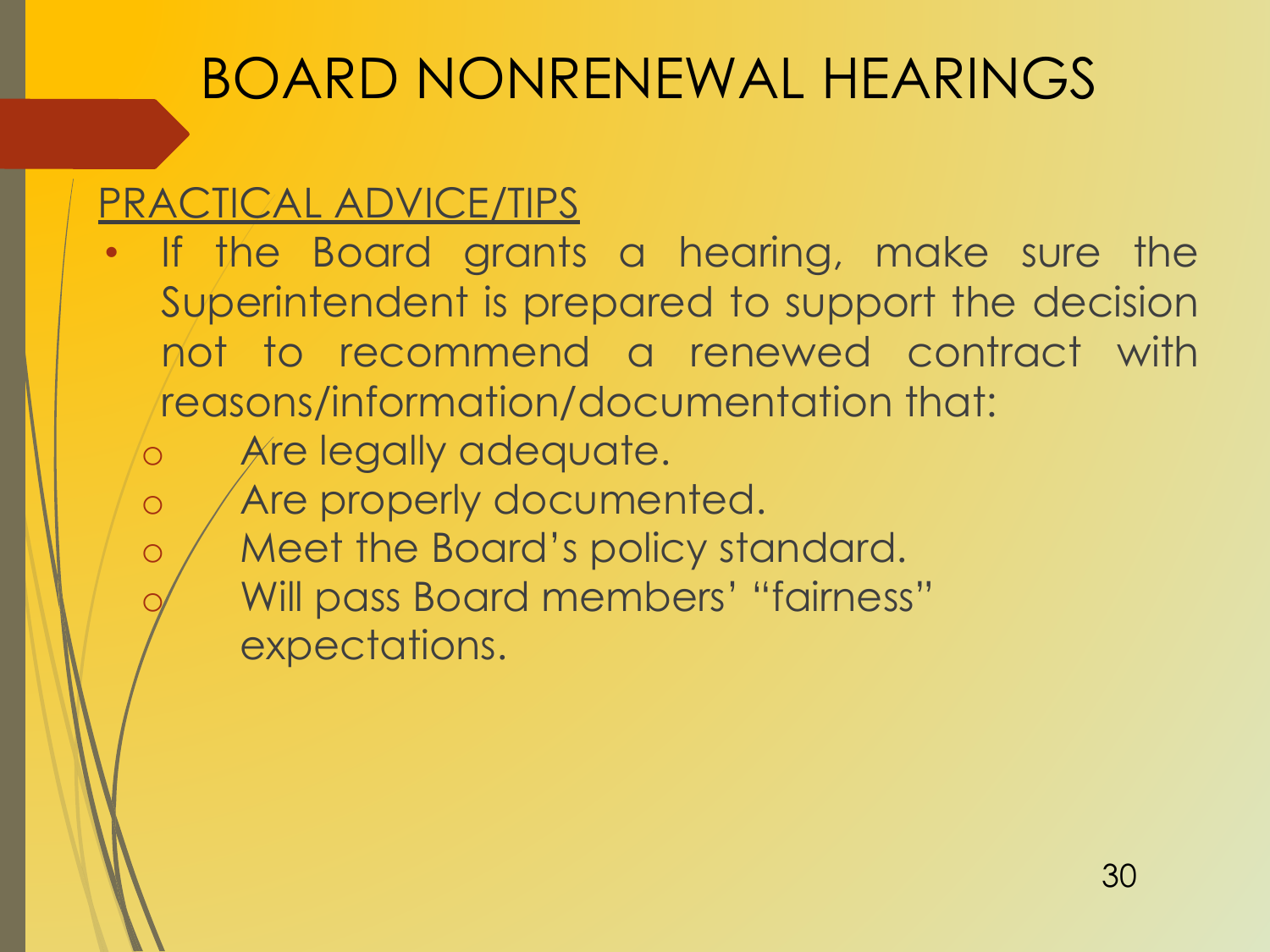- Don't hold back on the reasons. If you don't include them now, any later added reasons may be excluded or may look questionable.
- Alternatives to nonrenewals? Resignation. Impact on future job prospects. Dismissal. Offer other employment?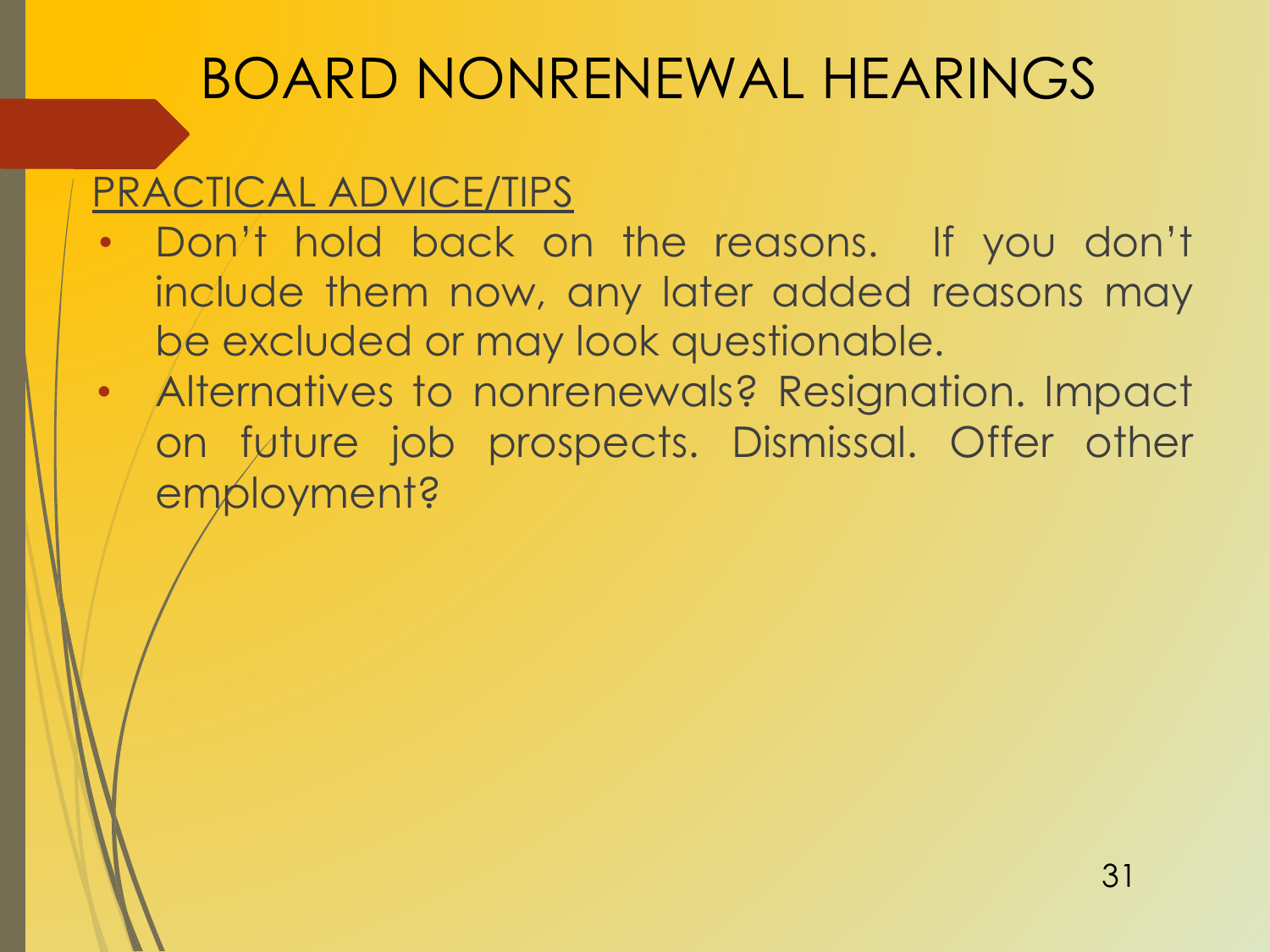- BOE does not have to state its reasons for granting/denying a teacher's request for discretionary hearing.
- BOE should be aware that granting discretionary hearings can lead to legal challenges for subsequent denials of discretionary hearings.
- A board hearing is conducted pursuant to G.S. 115C-45(c), which allows (but does not require) the board to appoint a panel of 2 or more members to hear and decide the matter for and on behalf of the board.
- Superintendent is not required to give any reasons for decision not to recommend renewed contract. BUT, BOE may want to know.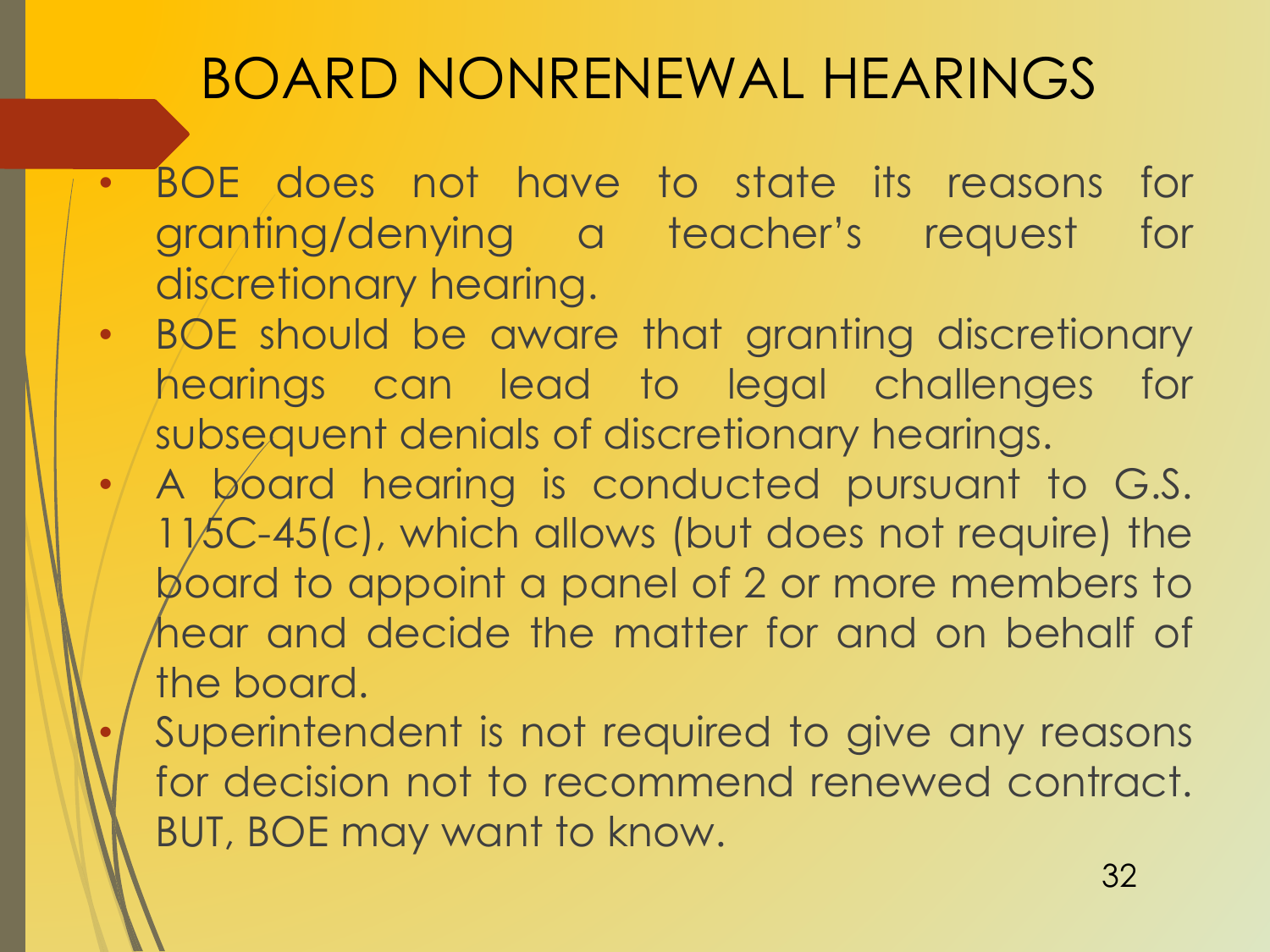- BOE does not have to state its reasons for granting/denying a teacher's request for discretionary hearing.
- BOE should be aware that granting discretionary hearings can lead to legal challenges for subsequent denials of discretionary hearings.
- A board hearing is conducted pursuant to G.S. 115C-45(c), which allows (but does not require) the board to appoint a panel of 2 or more members to hear and decide the matter for and on behalf of the board.
- Superintendent is not required to give any reasons for decision not to recommend renewed contract. BUT, BOE may want to know.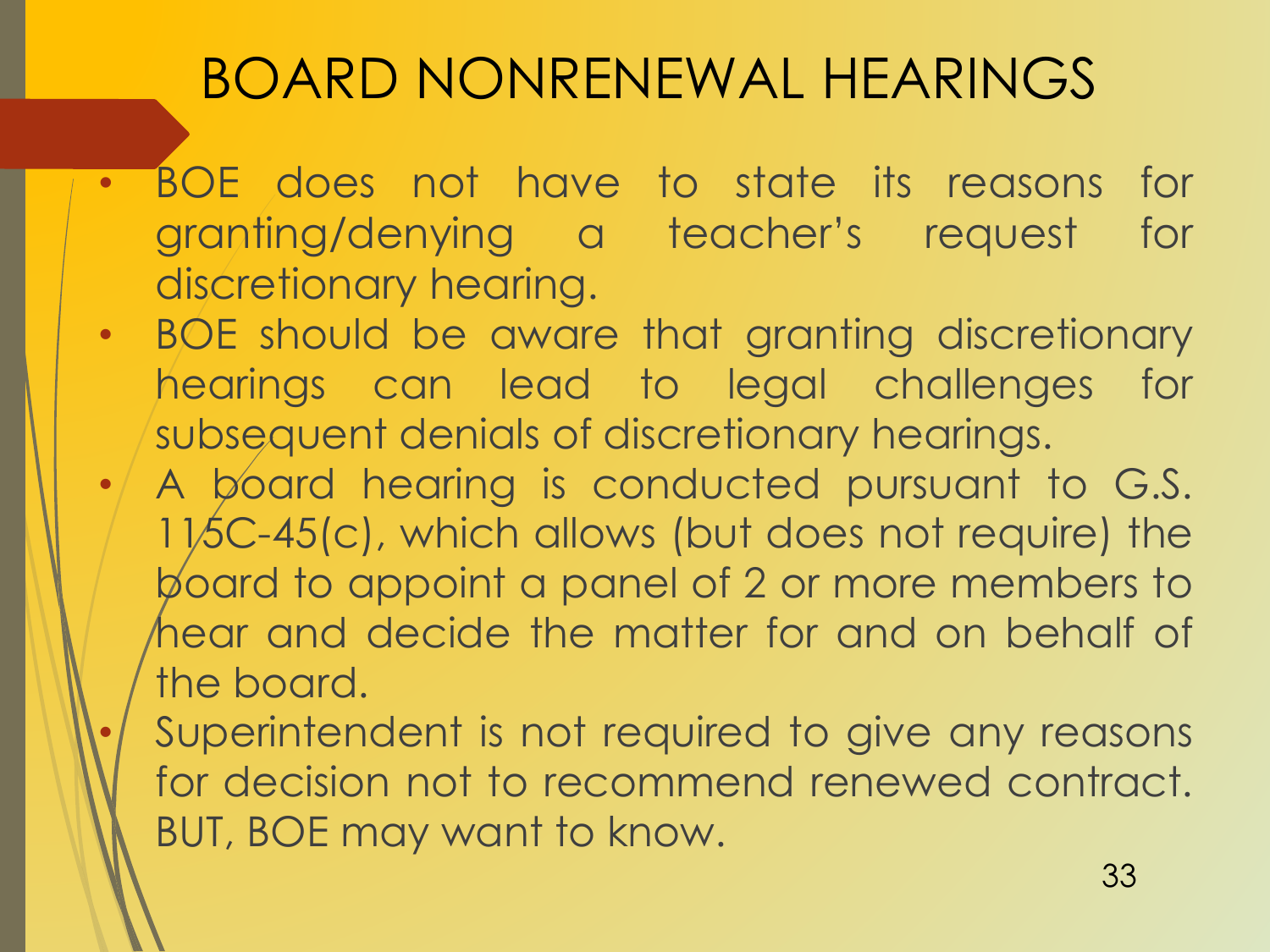- BOE does not have to state its reasons for granting/denying a teacher's request for discretionary hearing.
- BOE should be aware that granting discretionary hearings can lead to legal challenges for subsequent denials of discretionary hearings.
	- A board hearing is conducted pursuant to G.S.  $\chi$ 15C-45(c), which allows (but does not require) the board to appoint a panel of 2 or more members to hear and decide the matter for and on behalf of the board.
	- Superintendent is not required to give any reasons for decision not to recommend renewed contract. BUT, BOE may want to know.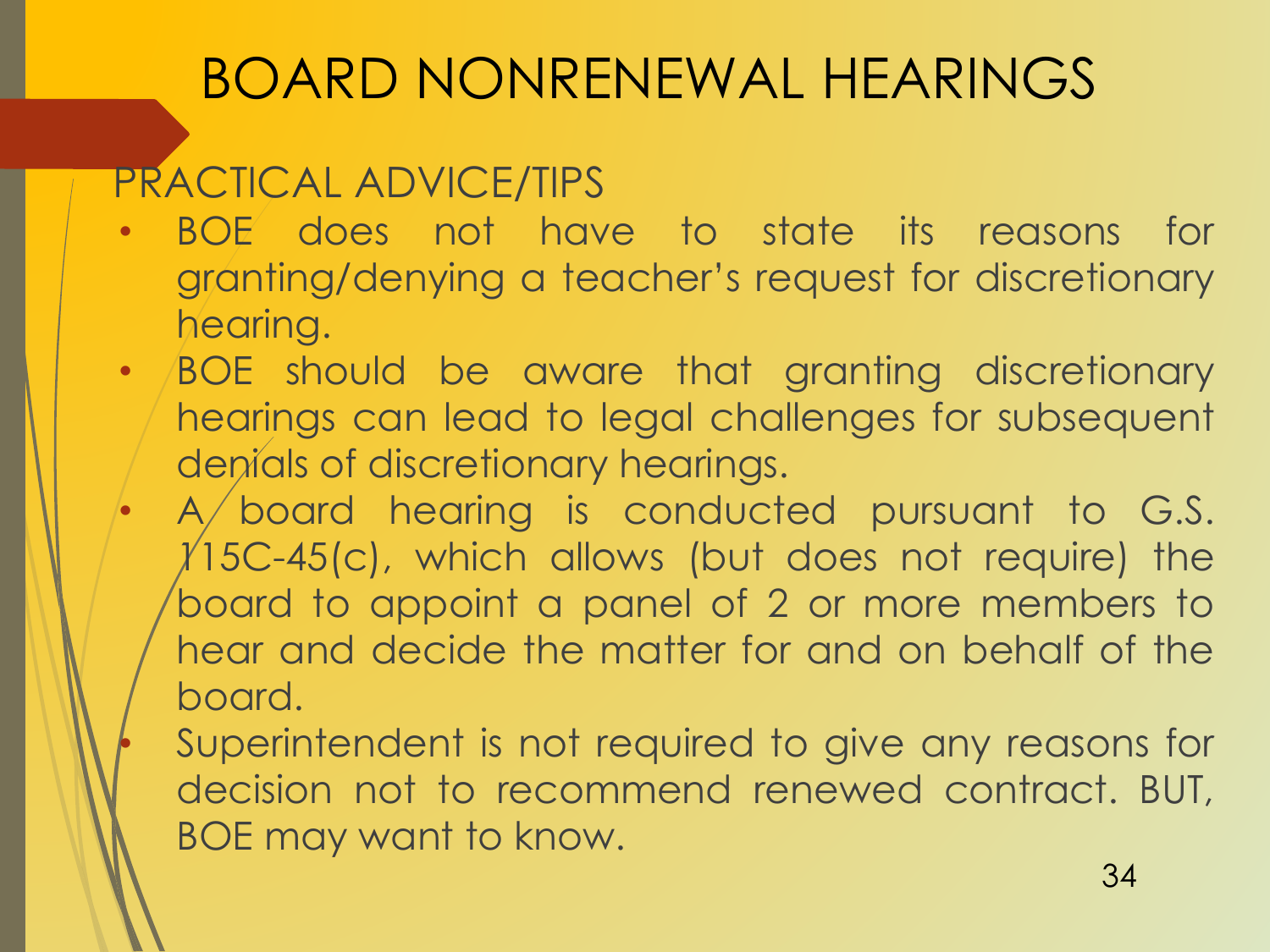### MIPs AND NONRENEWALS MIPs OR NONRENEWALS

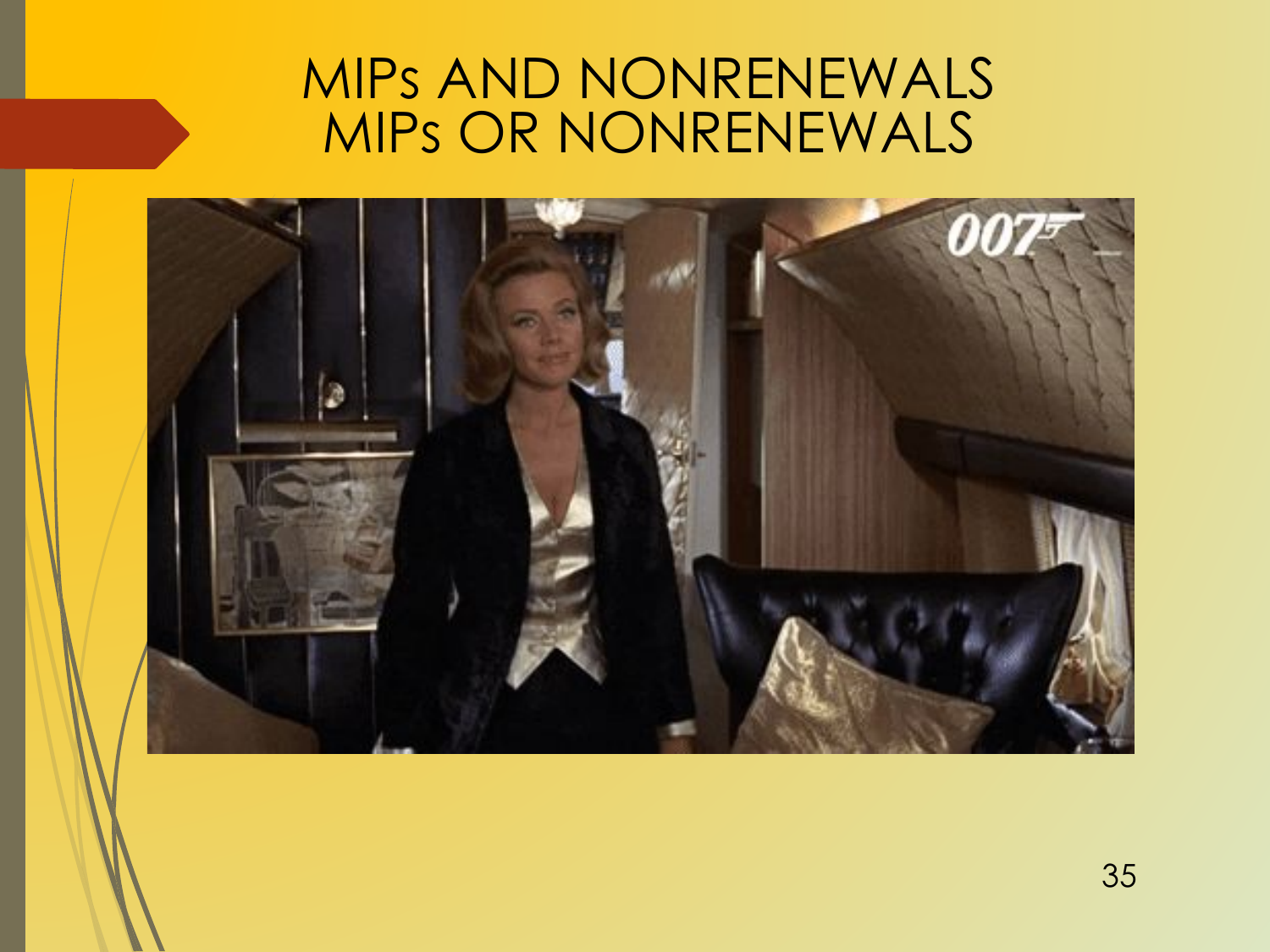### MIPs AND NONRENEWALS MIPs OR NONRENEWALS

### WHY GO THROUGH THE MIP PROCESS IF YOU CAN JUST NONRENEW?

- Last chance to support/improve teacher.
- The job market is tight.
- $\cdot$  The pool isn't deep.
- Board expectations
- **Board policy**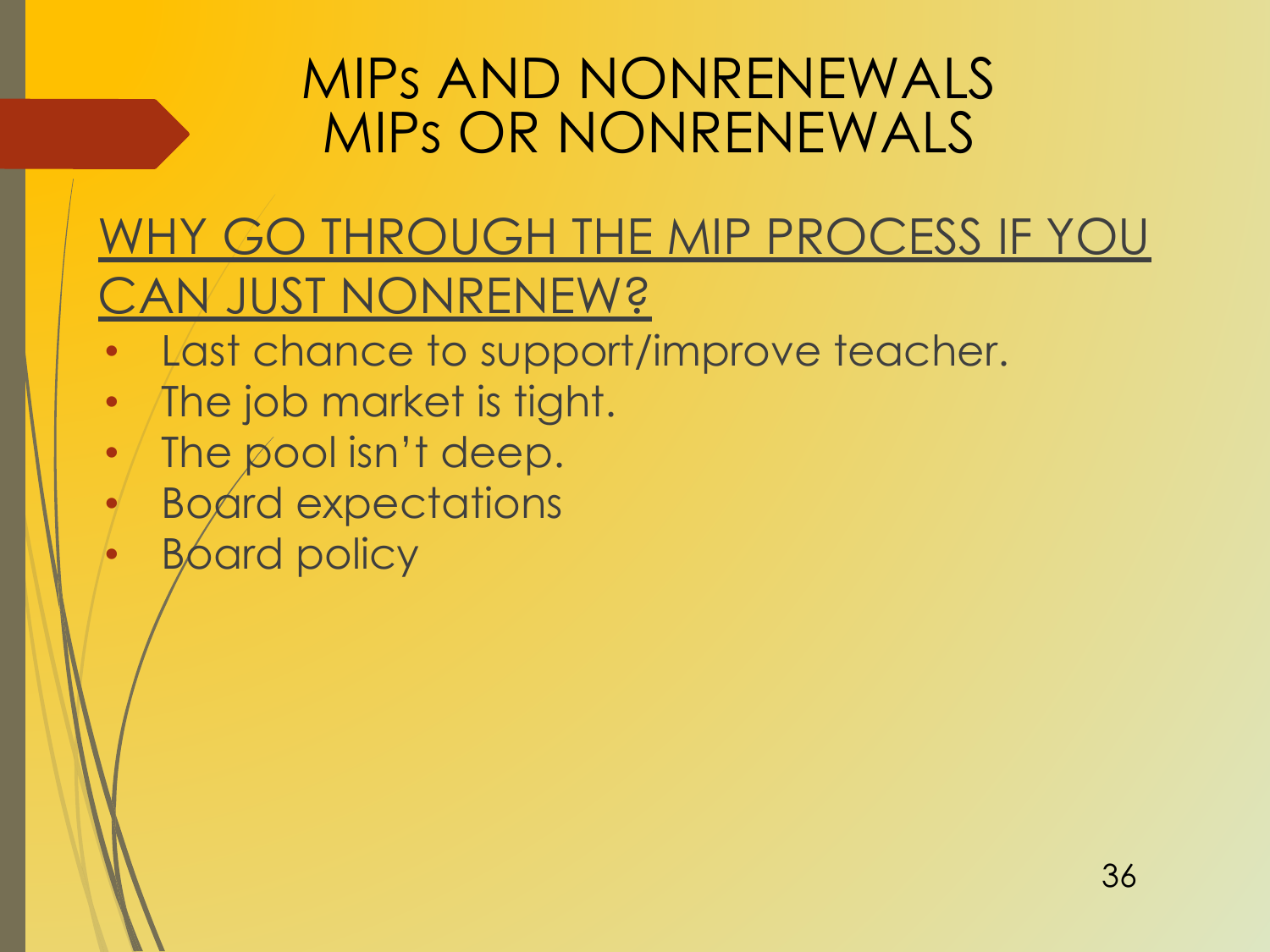### MIPs AND NONRENEWALS MIPs OR NONRENEWALS

#### WHY GO THROUGH THE MIP PROCESS IF YOU CAN JUST RENEW?

- MIP may lead to legal presumption of "substantial evidence" of inadequate performance.
- / MIP may lead to decision prior to nonrenewal time • MIP may provide negotiating leverage when considering State Board's list of dismissed (and other ) teachers.
	- You may not be able to nonrenew (e.g., career teacher) at all or any time soon (e.g., teacher on 4-year contract).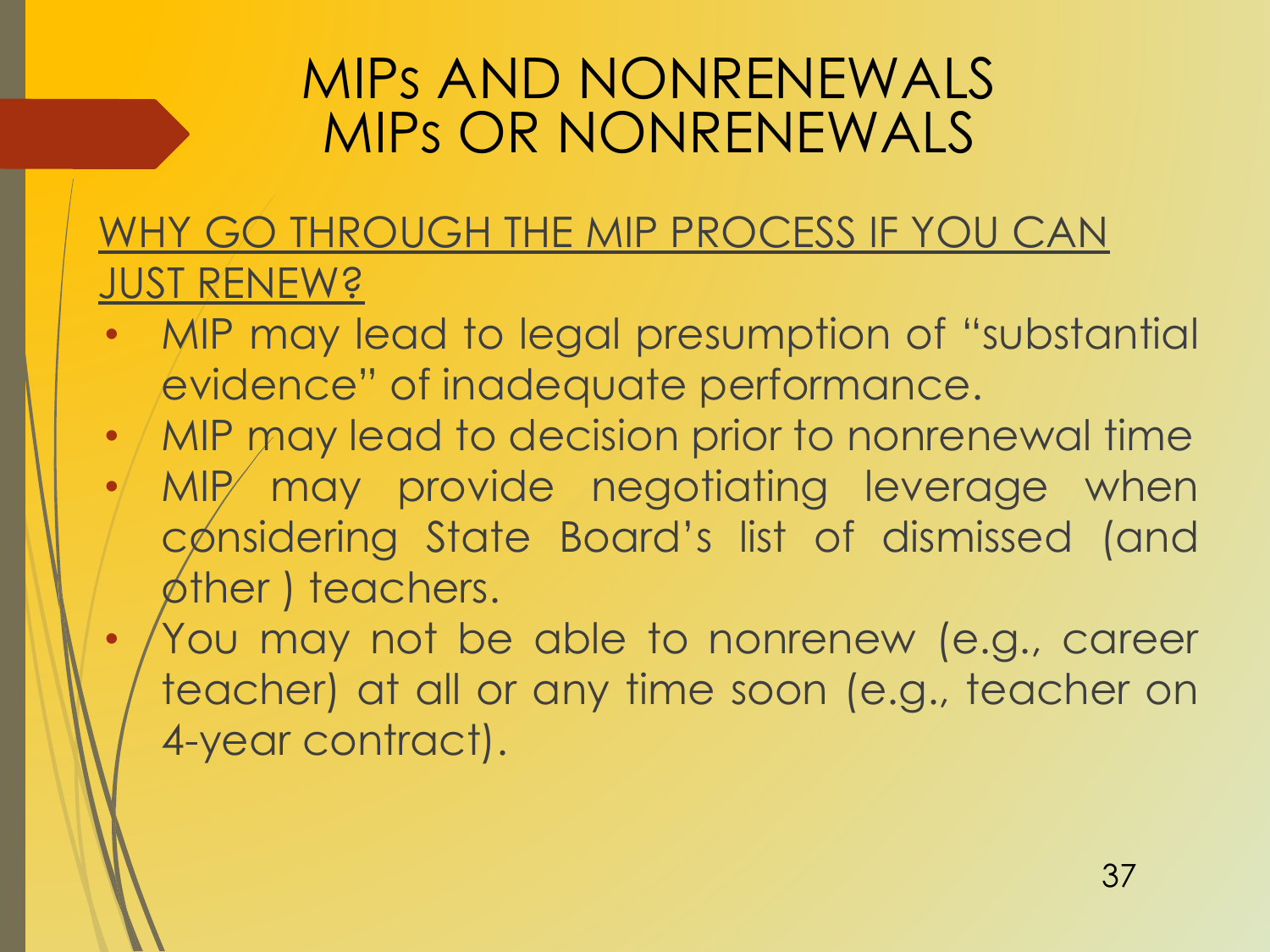## EVALUATIONS AND MIPs

- N.C./ Gen. Stat. §115C-333 applies to Low-Performing (L-P) schools.
- N.C. Gen. Stat. §115C-333.1 applies to schools that are NOT L-P.
- Different standards and requirements for MIPs depending on L-P school or not.
	- Different requirement for who observes/ evaluates.
	- o Different development.
	- o Different timelines for completion.

• Qualified observer not in L-P schools, only schools that are not L-P.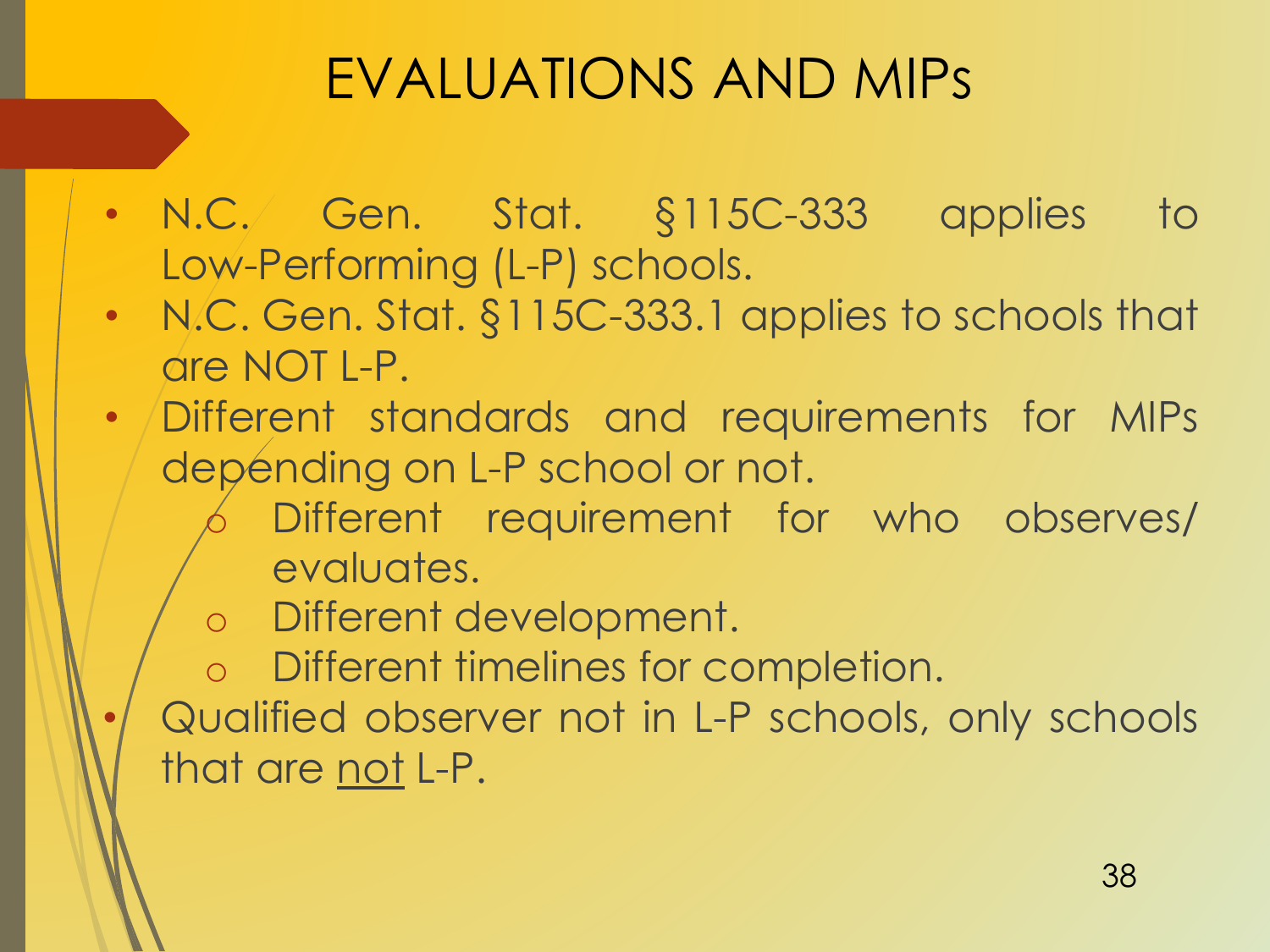### • Inadequate Performance (G.S. 115-325.4(a)(1)):

- o Creates definition of inadequate performance for non-career status teachers under grounds for their dismissal or demotion.
- o Must consider two things:
	- **❖ Evaluation data.**
	- ❖ Standards adopted by local board of education.
- o Inadequate performance for a teacher shall mean (i) failure to perform at a proficient level on any standard of DPI's teacher evaluation instrument, or (ii) otherwise performing in a manner that is below standard.
- o Exceptions:
	- ❖ The language about Exceptions and the presumption for failing to notify teachers of inadequacy are not in the law applicable to non-career status teachers.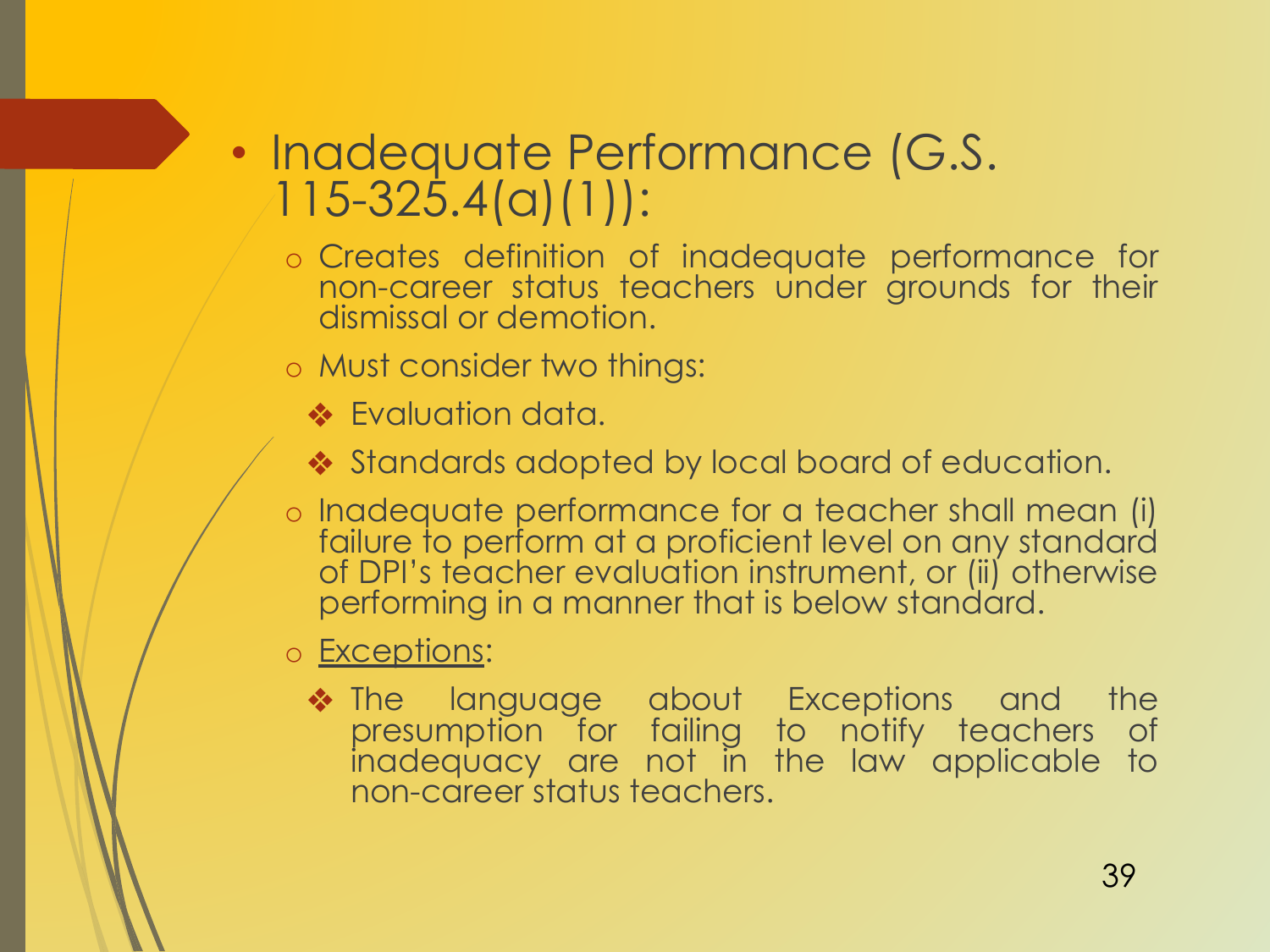• Defined as: "an instrument designed to improve a teacher's performance or the performance of any licensed employee … by providing the individual with notice of specific performance areas that have substantial deficiencies and a set of strategies, including the specific support to be provided to the individual, so that the individual, within a reasonable period of time, should satisfactorily resolve such deficiencies."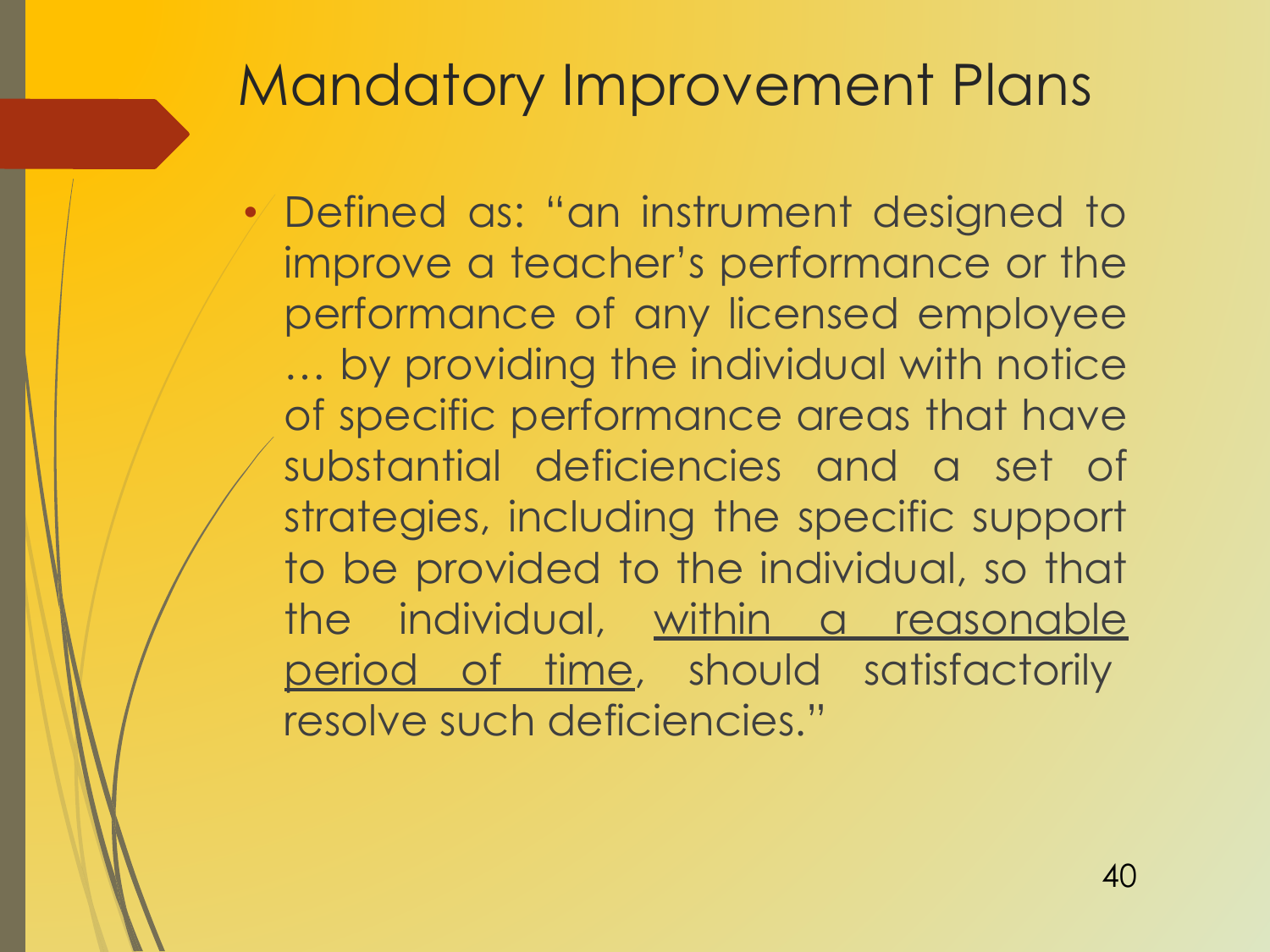- MIP must state (at a minimum):
	- o Specific performance areas that are deficient
	- o Strategies to resolve them
	- o Specific support to be provided to the teacher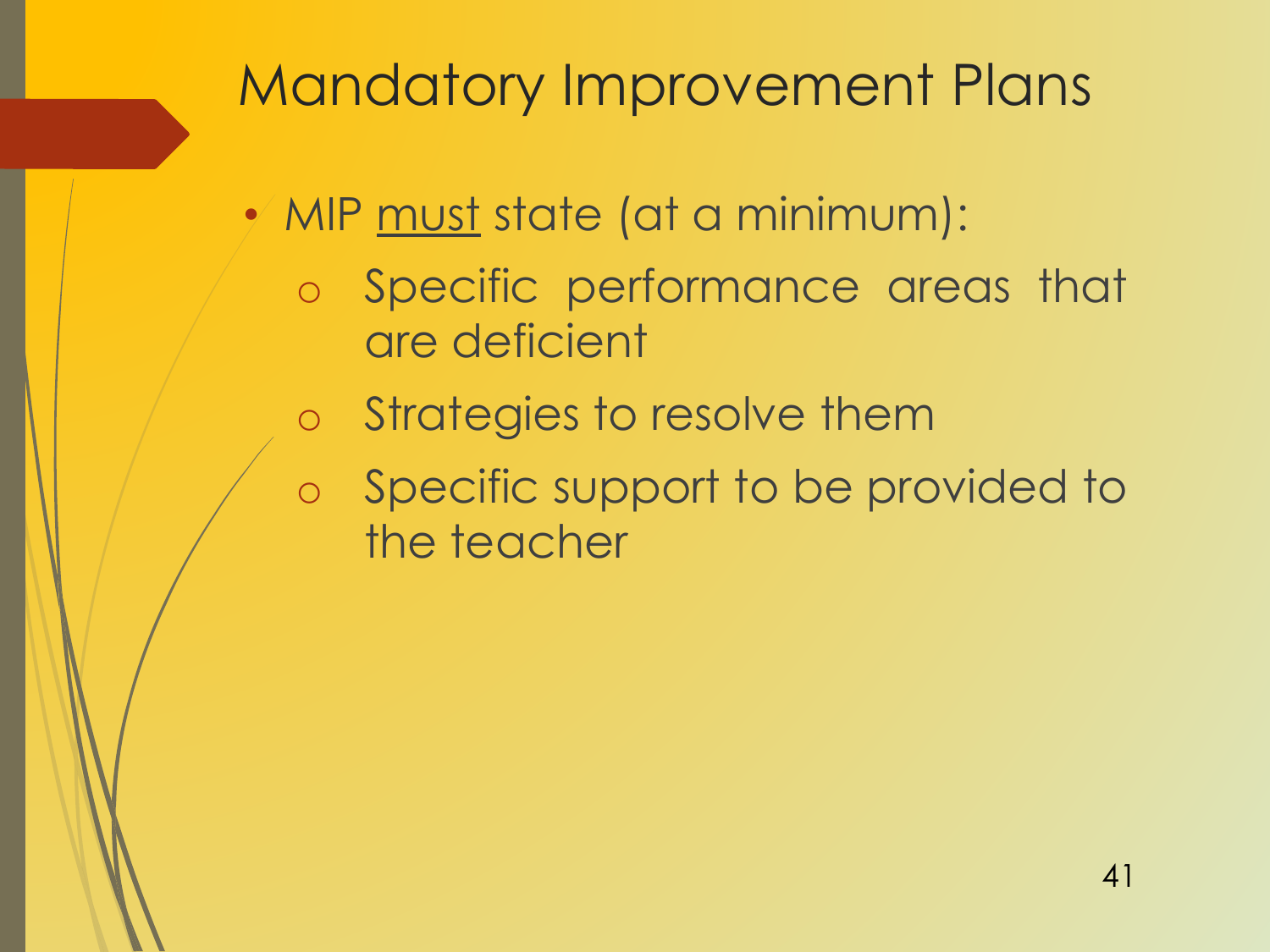- $\bullet$  MIP should include timelines
- MIP timelines are set in law as maximums or minimums:
	- o Teacher IN LOW-PERFORMING SCHOOL, to complete the MIP, is allowed no more than:
- 90 instructional days; or
- by the start of the next school year
- NOTE: These are maximum time limits. MIP "shall be designed to be complete within" these limits.
- Teacher NOT in low-performing school:
- at least 60 instructional days to complete the MIP.
- NOTE: This is minimum time required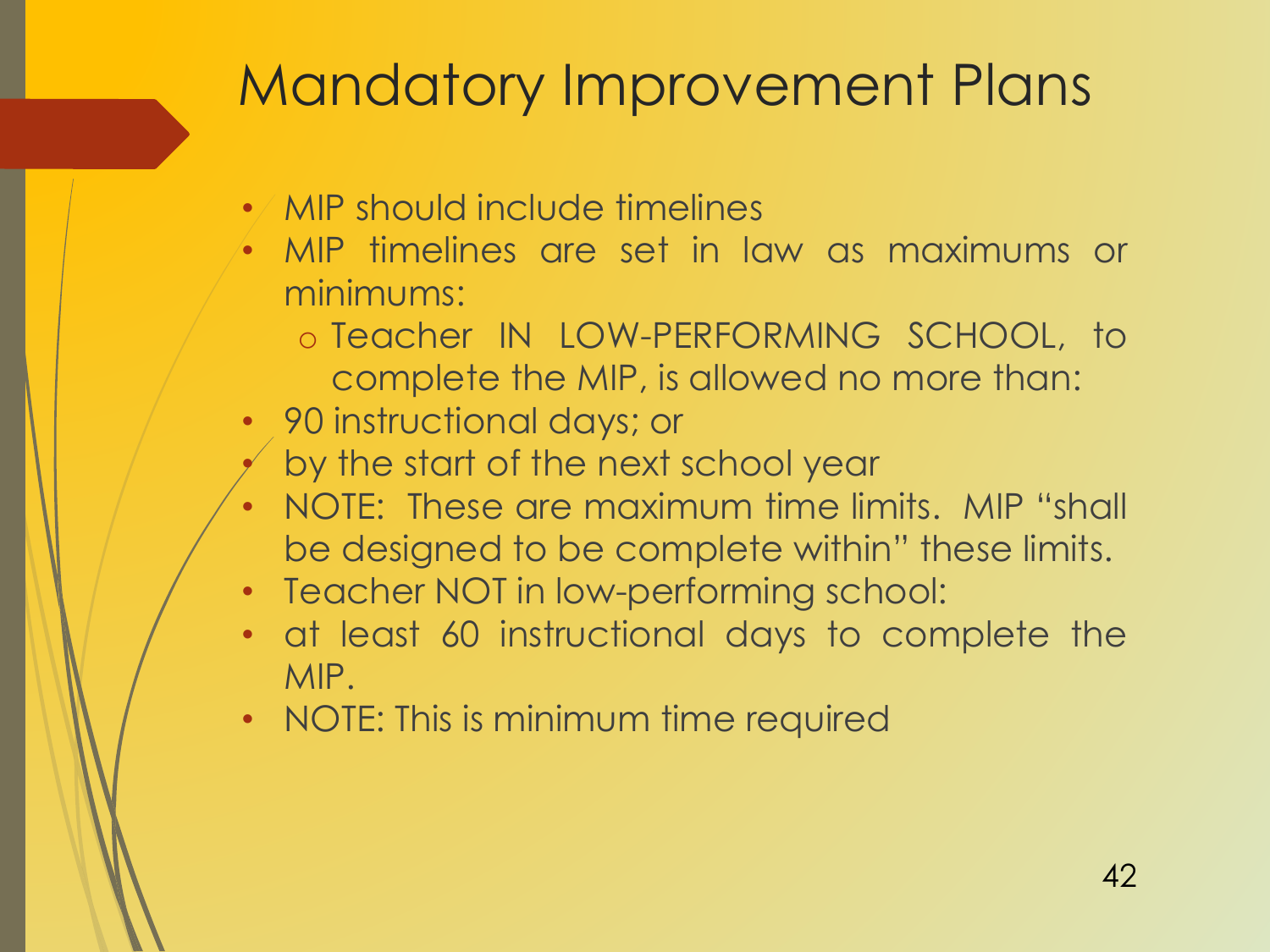- When may a teacher be placed on a MIP?
	- o Teachers may be placed on MIPs following below proficient ratings on evaluations.
	- o Regardless of any evaluation ratings, a principal may place a teacher on a MIP if the teacher has engaged in inappropriate conduct or performed inadequately to such a degree that such conduct or performance is causing substantial harm to the educational environment and that immediate dismissal or demotion is inappropriate. The principal must document the exigent reason for immediately instituting the MIP.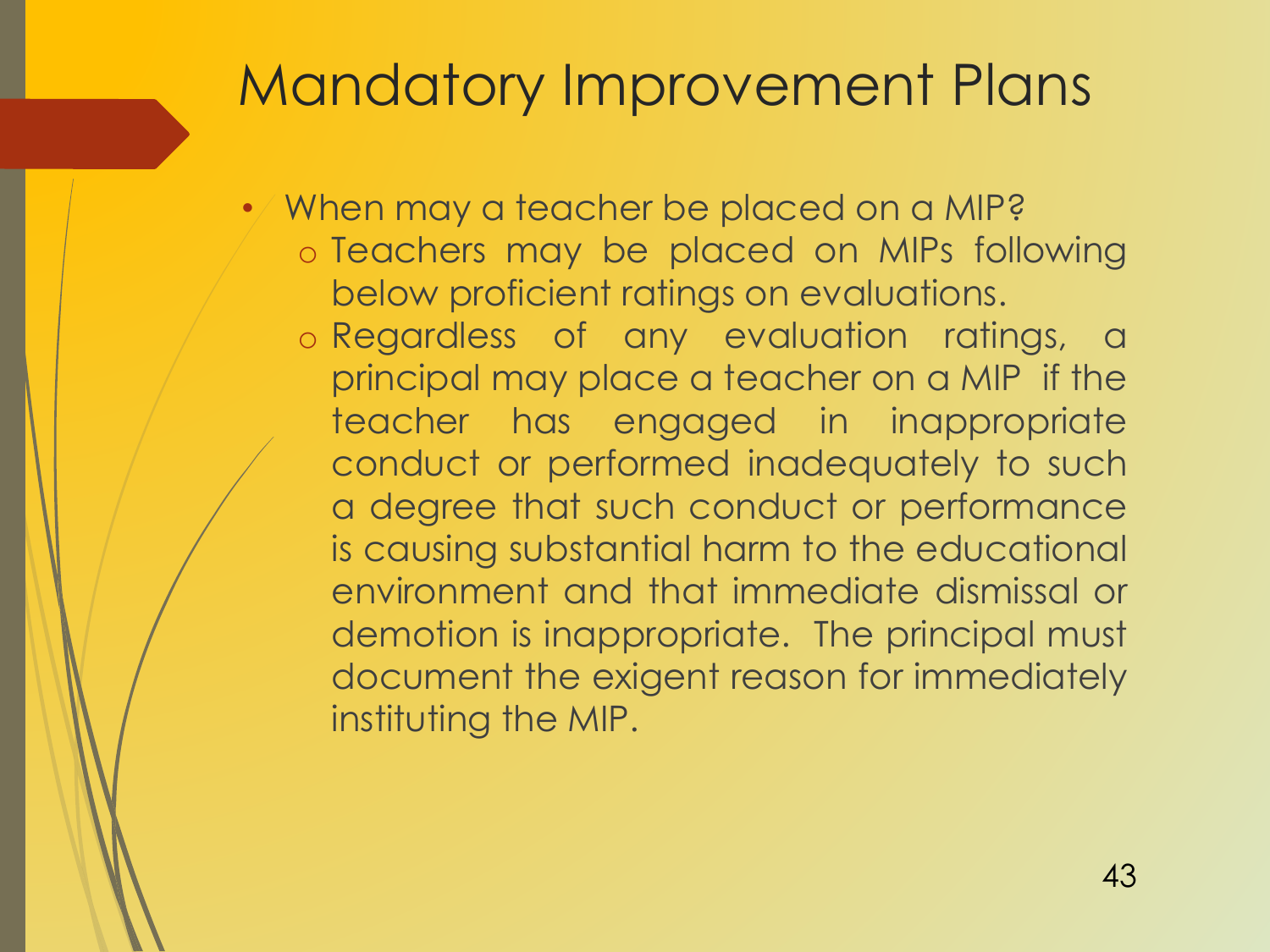• Local boards may adopt policies for the development and implementation of MIPs and for monitored and directed growth plans.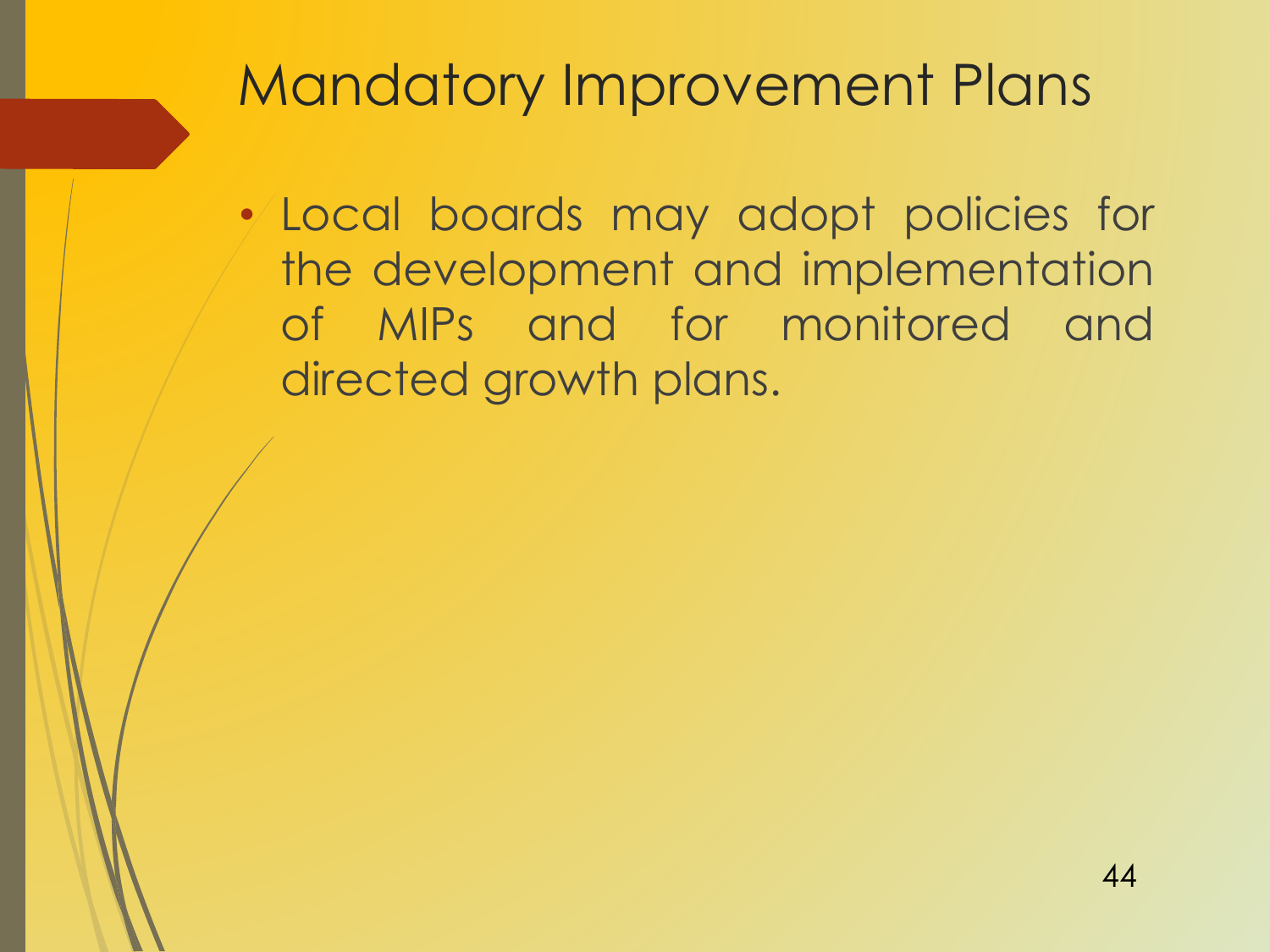- Requires annual evaluation of all licensed employees assigned to schools identified as low-performing.
	- Requires local boards to use performance standards and criteria adopted by SBE, and may adopt additional criteria and standards.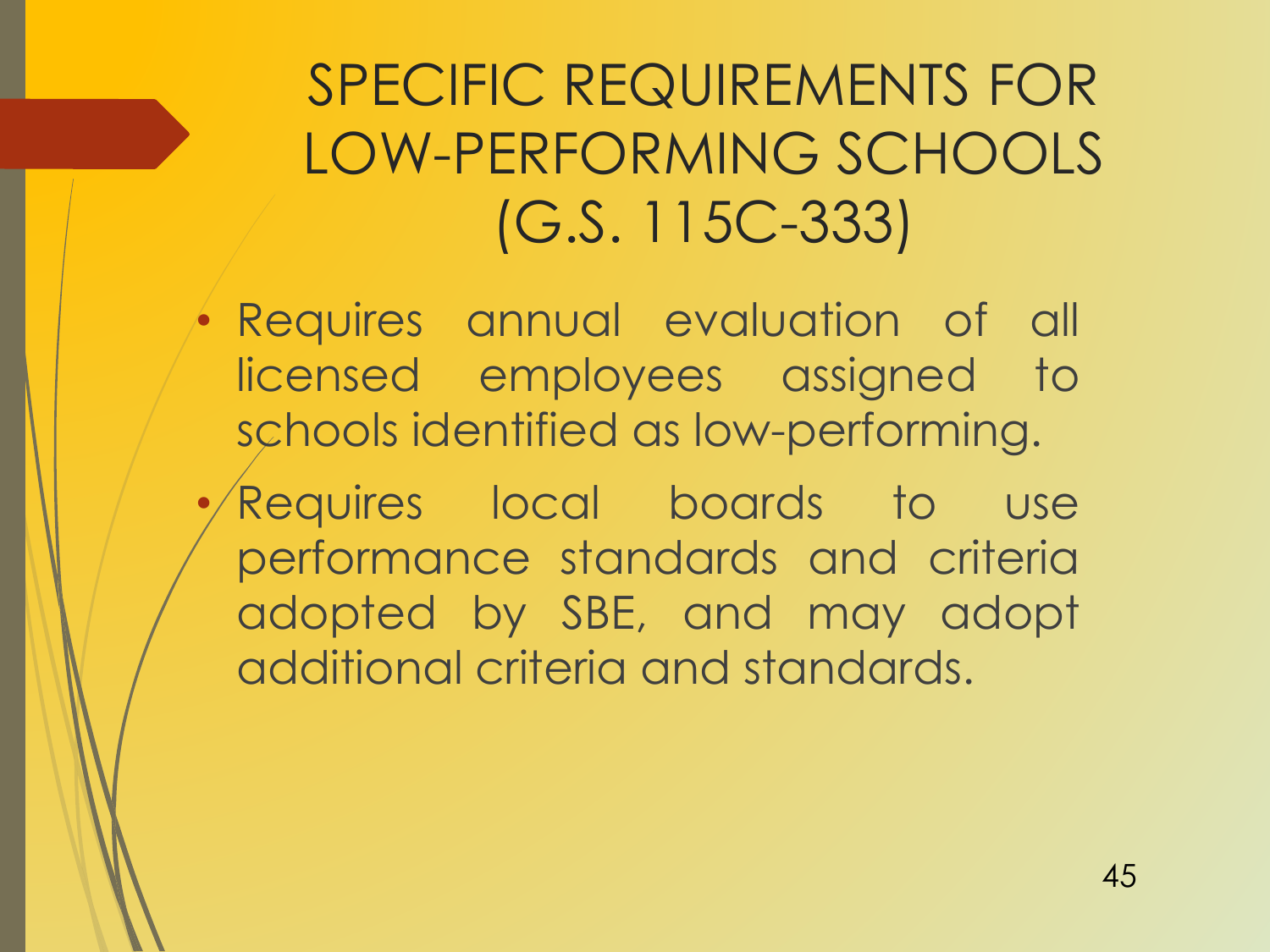#### MIP is mandatory:

A rating on an evaluation of below proficient or otherwise representing below standard performance, or if teacher has engaged in inappropriate conduct or performed inadequately to the degree that it causes such substantial harm that immediate dismissal is recommended by evaluator, it must result in either a MIP or a recommendation for dismissal or nonrenewal. Evaluator must recommend to the Superintendent, who must decide.

#### MIP Development:

- MIP shall be developed by the evaluator or supervisor, unless evaluation was done by assistance team.
- If evaluation was done by assistance team, then it develops MIP in collaboration with principal/supervisor.

#### MIP Time Limits:

• MIP shall be designed to be completed <u>within</u>: 90 instructional days or before the beginning of the next school year.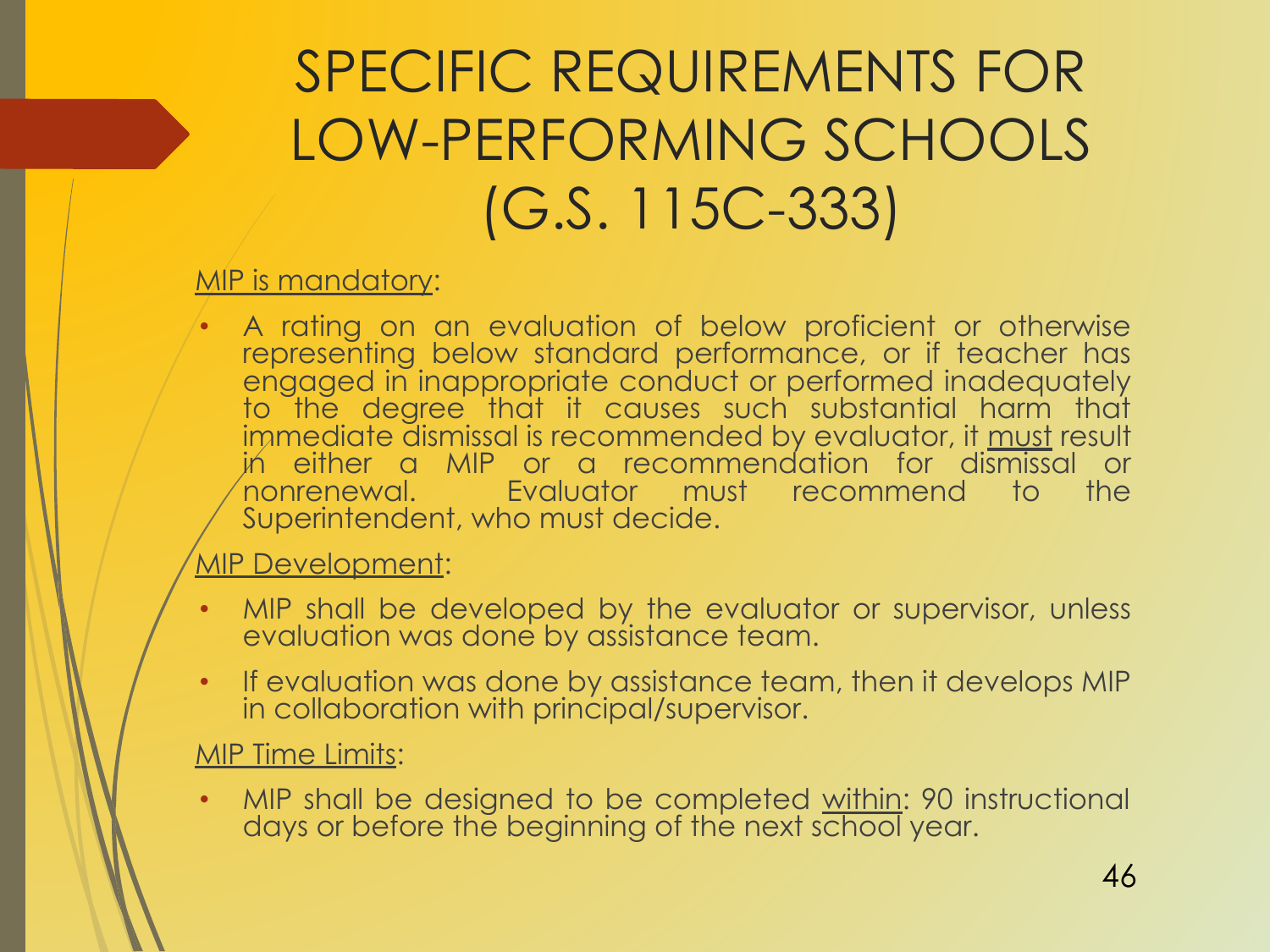#### Reassessments/Results:

- Upon reassessment after a MIP, Superintendent must initiate dismissal, demotion or nonrenewal proceedings if the employee has failed to either become proficient or demonstrate sufficient improvement toward the standards.
- If not proficient, reassessment results shall constitute "substantial evidence" of teacher's inadequate performance.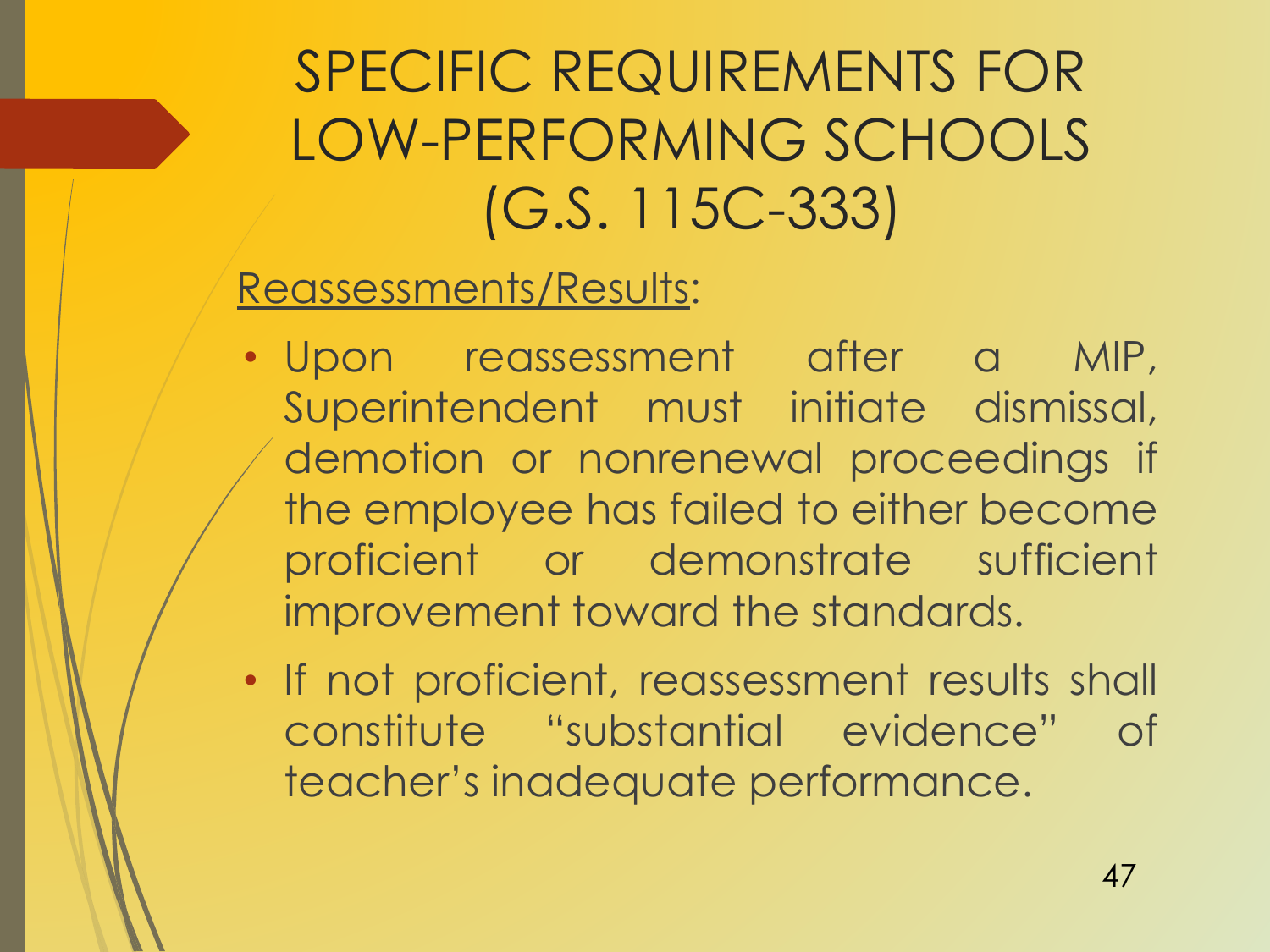#### State Board Notification

- If a local board dismisses a career status employee for any reason other than a RIF, or dismisses a teacher under contract for cause, it must notify SBE.
- This requirement also applies to contract teachers who are nonrenewed after being placed on a MIP based on the reasons in this statute.
- Teacher's name than gets added to State Board's list provided annually to all school boards.
- BIG negotiating leverage!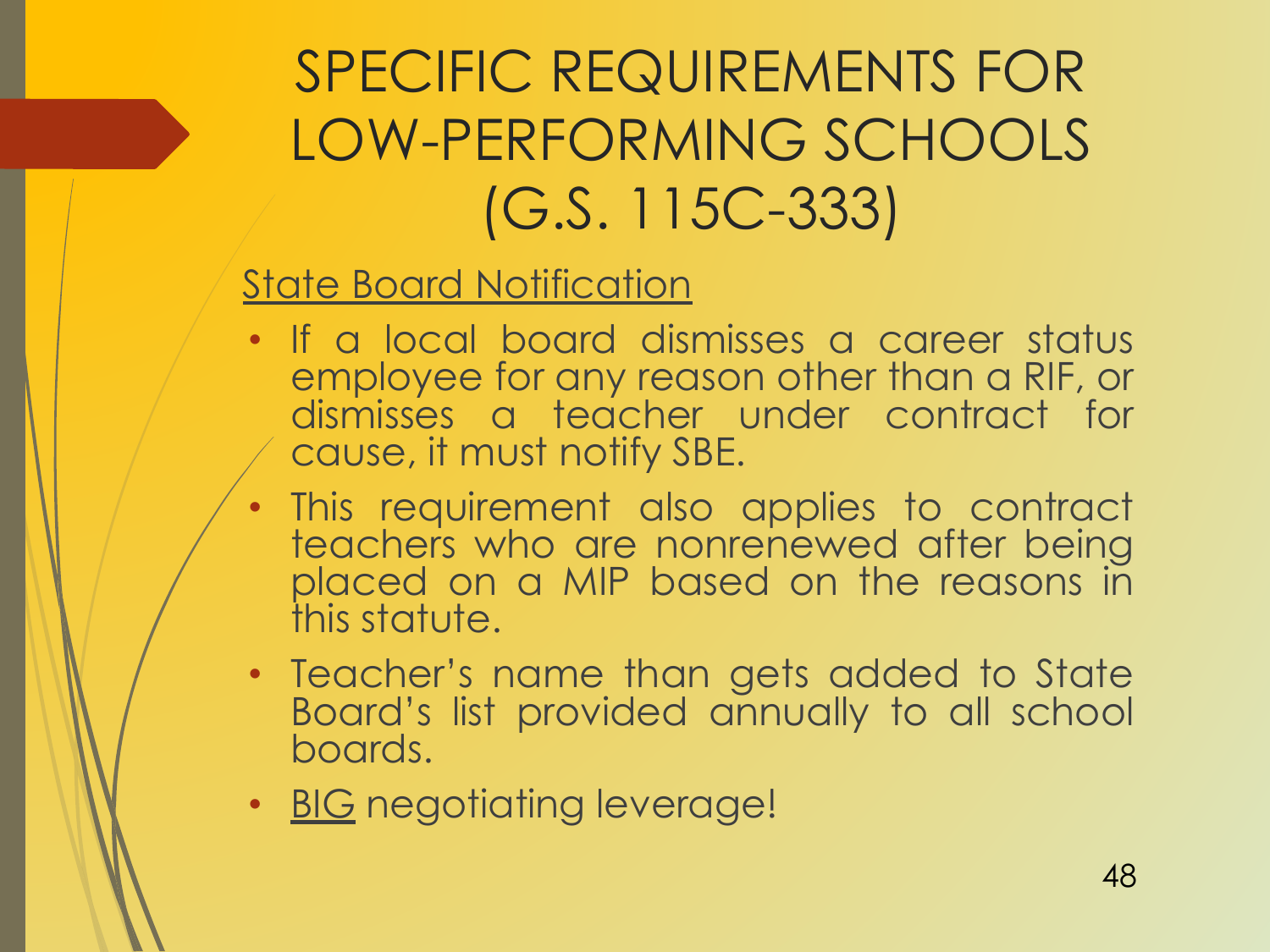### <u>MIP is not mandatory:</u> Schools NOT Identified as Low-Performing (G.S. 115C-333.1)

• If on an evaluation or an observation report a teacher receives a rating of below proficient or below standard, the principal may place the teacher on a MIP,

but only if the superintendent or designee finds that the performance deficiencies cannot be addressed satisfactorily through an individual, monitored, or directed growth plan.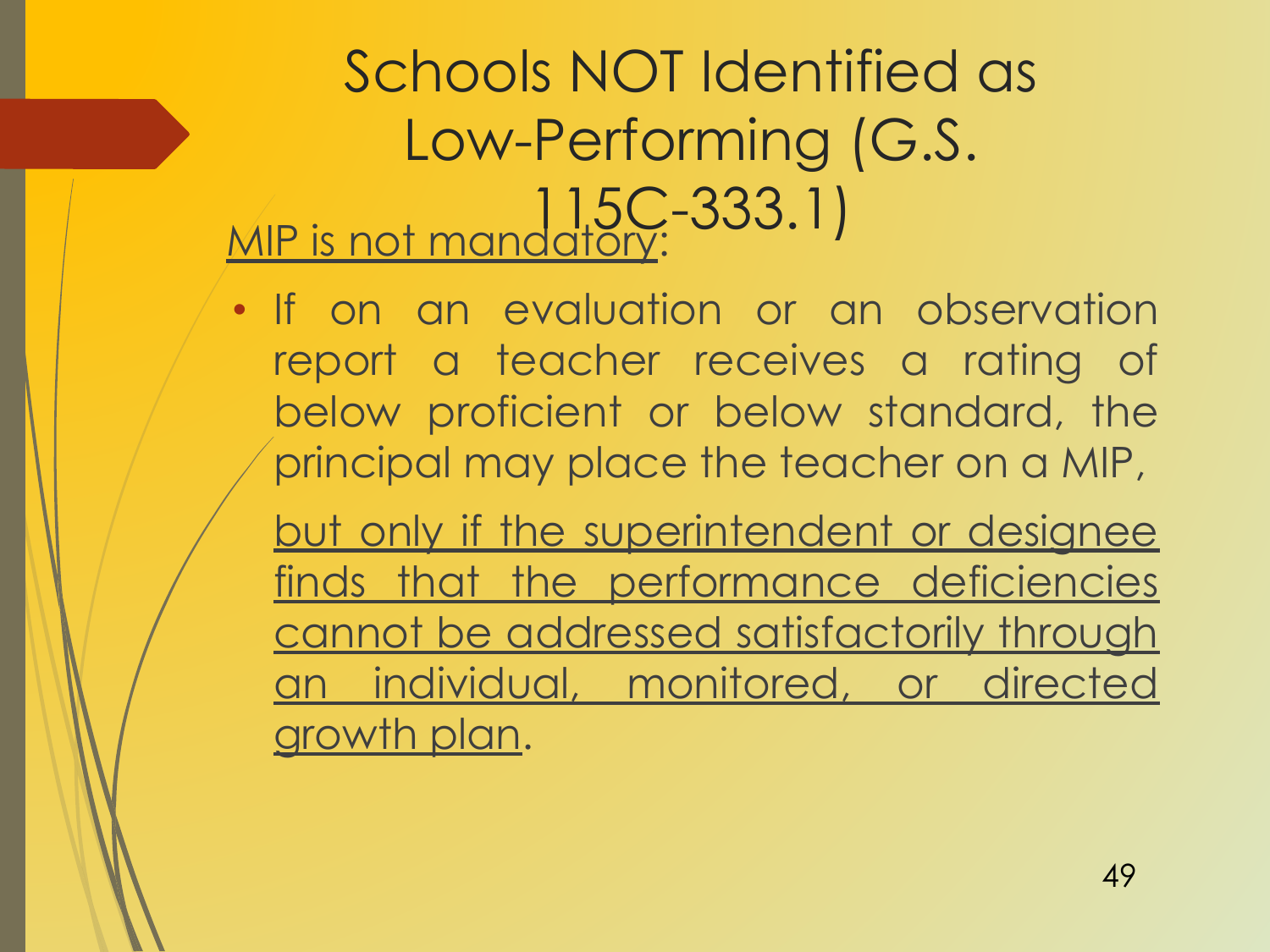### <u>MIP Development</u>: Schools NOT Identified as Low-Performing (G.S. 115C-333.1)

- MIP shall be developed by principal in consultation with the teacher
- Teacher has 5 instructional days to request a modification of a proposed MIP
- Principal shall consider teacher's suggested modifications before finalizing the MIP.

MIP Time Limits:

• The teacher shall have a minimum of 60 instructional days to complete the MIP.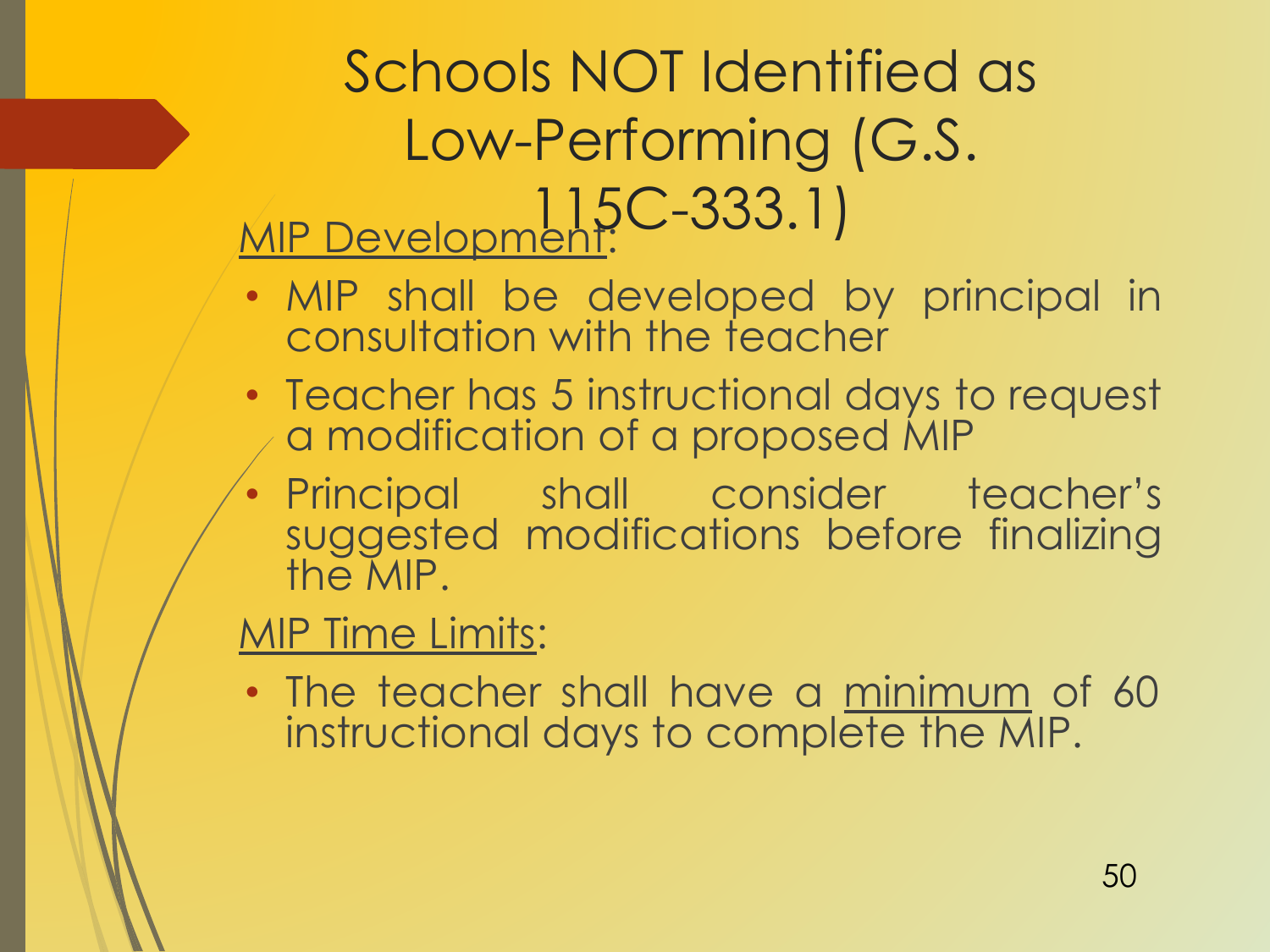### Reassessment/Results: Schools NOT Identified as Low-Performing (G.S. 115C-333.1)

- After completion of the MIP the teacher shall be assessed. If the teacher is not proficient in any of the performance standards identified in the MIP or has not demonstrated sufficient improvement towards those standards, the superintendent MAY recommend demotion, dismissal or nonrenewal, OR the nonrenewal or immediate dismissal or demotion of a contract teacher who has engaged in inappropriate conduct or performed so inadequately that it causes substantial harm to the education environment.
- If not proficient, reassessment results shall constitute "substantial evidence" of the teacher's inadequate performance.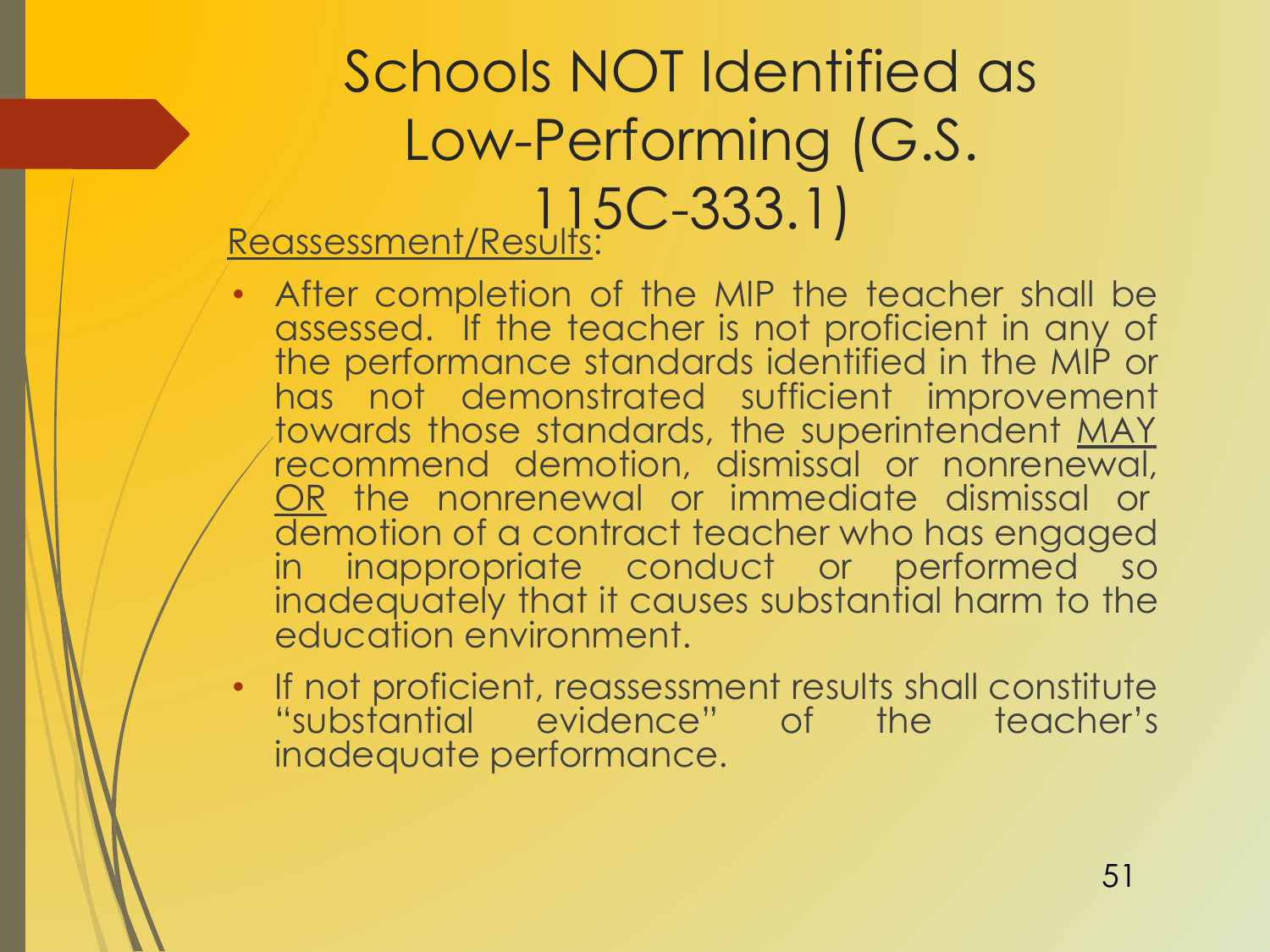# Schools NOT Identified as Low-Performing (G.S.

### State Board Notificht 10C-333.1)

- If a local board dismisses a career status employee for any reason other than a RIF, or dismisses a teacher under contract for cause, it must notify SBE.
- This requirement also applies to contract teachers who are nonrenewed after being placed on a MIP, based on reasons in that statute.
- Teacher's name then gets added to State Board's list provided annually to all school boards.
- BIG negotiating leverage!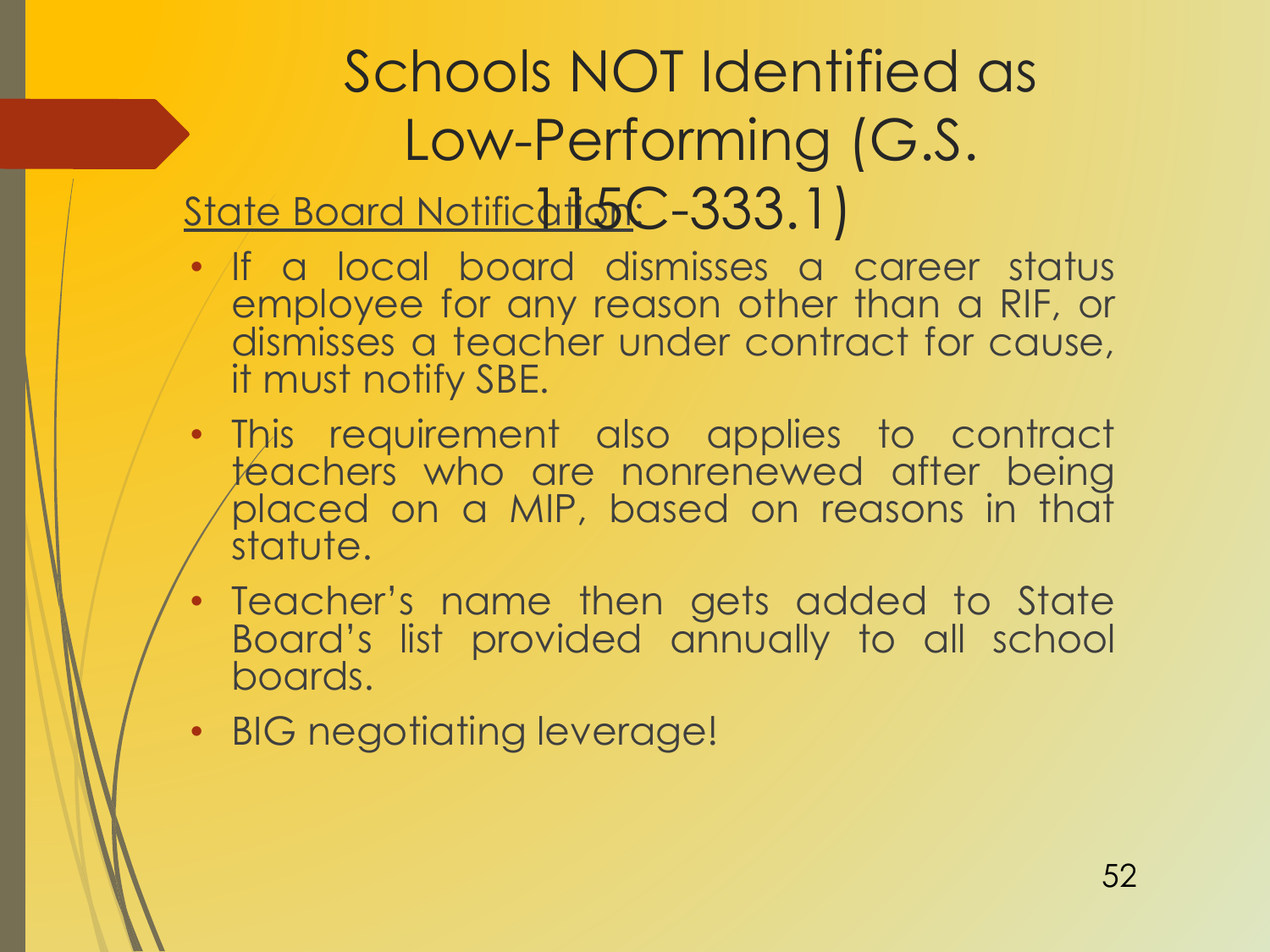## Qualified Observer: 115C-333.1)Schools NOT Identified as Low-Performing (G.S.

- Teacher placed on a MIP has a right to be observed by a qualified observer in the area or areas of concern identified in the MIP.
- A "qualified observer" is any administrator or teacher licensed by DPI and working in North Carolina, any employee of DPI trained in evaluating licensed employees, or any instructor/professor in a North Carolina School of Education who holds an educator's license.

(cont.)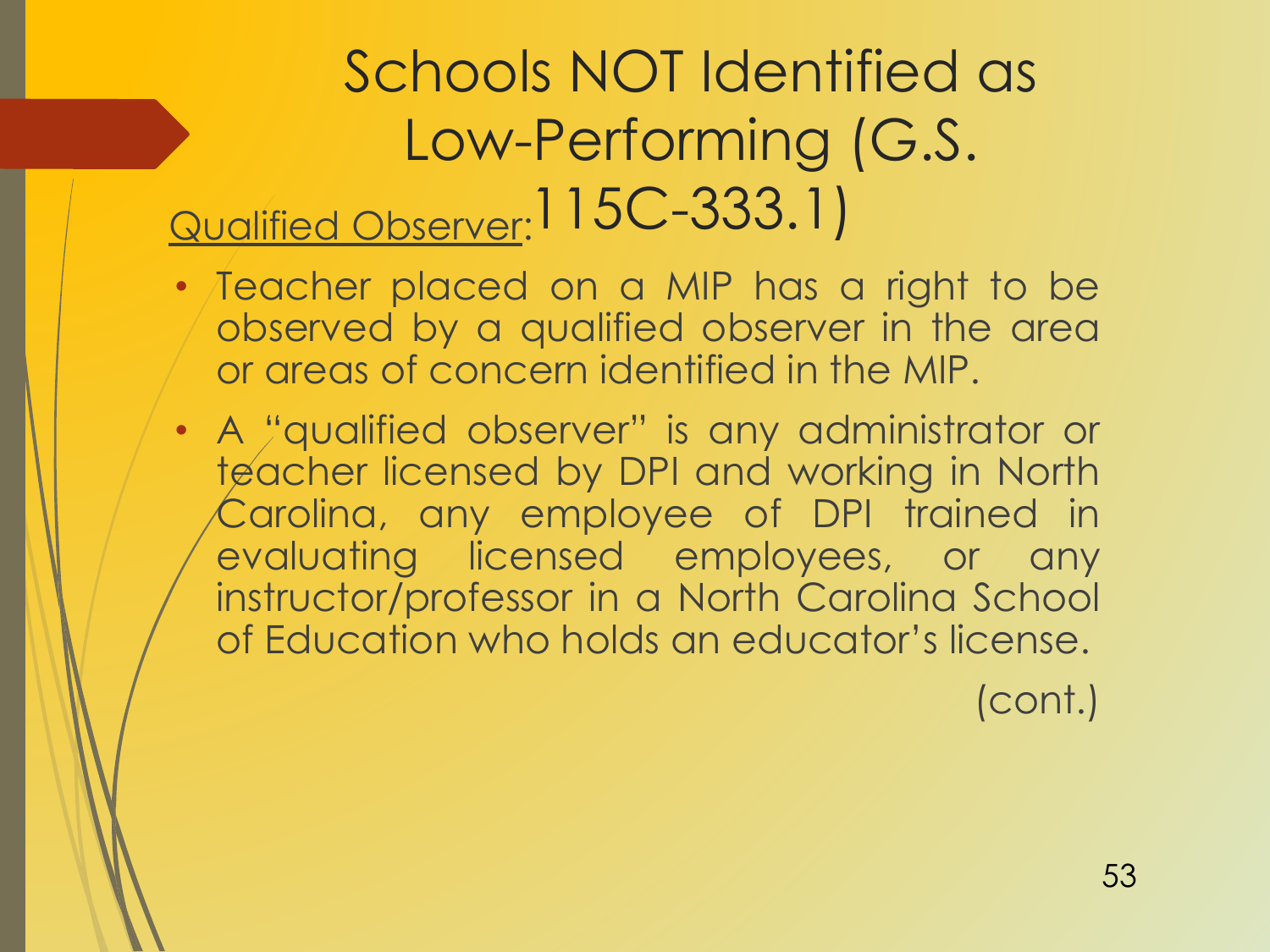## Qualified Observer: 115C-333.1)Schools NOT Identified as Low-Performing (G.S.

• Local board of education shall maintain a list of qualified observers employed by that board, selected by the board. Local board "shall strive to select administrators and teachers with excellent reputations for competence and fairness."

There is a joint selection process (teacher and principal) for designating the qualified observer. Qualified observer must be chosen within 20 instructional days after MIP begins.

(cont.)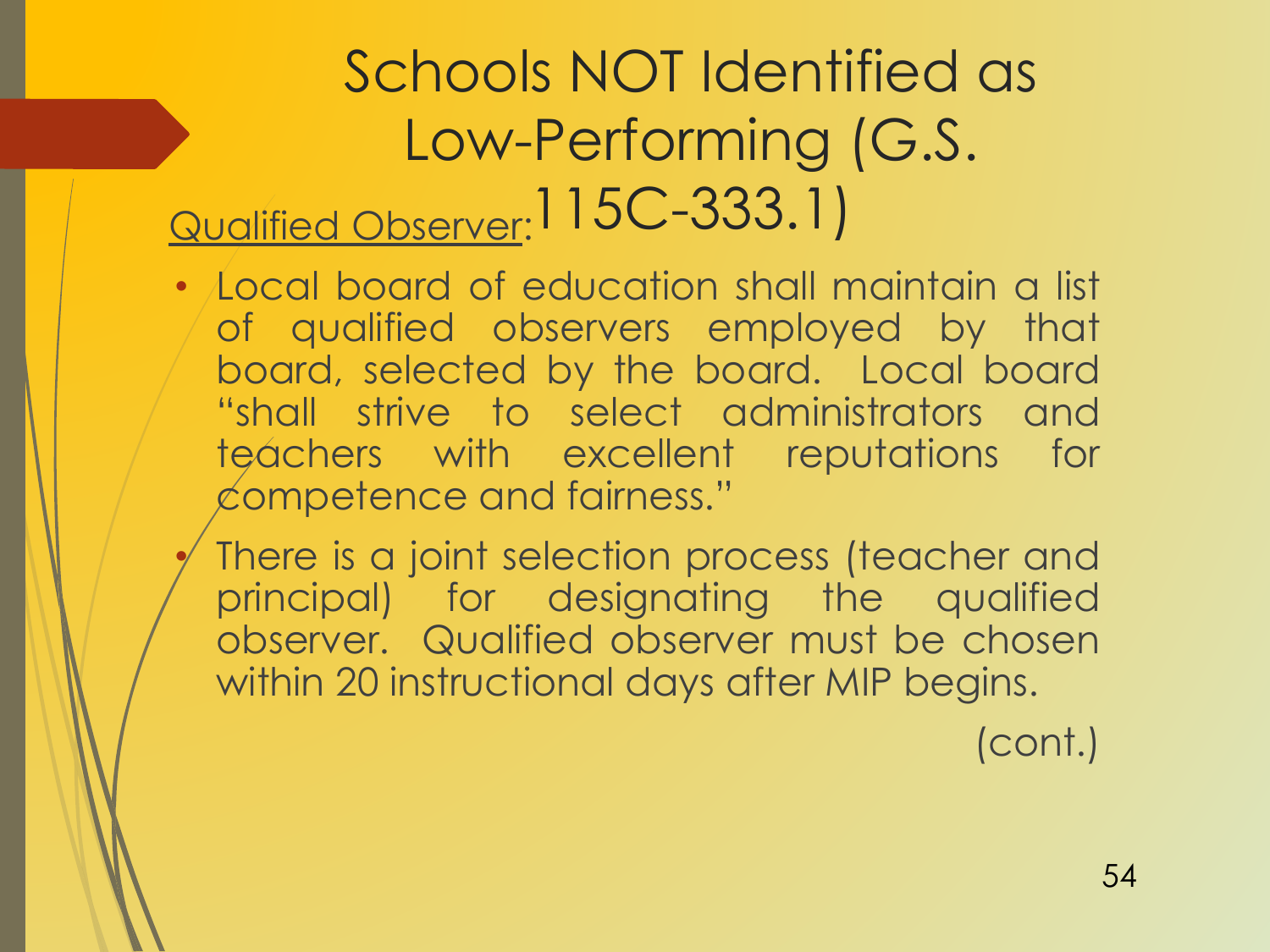Qualified Observer: C-333.1) Schools NOT Identified as Low-Performing (G.S.

- The qualified observer must submit a report to the principal before the end of the MIP period. The principal and superintendent shall consider the report.
- Teacher pays expenses of qualified observer if not employed by that LEA.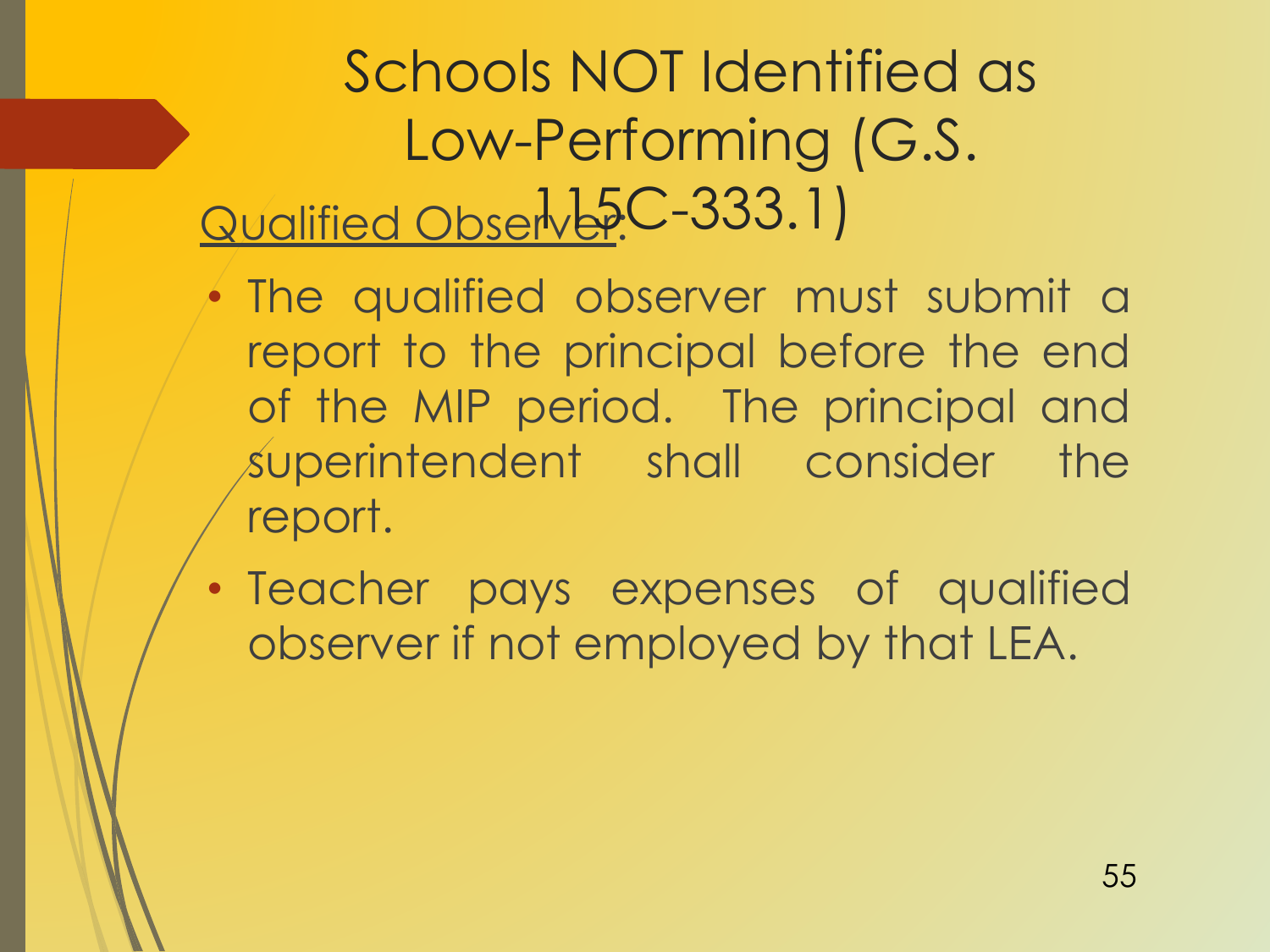#### Legal Effect:

- If teacher on MIP does not attain "Proficient" rating, reassessment results constitute "substantial evidence" of inadequate performance.
	- Absence of a MIP does not preclude a dismissal proceeding, but in such case the superintendent shall not be entitled to the "substantial evidence" provision.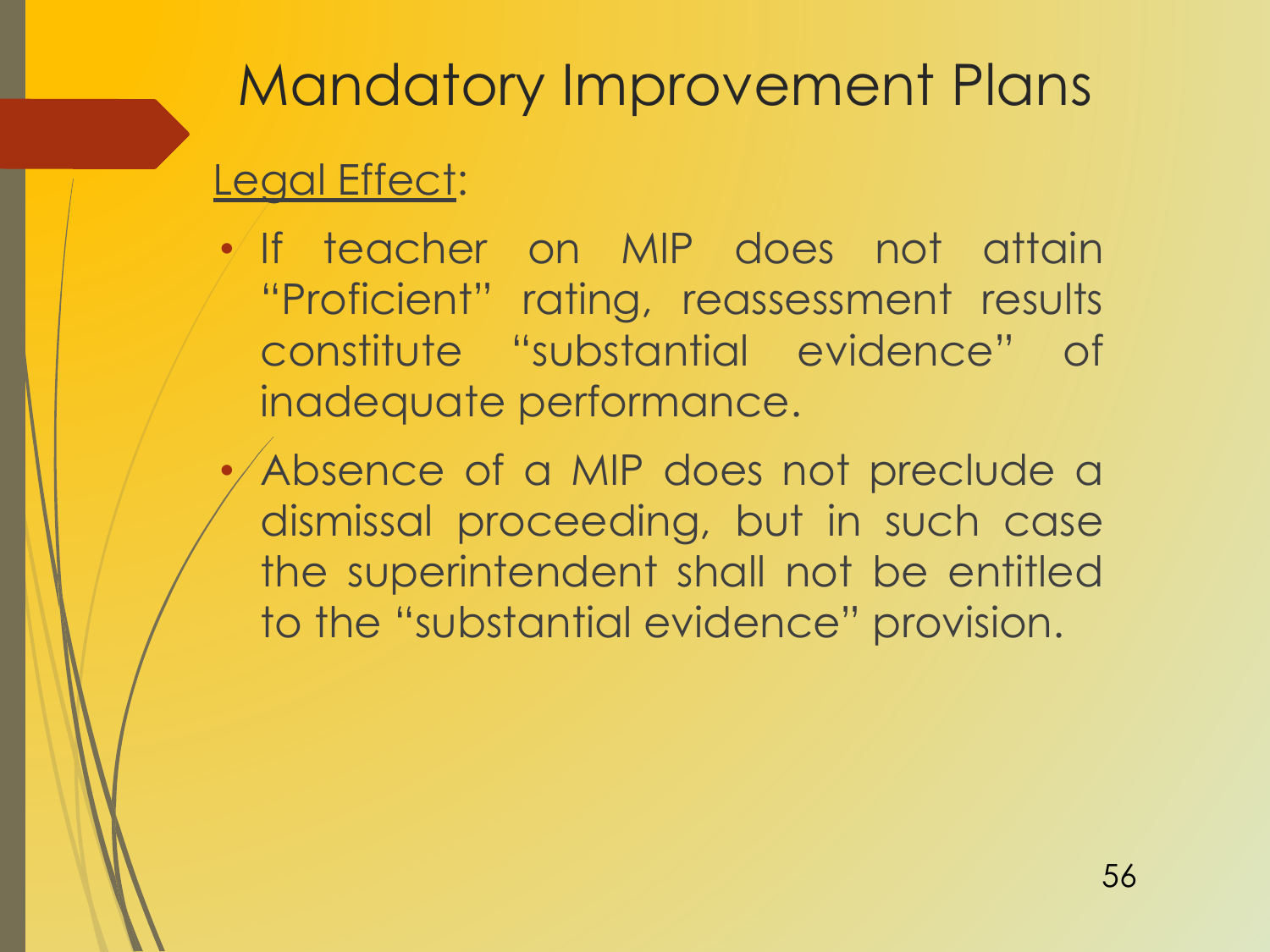## What is Different about a MIP?

• Legal presumption at end of MIP process: "substantial evidence" of inadequate performance, if teacher does not achieve "Proficient" ratings.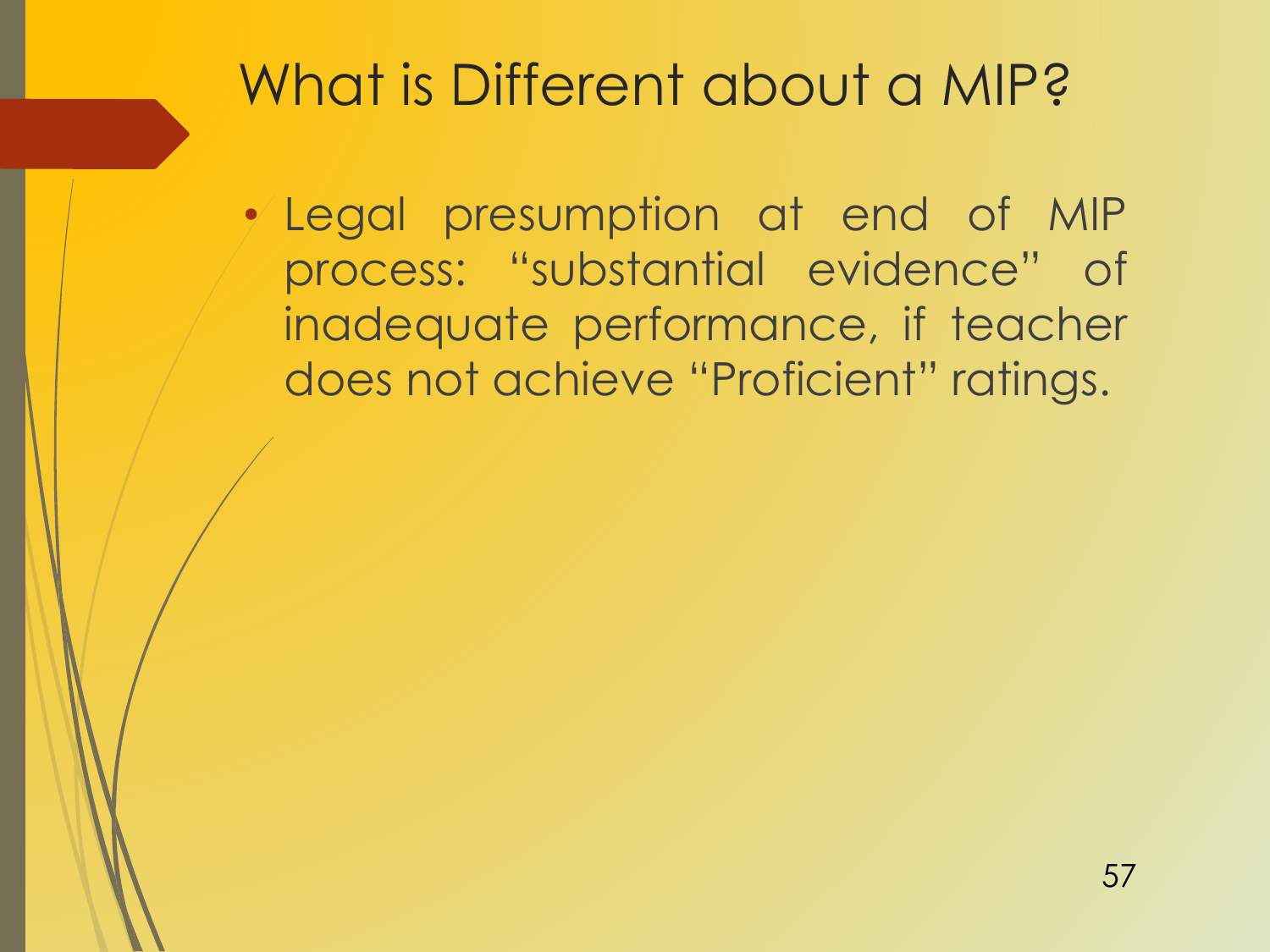## Is MIP Now Required Before Dismissal for Inadequate Performance?

- No but you don't have benefit of "substantial evidence" provision without a MIP.
- Impetus to resign is greater if MIP has been provided.
- Evidence from some other growth plan (e.g., monitored or directed) or other documentation/evidence may still be "substantial."
- Teachers and their representatives will argue teacher should have been given MIP.
- Hearing officers and school boards may question why a MIP was not provided.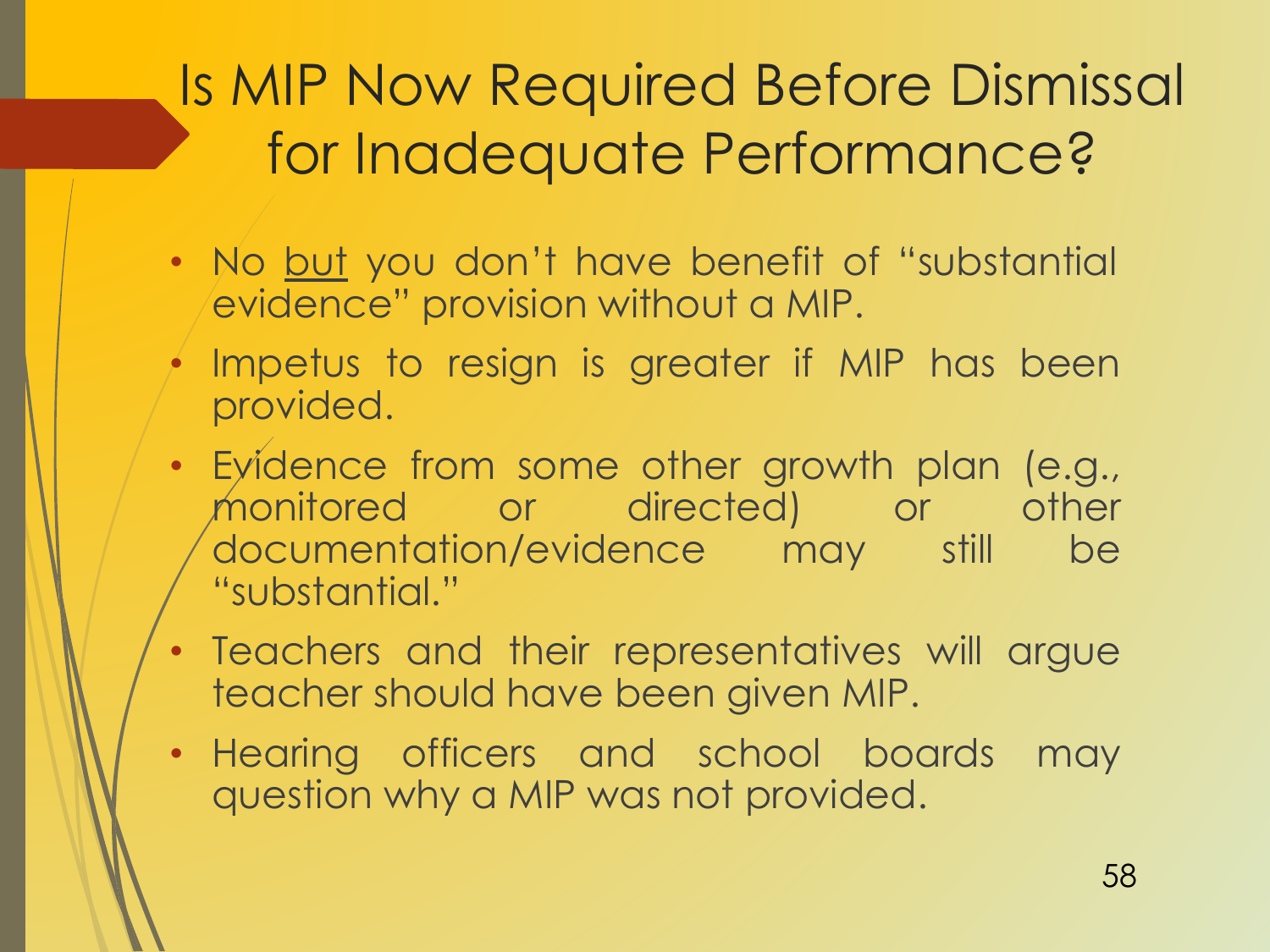When developing the MIP:

- Be sure to state the standards/elements that are deficient.
- While not required by law, to be more effective, also state problems in clear, plain terms.
- Be sure to articulate the support to be provided to the teacher.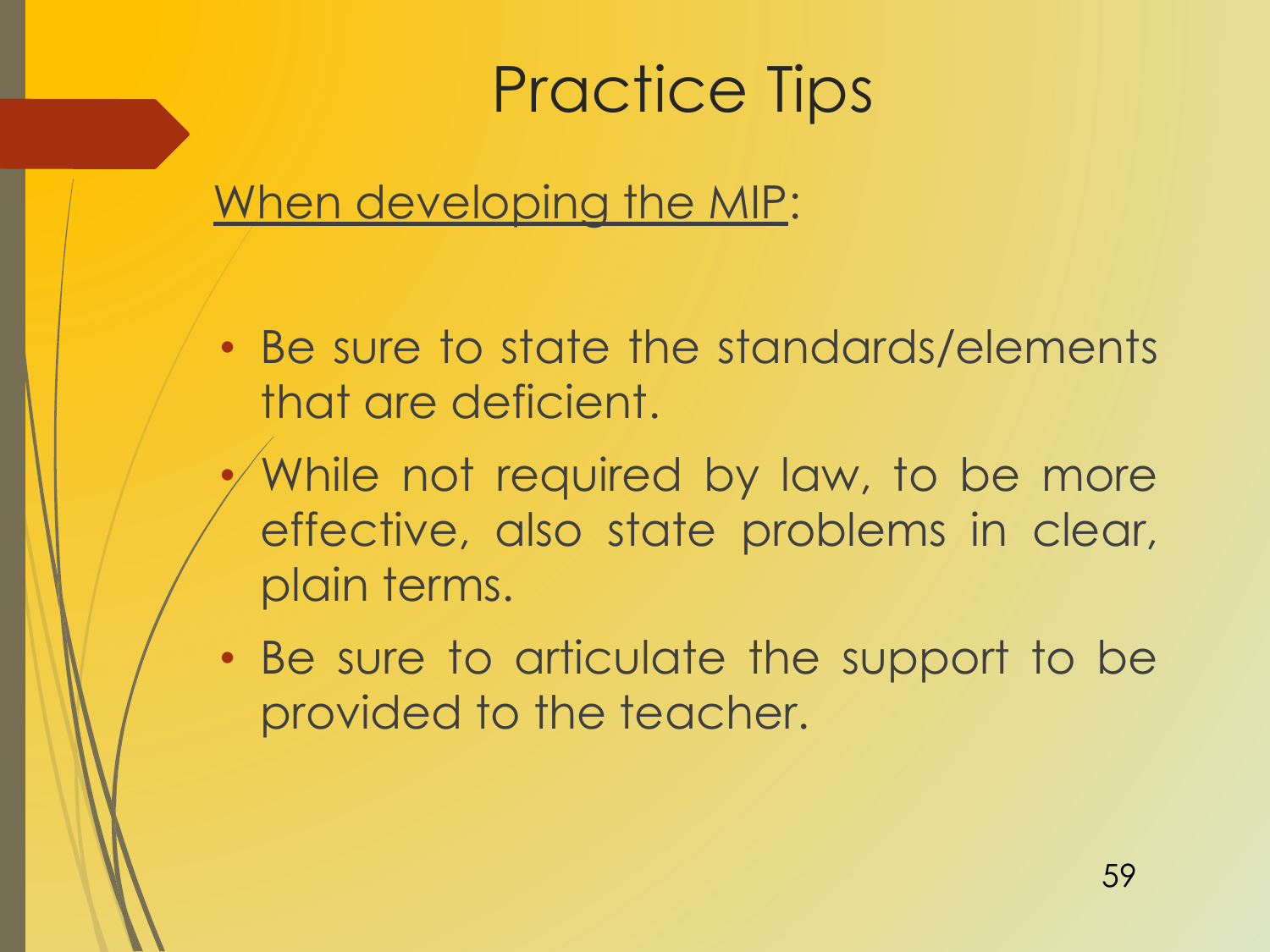### For teachers on MIP:

- Document thoroughly
- Don't just rely on ratings/comments on the evaluation instruments.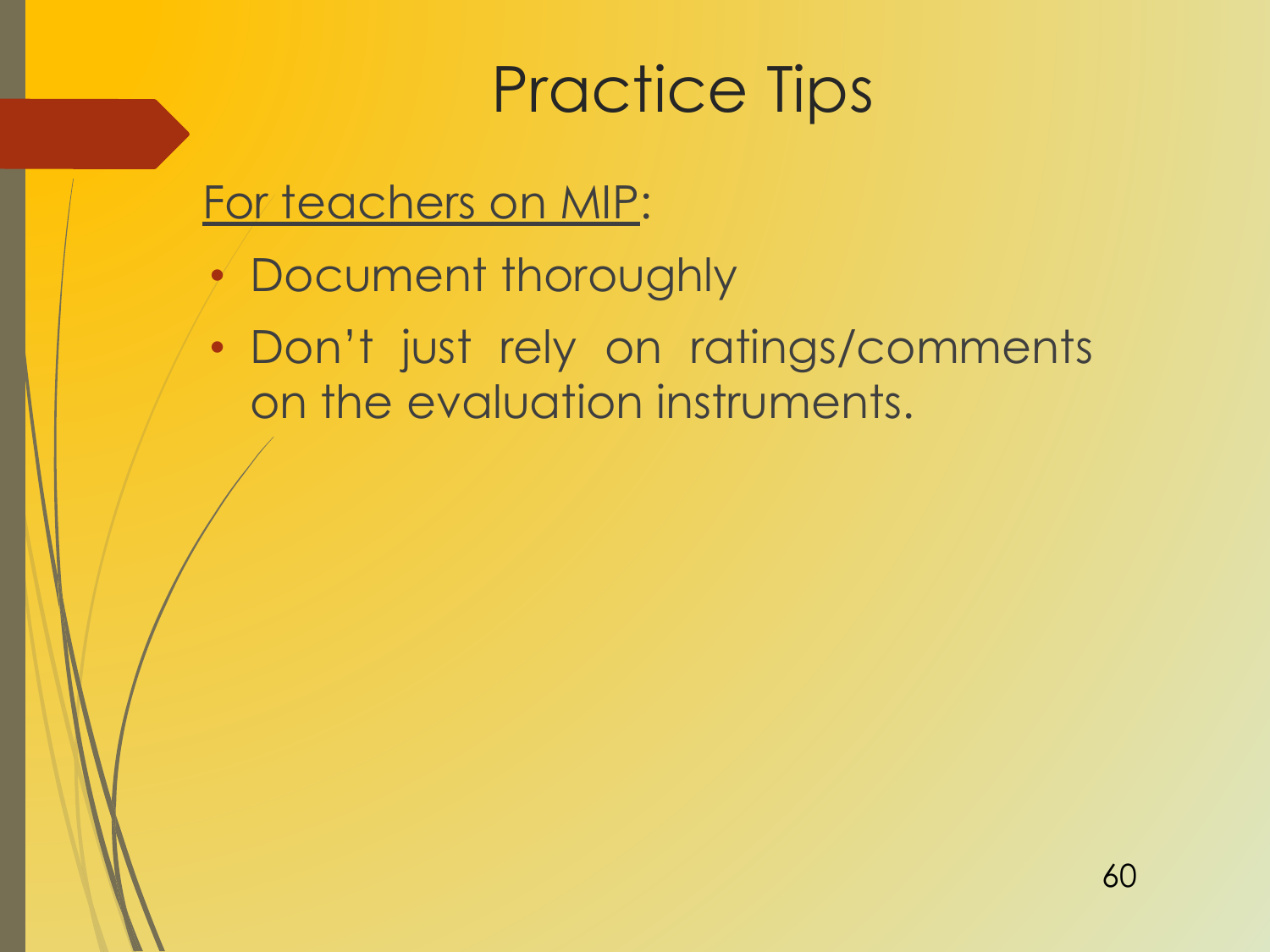• Train administrators who evaluate teacher performance that they must include narrative comments on the evaluation instrument.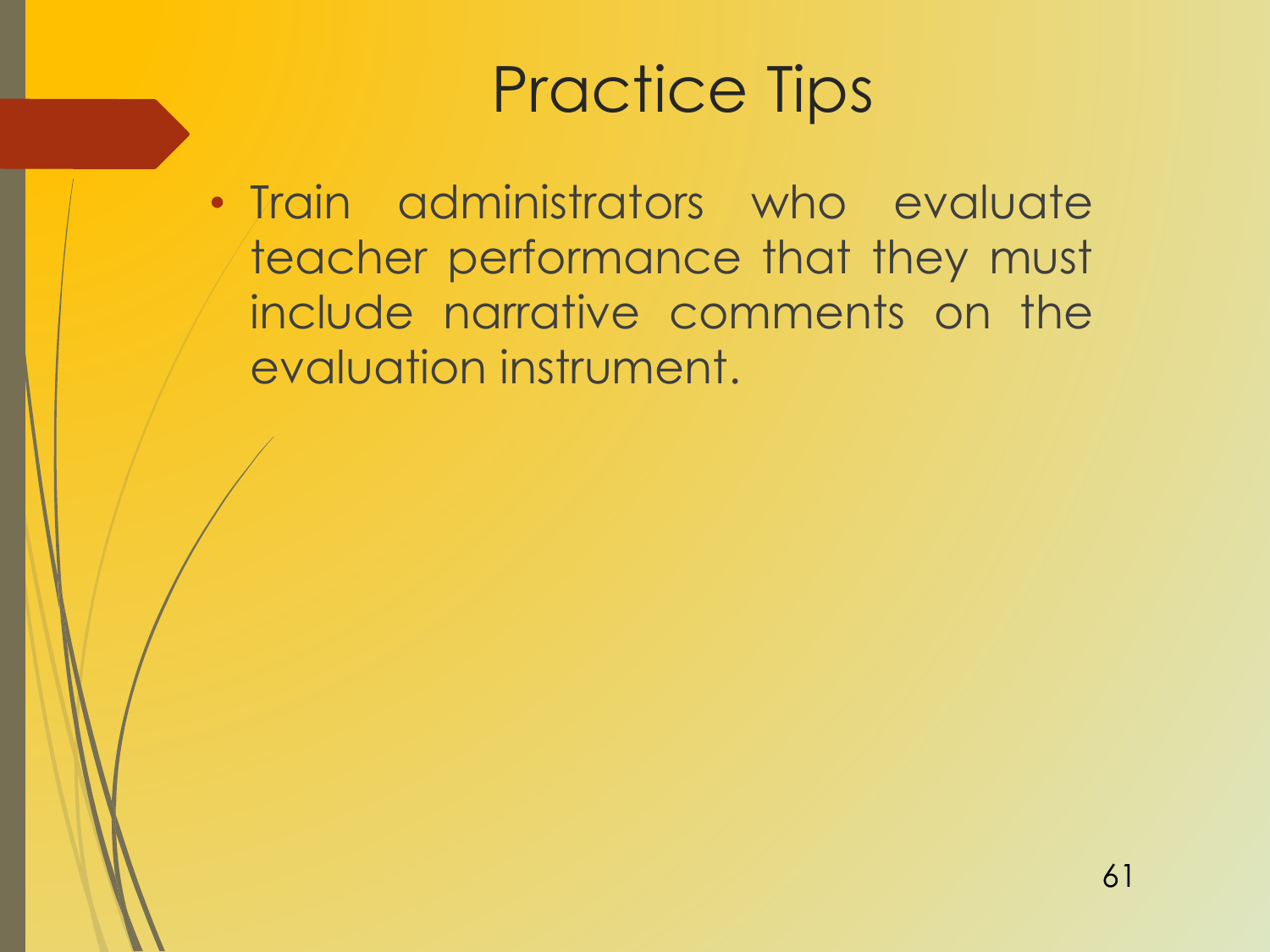- Be sure that the teacher is told in writing if their performance is "below standard," "unsatisfactory," or "inadequate."
- Make sure to use these words in addition to the ratings on evaluation instrument.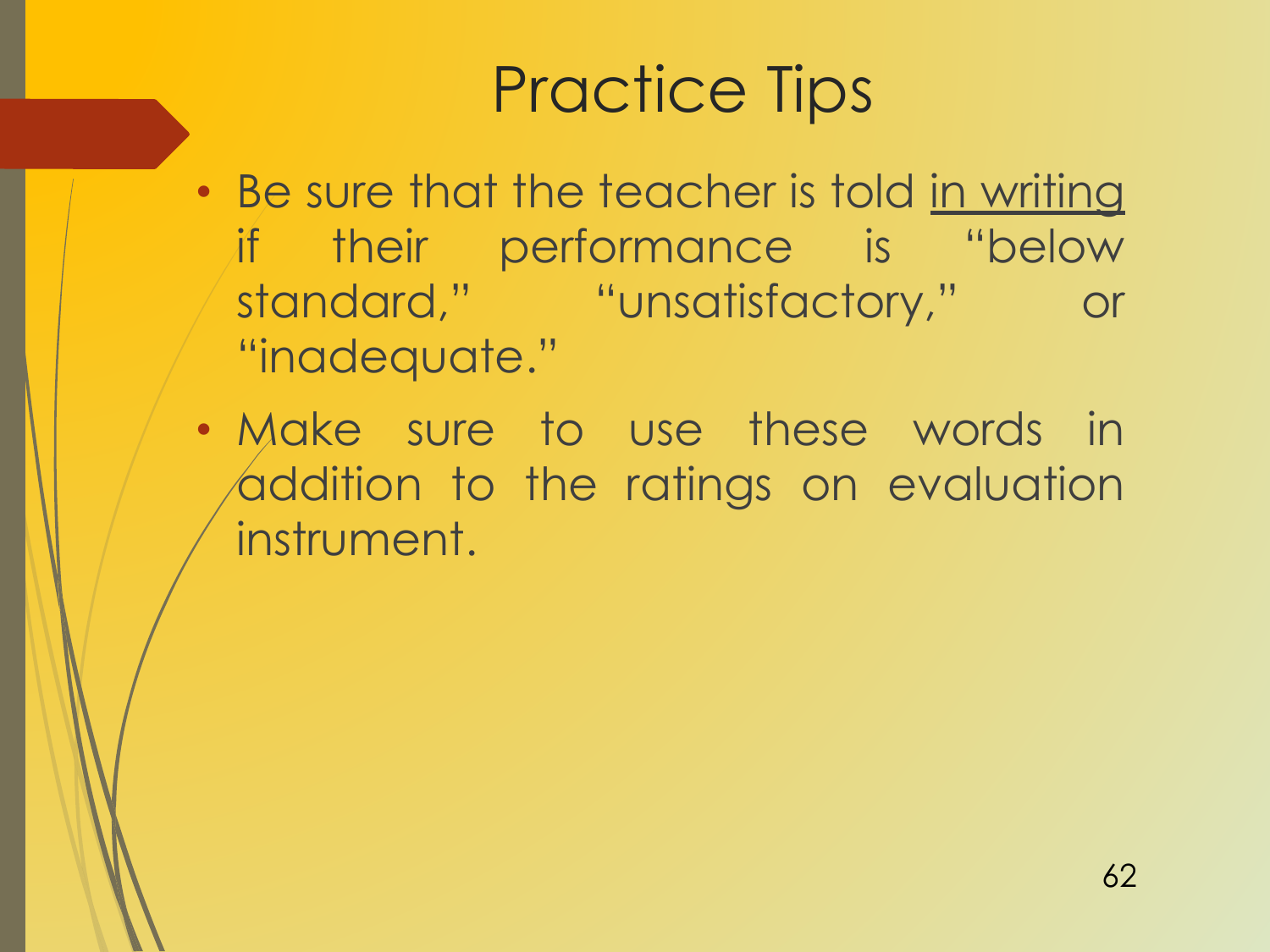- Make sure the peer observer is prepared to do honest review.
- Document performance concerns that occur outside of the formal observation, if any.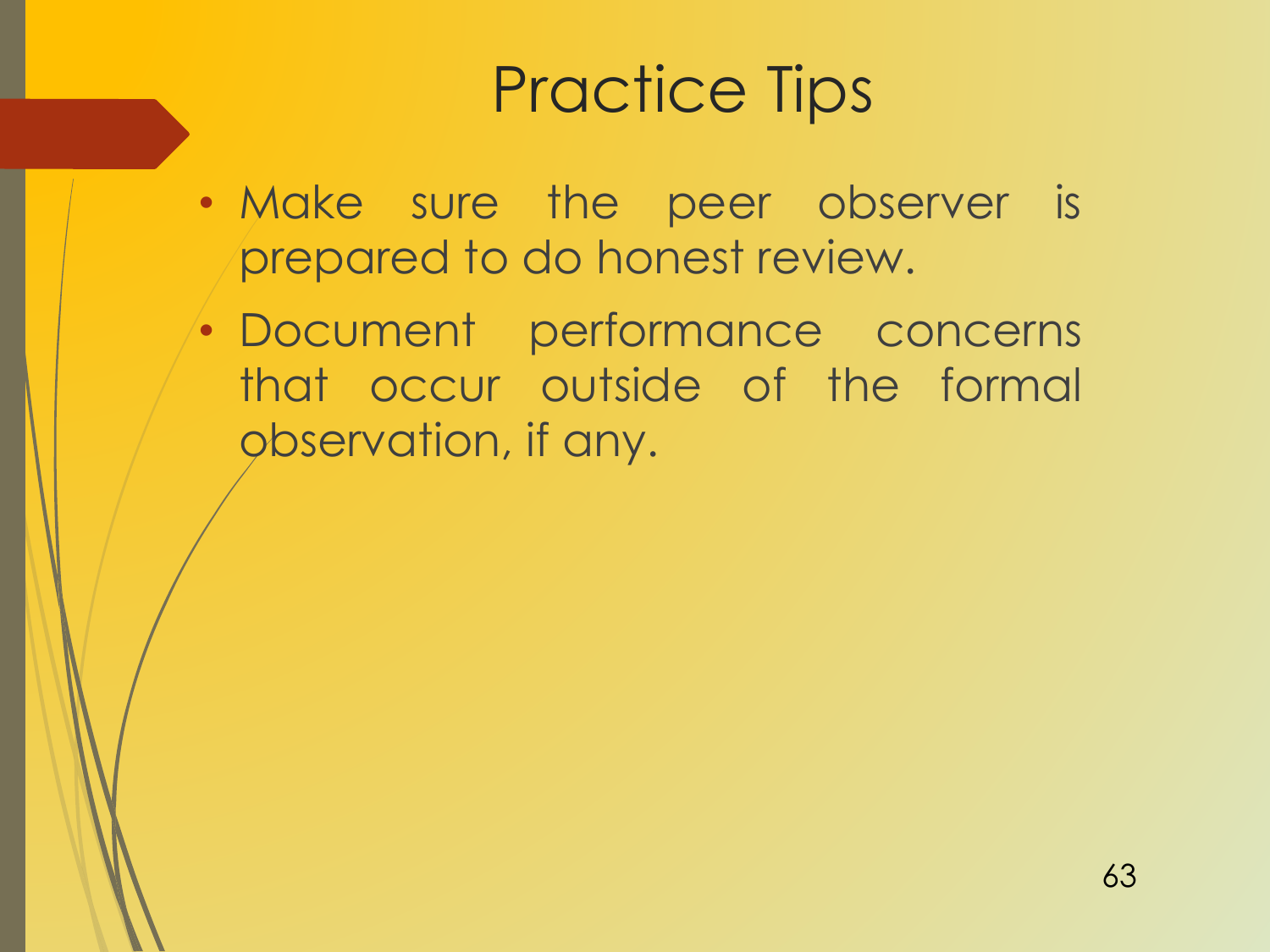• Document legitimate performance concerns, even if they don't "fit" perfectly on the evaluation instrument.